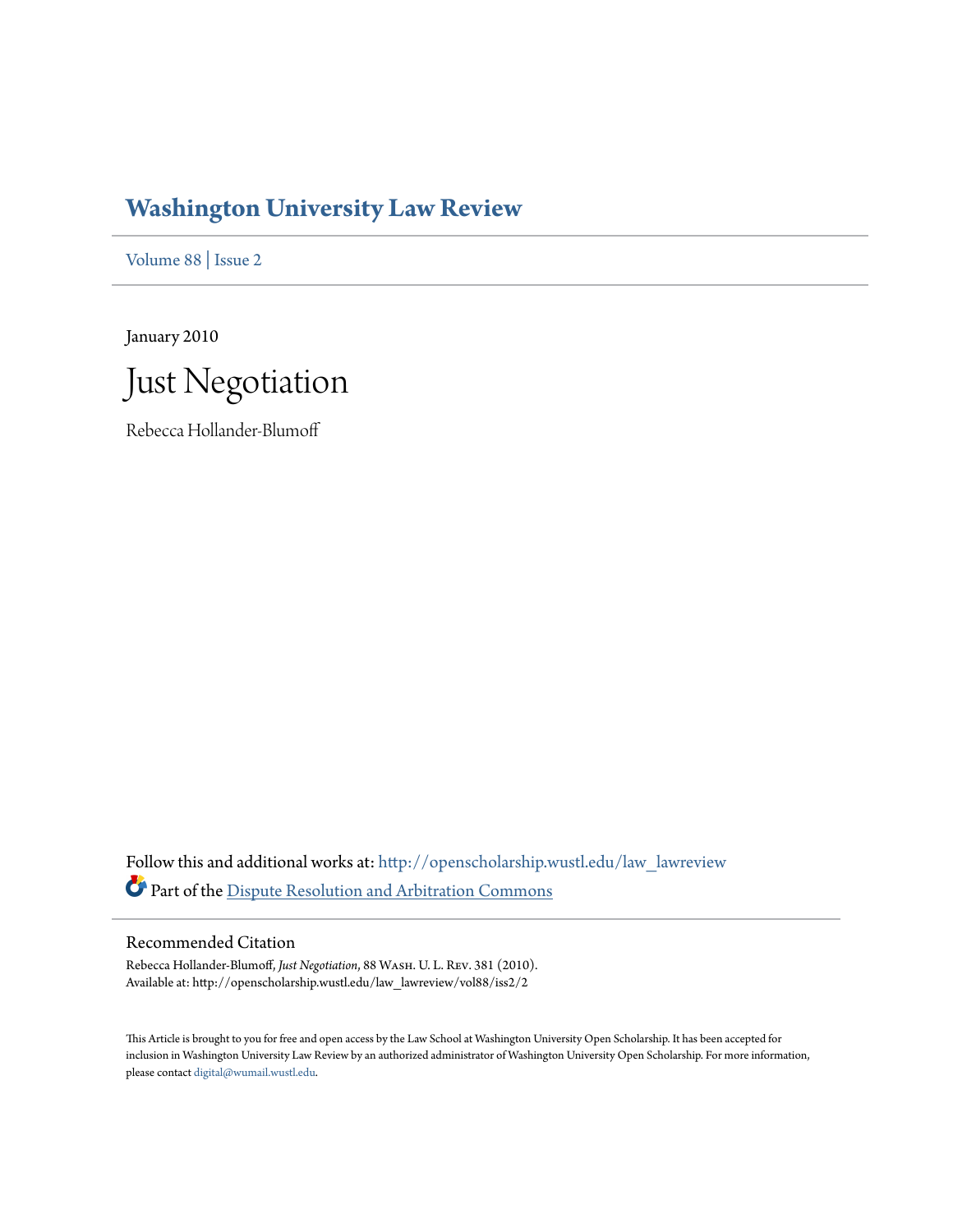# **JUST NEGOTIATION**

#### **REBECCA HOLLANDER-BLUMOFF**

## **ABSTRACT**

*This Article argues that the procedural justice—that is, fairness of process—plays a critical and largely unexamined role in legal negotiation, encouraging the acceptance of and adherence to negotiated agreements. An economic focus has dominated prior work on legal negotiation and has largely touted the importance of negotiated outcome rather than process. This Article marshals theoretical support for the role that procedural justice may play in bilateral legal negotiation and supports the theoretical case with empirical data from social psychology. A robust empirical literature has established that procedural justice has a significant effect on individuals' perceptions of their outcomes in thirdparty decision-making systems, encouraging acceptance of and adherence to outcomes and fostering a perception that decision-making systems are legitimate. Recently, such empirical work has begun to consider the effects of procedural justice in a setting without a third-party decision maker. These newest empirical findings support an increased role for fairness of process in negotiation. The Article concludes by exploring the complexities of taking procedural justice effects in negotiation seriously in light of the fact that legal negotiation is conducted by agent (the attorney), rather than principal (the client).* 

Associate Professor, Washington University School of Law. A.B., Harvard College; J.D., Harvard Law School; Ph.D. candidate, Social Psychology, New York University. Many thanks to Susan Appleton, Ian Ayres, Sam Bagenstos, Scott Baker, Matthew Bodie, Sam Buell, Kathleen Clark, Rebecca Dresser, Emily Hughes, Peter Joy, Pam Karlan, Pauline Kim, Bob Kuehn, Greg Magarian, Jeff Rachlinksi, Laura Rosenbury, Adam Rosenzweig, Steven Yeazell, and David Zaring for helpful comments and suggestions, and to Elizabeth Chen for excellent research assistance. Thanks also to the participants in the 2009 Stanford/Yale Junior Faculty Forum, as well as participants in the Regional Junior Faculty Works-in-Progress Workshop at Washington University Law School, the Quinnipiac-Yale Dispute Resolution Workshop, and faculty colloquia at the University of Missouri Law School and Lewis & Clark Law School. Finally, I appreciate the research support of Andrew Martin, the Center for Empirical Research in the Law, Dean Kent Syverud, and Washington University Law School.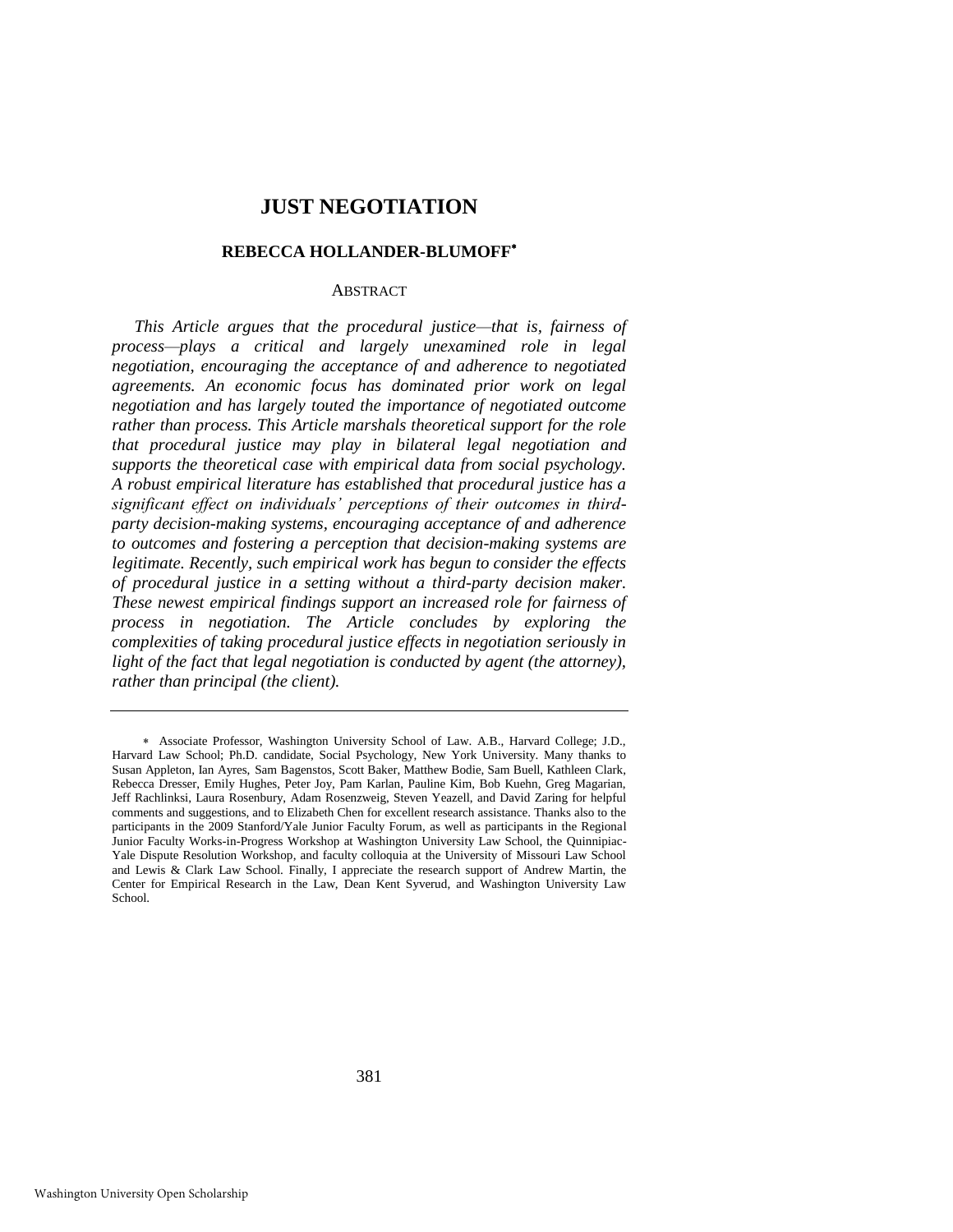## TABLE OF CONTENTS

| A.                                                  | The Role of Process in Prior Negotiation Scholarship  392                |     |
|-----------------------------------------------------|--------------------------------------------------------------------------|-----|
|                                                     | $\mathcal{I}$ .                                                          |     |
|                                                     | Principled and Problem-Solving Negotiation  394<br>2.                    |     |
|                                                     | $\mathfrak{Z}$                                                           |     |
|                                                     | $\overline{4}$ .<br>Suggestions About an Independent Role for Procedural |     |
|                                                     |                                                                          |     |
| <i>B</i> .                                          |                                                                          |     |
|                                                     | $\mathcal{I}$                                                            |     |
|                                                     | $\mathcal{L}$                                                            |     |
|                                                     |                                                                          |     |
| A.                                                  |                                                                          |     |
| $B_{\cdot}$                                         |                                                                          |     |
|                                                     | Negotiation and Procedural Preferences 413<br>$l_{\perp}$                |     |
|                                                     | Effects of Procedural Justice in Negotiation 415                         |     |
|                                                     | Procedural Justice Antecedents in Negotiation 417<br>3.                  |     |
| IV. THE PROCEDURAL JUSTICE GAP BETWEEN ATTORNEY AND |                                                                          |     |
|                                                     |                                                                          |     |
| А.                                                  | Will Lawyers Experience Procedural Justice Differently                   |     |
|                                                     |                                                                          | 422 |
| B.                                                  | The Ethics of Procedural Justice in an Agency Relationship 424           |     |
|                                                     |                                                                          |     |
|                                                     |                                                                          |     |

#### <span id="page-2-0"></span>**INTRODUCTION**

Negotiation is in many ways the poor stepchild of our civil dispute resolution system. Litigation carries with it all the pomp and circumstance of an impressive courthouse, robed judges, and, most importantly, substantive and procedural due process.<sup>1</sup> Arbitration, too, has procedural

<sup>1.</sup> Our civil legal system is designed to afford not solely substantively fair outcomes, but also a procedurally fair process for all those who choose to avail themselves of its decision-making authority. An exhaustive discussion of the relationship between substantive and procedural due process is beyond the scope of this project; however, as Tribe has noted, procedural due process relates not just to "the much-acclaimed *appearance* of justice but, from a perspective that treats process as intrinsically significant, the very *essence* of justice." LAURENCE H. TRIBE, AMERICAN CONSTITUTIONAL LAW 666 (2d ed. 1988).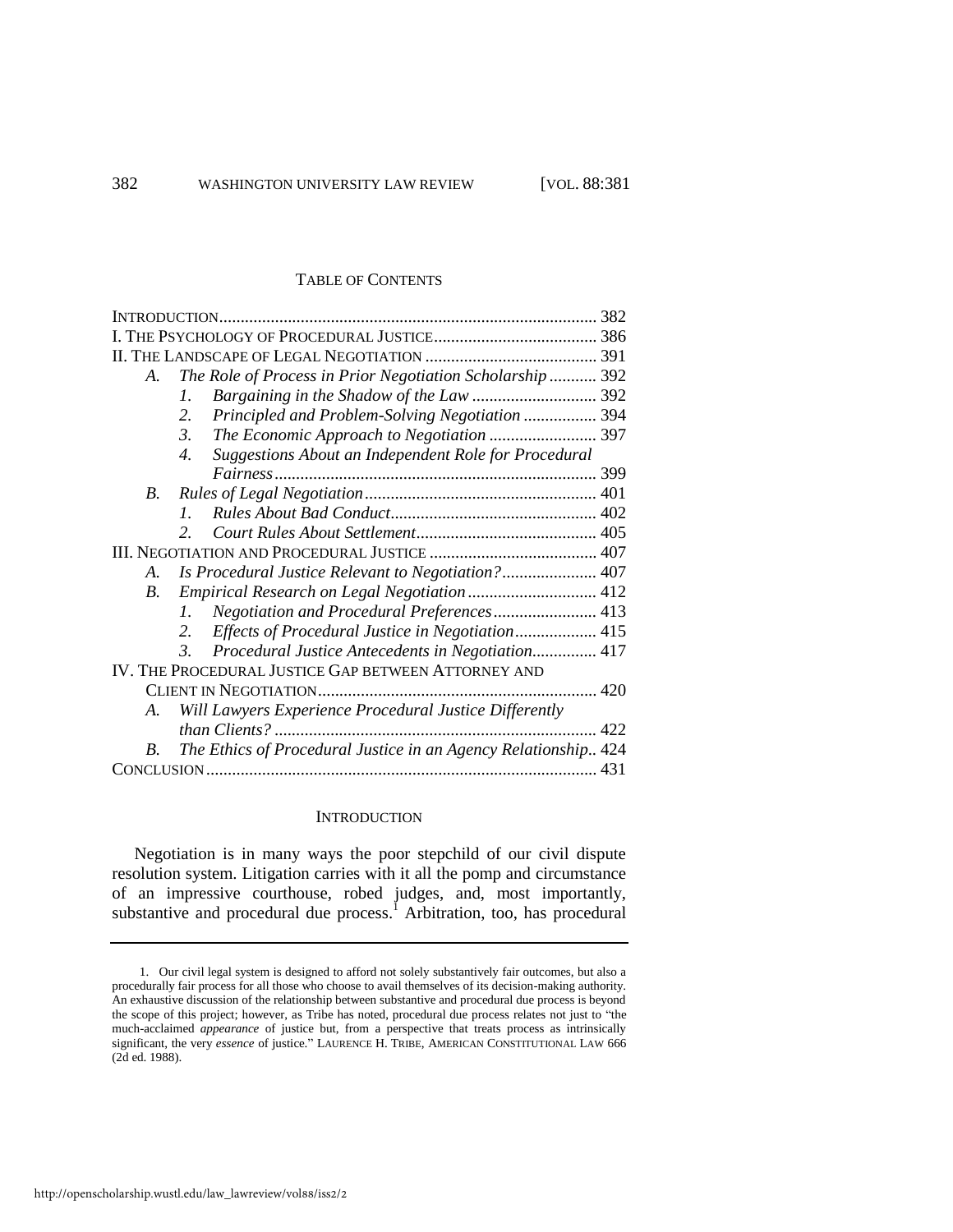safeguards that will land the parties back in a courtroom if the process goes too far astray.<sup>2</sup> Even mediators vouchsafe a fair and unbiased process for participants.<sup>3</sup>

<span id="page-3-0"></span>In contrast, negotiation is the back-room, realpolitik, down-and-dirty way that most cases get resolved. Although it has been well documented that most of the cases with a legal basis for resolution<sup>4</sup> are resolved through negotiation, $5$  there are few rules for lawyers' conduct during the negotiation process. Procedural and substantive legal rules for disputants engaged in negotiation are few and far between.<sup>6</sup> It is "just negotiation" merely a process where disputants work out a resolution in any way they both might choose—and the only way to evaluate how well a negotiation has succeeded is to consider the favorability, or perhaps the fairness, of the outcome that the negotiation has produced.

6. *See infra* Part II.B.

<sup>2.</sup> Because arbitration is a private, contractual mechanism, courts have been more lenient in what is required of an arbitration setting than a litigation setting. *See* Gilmer v. Interstate/Johnson Lane Corp., 500 U.S. 20 (1991) (upholding the enforcement of a predispute agreement to arbitrate claims that arose in the course of employment and rejecting challenges to the adequacy of arbitration procedures). However, the Supreme Court demonstrated some willingness to police the procedural aspects of the arbitral process. Therefore, despite the basic premise that parties may agree to a variety of arbitration procedures, and despite judicial deference to private ordering of the arbitration process, the existence of judicial oversight does in practice ensure that some minimum level of due process is met. *See, e.g.*, Hooters of Am. v. Phillips, 173 F.3d 933 (4th Cir. 1999) (rejecting rules for arbitration promulgated by employer as unfair). Perhaps in response to courts' insistence on minimum requirements of fairness in arbitration, the large institutional arbitration players, such as the American Arbitration Association, the National Academy of Arbitrators, and JAMS/ENDISPUTE, have promulgated due process requirements for the resolution of disputes. *See, e.g.*, AMERICAN ARBITRATION ASSOCIATION, NATIONAL RULES FOR THE RESOLUTION OF EMPLOYMENT DISPUTES (2005); JAMS/ENDISPUTE, SIX PRINCIPLES OF NEUTRALITY AND FAIRNESS FOR EMPLOYMENT DISPUTE RESOLUTION PRACTICE (1995); NATIONAL ACADEMY OF ARBITRATORS, GUIDELINES ON ARBITRATION OF STATUTORY CLAIMS UNDER EMPLOYER-PROMULGATED SYSTEMS (1997).

<sup>3.</sup> There is no uniform set of rules that govern all mediations. However, mediators are typically members of a professional organization or a particular trade or other association that promulgates rules for mediation, which share some basic features. In all mediations, the parties remain free to accept or reject any agreement produced through the mediation process, ALAN SCOTT RAU, EDWARD F. SHERMAN & SCOTT R. PEPPET, PROCESSES OF DISPUTE RESOLUTION 338 (2002), and the mediator must be a third-party neutral who may not violate the confidentiality of private caucuses with either party, *see id.* at 348*.* Typically, mediation rules also provide for parties to be allowed a significant opportunity for participation, *id.* at 339, and ask that all parties to the mediation treat one another with courtesy and respect. *See, e.g.*, Nancy A. Welsh, *The Thinning Vision of Self-Determination in Court-Connected Mediation: The Inevitable Price of Institutionalization?*, 6 HARV. NEGOT. L. REV. 1, 36 (2001) (citing Florida rules for court-appointed mediators stating that the "mediator shall promote mutual respect among the parties throughout the mediation process‖) [hereinafter Welsh, *Thinning Vision*]. Additionally, the Uniform Mediation Act sets forth a model for rules governing mediation. UNIF. MEDIATION ACT §§ 1–17 U.L.A. (2003).

<sup>4.</sup> By this, I mean to exclude disputes of which there is no legal basis for the resolution—such as a dispute over a personal or business decision.

<sup>5.</sup> *See, e.g.*, Marc Galanter & Mia Cahill, *"Most Cases Settle": Judicial Promotion and Regulation of Settlements*, 46 STAN. L. REV. 1339, 1339 (1994).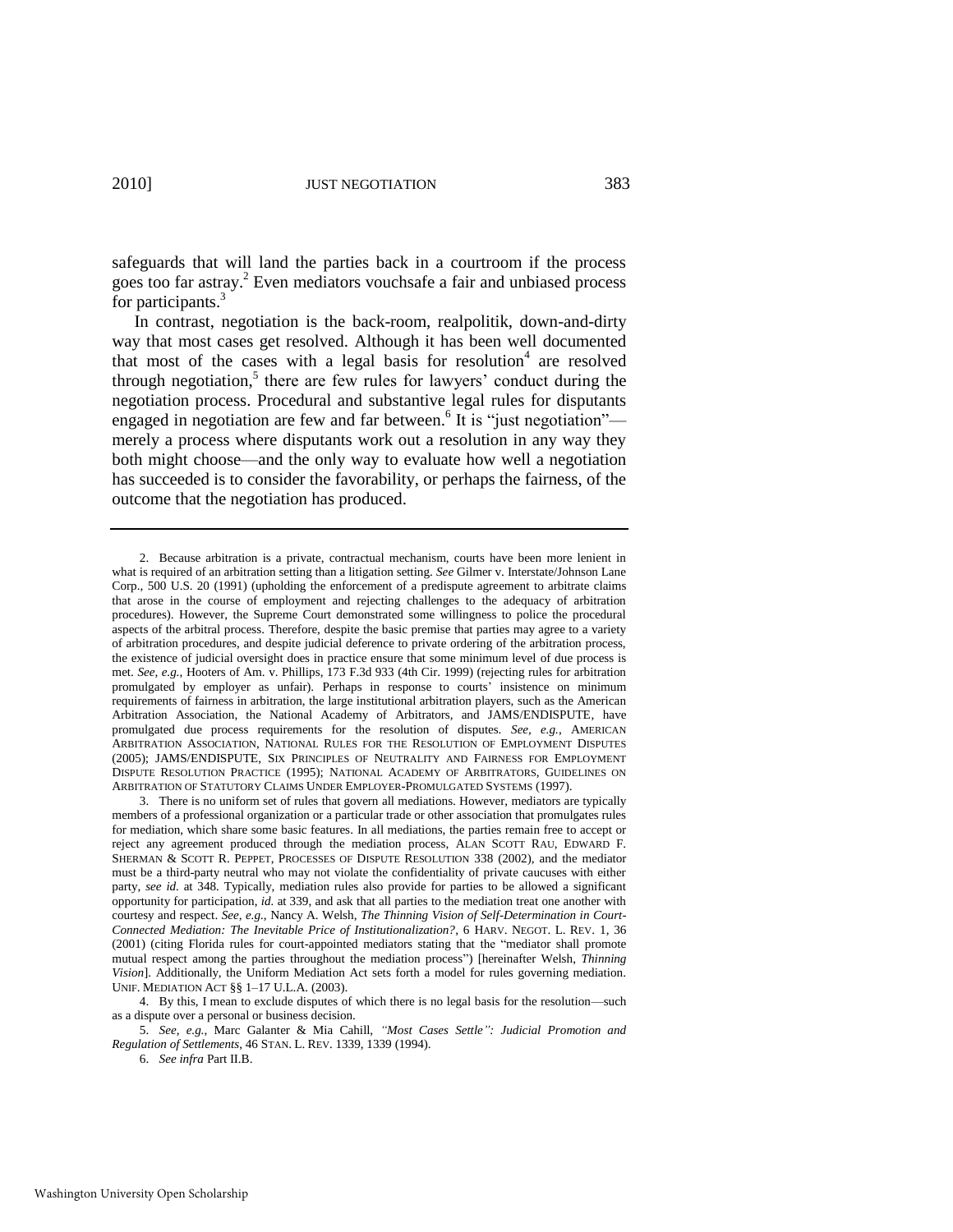<span id="page-4-0"></span>Or is it? A body of research, particularly in social psychology, has shown how deeply individuals care about the fairness of the processes that produce decisions of importance to them, and has identified distinct factors that lead individuals reliably to assess processes as fair or unfair. Over three decades ago, Thibaut and Walker's groundbreaking work on the role of "procedural justice"<sup>7</sup> showed that the fairness of a process, distinct from the fairness or the favorability of the outcome, is an important factor in how individuals make assessments about decisions that affect them. Over time, procedural justice research has shown that the fairness of process also has important implications for individuals' satisfaction with outcomes and for individuals' assessments about the legitimacy of decisions and institutions.

Although procedural justice research has typically focused on the importance of fairness of process to participants who receive a decision from a third party on a matter that is meaningful to them, newer empirical research has suggested that procedural justice effects may also be present in bilateral negotiation. This research suggests factors that lead to assessments of fair treatment in negotiation and indicates that the fairness of the negotiation process may have significant effects on parties' acceptance of and adherence to their negotiated agreements. Thirty years ago, Mnookin and Kornhauser suggested that substantive legal rules and endowments played an important role in negotiation, so that people were "bargaining in the shadow of the law."<sup>8</sup> But individuals understand the court system to include not just the substantive legal endowments that Mnookin and Kornhauser described, but also the procedural protections that ensure a fair process. In this Article, I suggest that individuals are bargaining in the shadow of this fair process—in the shadow, in essence,

http://openscholarship.wustl.edu/law\_lawreview/vol88/iss2/2

<span id="page-4-1"></span><sup>7.</sup> JOHN THIBAUT & LAURENS WALKER, PROCEDURAL JUSTICE: A PSYCHOLOGICAL ANALYSIS (1975). I want, at the outset, to distinguish "procedural justice" as it is used in psychology and the psychology and law context from the way that some legal academics use the term procedural justice to refer more broadly to the fairness of a dispute resolution system. "Procedural justice" as a psychology term refers to a particular body of social science research about how individuals perceive the fairness of dispute resolution systems. Procedural justice has been used more generally by philosophers, political theorists, and law and economics scholars to describe the fairness of a legal system, but this usage is broader than the specific psychology usage. *See, e.g.*, Lawrence B. Solum, *Procedural Justice*, 78 S. CAL. L. REV. 181 (2004); *see also* Robert G. Bone, *Agreeing to Fair Process: The Problem with Contractarian Theories of Procedural Fairness*, 83 B.U. L. REV. 485, 488–89 (2003); Bruce L. Hay, *Procedural Justice—Ex Ante vs. Ex Post*, 44 UCLA L. REV. 1803 (1997). The legal philosophy, economic, or political theory perspective on what leads to a fair process and on what the effects of such a fair process are is relevant to, but not the focus of, my inquiry in this Article.

<sup>8.</sup> Robert H. Mnookin & Lewis Kornhauser, *Bargaining in the Shadow of the Law: The Case of Divorce*, 88 YALE L.J. 950 (1979).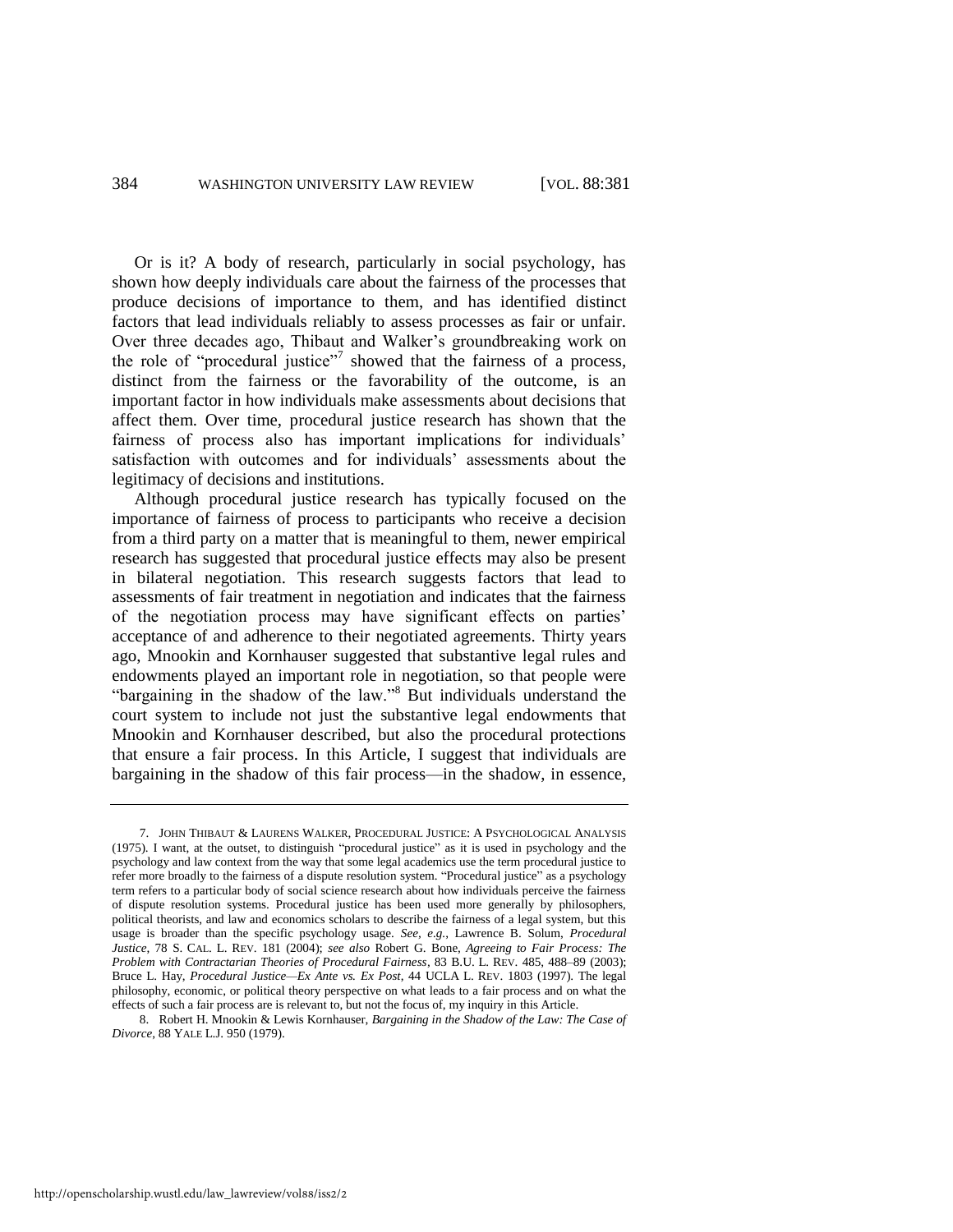of due process—with the fairness of the process playing a critical role in individuals' experiences in legal dispute resolution negotiation.<sup>9</sup>

<span id="page-5-0"></span>Negotiation is not just a vast wilderness vaguely related to our legal system; it is inextricably tied to our dispute resolution apparatus at every stage and every level. Because legal negotiation and settlement of disputes form such a large proportion of the disposition of legal cases, the way that disputants view negotiation is meaningful to their perspective on the legal system as a whole. Psychology research has shown that assessments of procedural fairness are reliably related to perceptions of legitimacy.<sup>10</sup> Because most cases are resolved by negotiation, the procedural fairness of those negotiations may have a significant impact on citizens' perceptions of the legitimacy of the legal system, writ large. I posit here that "just negotiation," that is, negotiation that is conducted in a fair manner, has an important effect on how disputants perceive negotiated outcomes and thus our legal system more broadly.

Considering procedural justice in the negotiation context raises several critical questions. The first two questions are interrelated. One, can "procedural justice," or fairness of process, reasonably be said to exist at all in the context of a dynamic two-party process in which no one can set rules and no one can impose a decision on the participants? In a context where both parties have the potential to contribute equally to the negotiation process and both parties must agree to any negotiated outcome, there is an open question as to the relevance of the concept of procedural justice at all. What does fairness of process even *mean* in negotiation? When is behavior fair, and when is it not? Secondly, then, we must ask what factors reliably guide negotiators' subjective assessments of whether they have been treated fairly.

Another distinct concern raised by considering the role of procedural justice in negotiation is that the participants in legal negotiation are typically lawyers, rather than clients. Yet procedural justice literature has

<sup>9.</sup> Although the arguments for the importance of procedural justice in legal negotiation may extend beyond the dispute resolution context into transactional negotiation as well, I will exclude discussion of transactional negotiation from this analysis for several reasons. First, transactional negotiation has quite different characteristics than dispute resolution negotiation. Among many differences, in transactional work, parties are typically favorably inclined toward each other, whereas in dispute resolution, parties have already had a breakdown in their relationship with one another. In transactional work, parties are likely to be positive in their desire to forge agreement, whereas in dispute resolution, parties may not be interested in agreement. In transactional work, there is no thirdparty decision maker looming in the background, ready to offer a solution if negotiation fails; there is also no set of law available to provide a default private ordering. Second, there is not yet sufficient empirical data on transactional negotiation and procedural justice to warrant drawing any conclusions.

<sup>10.</sup> *See* TOM R. TYLER, WHY PEOPLE OBEY THE LAW 162 (1990).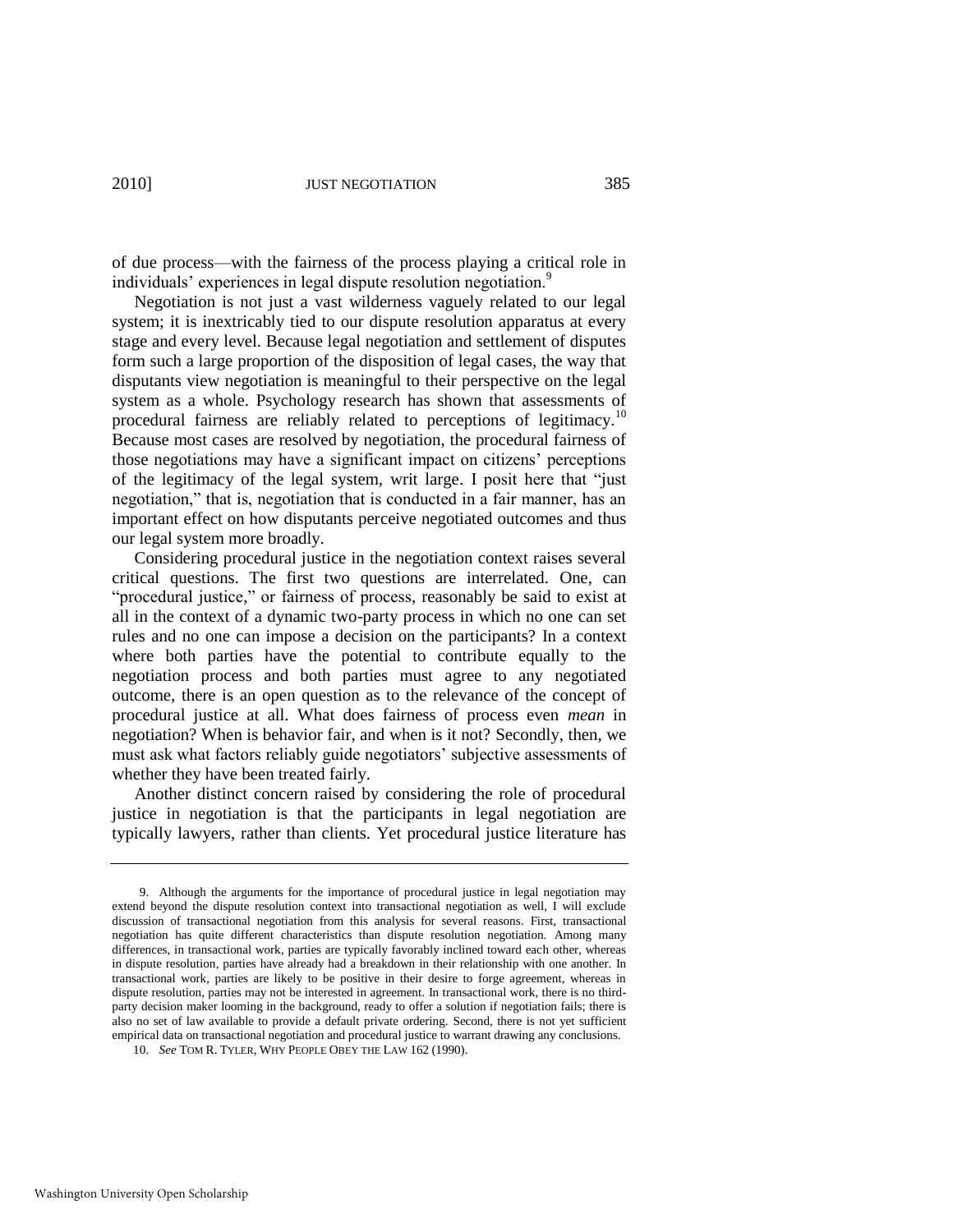largely explored the effects of fair process on the principals who receive a decision on a matter of importance to them. In the negotiation context, those principals are clients, who are not often present during the actual negotiation process. The lawyer-client principal-agent relationship considerably complicates, beyond the bounds of existing procedural justice literature, an understanding of the role that procedural justice does, might, and should play in bilateral legal negotiation. Two immediate questions stem from the presence of the principal-agent relationship in this context: first, whether lawyers are likely to experience procedural justice in a negotiation process in the same way that a client would; and second, how potential differences in the experience of fairness of process between attorneys and clients may unfold with respect to the ethics of representation and zealous advocacy.

In Part I of this Article, I provide background on psychological research on procedural justice. In Part II, I sketch the landscape of prior work on legal negotiation, highlighting the emphasis on outcomes and the absence of a focus on the fairness of process. I also provide a brief background on the handful of explicit rules that do exist for the regulation of the negotiation process, showing that negotiation's reputation for being a lawyer's "Wild West" is supported by the very slender set of rules that governs participants. In Part III, I explore the intersection of procedural justice and negotiation more fully, first addressing theoretical concerns that the absence of a third-party authority in negotiation may make an exploration of procedural justice inapposite and then discussing the small but growing body of empirical research on the psychology of procedural justice in negotiation. In this section, I demonstrate that the connection between procedural justice and negotiation is both theoretically and empirically sound. In Part IV, I raise and explore specific concerns about the intersection between procedural justice and negotiation in light of the attorney-client relationship present in the legal negotiation setting.

## I. THE PSYCHOLOGY OF PROCEDURAL JUSTICE

In 1975, Thibaut and Walker published their seminal book, *Procedural Justice: A Psychological Analysis*, in which they set forth the results of multiple studies showing that individuals were more satisfied with dispute resolution mechanisms when they perceived that the process of dispute resolution was fair, irrespective of the fairness of the outcome or the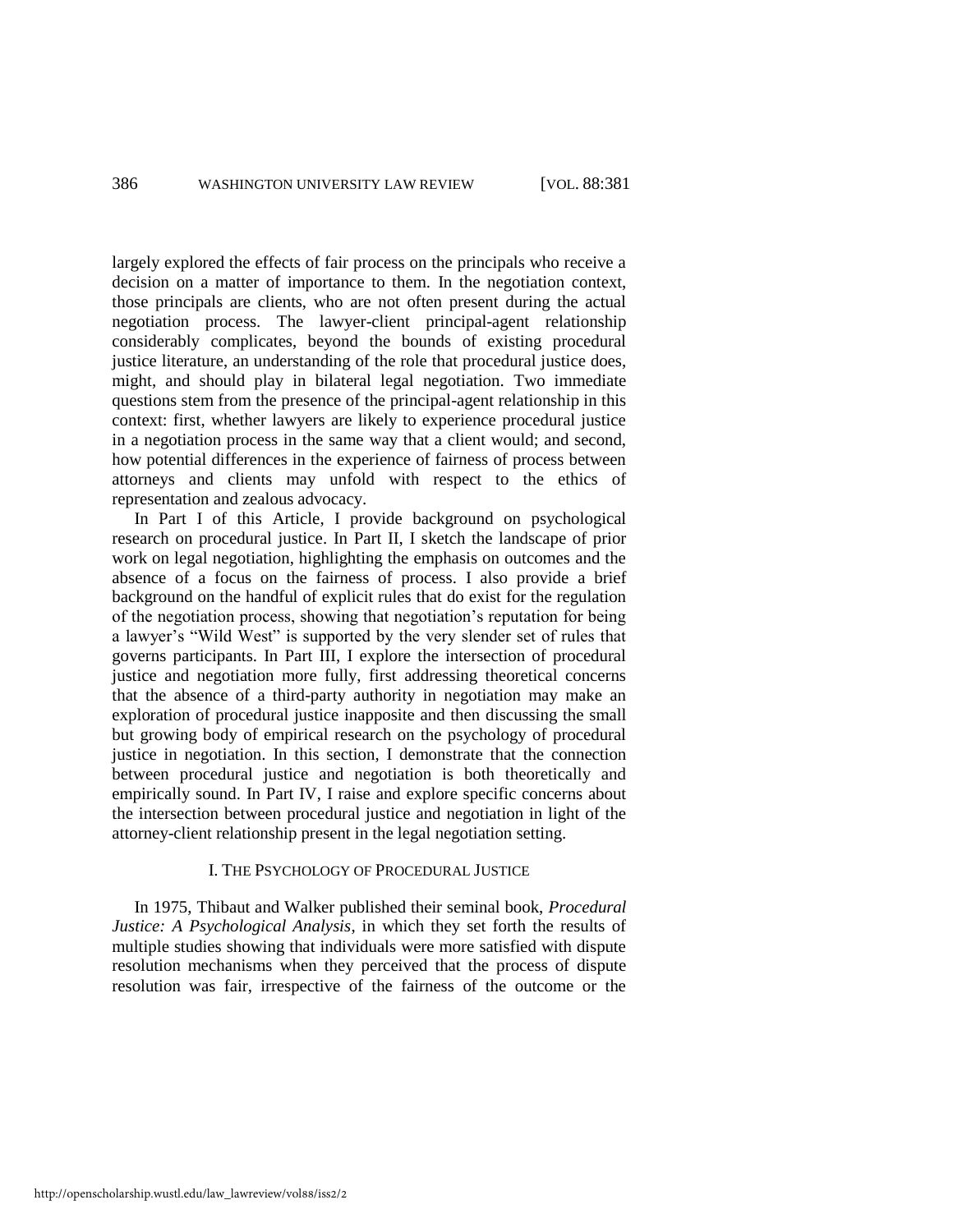favorability of the outcome.<sup>11</sup> This was a remarkable finding, but one that may not have surprised the original crafters of our justice system, concerned as they were with designing a system that afforded due process to its participants.<sup>12</sup> What Thibaut and Walker did that was so revolutionary was to test, quantify, and clarify the great civic intuition of our legal system: that fairness of process matters to people and drives their assessments of dispute resolution processes separate and apart from the impact of how substantively fair, just, or good an outcome may be.<sup>13</sup> Thibaut and Walker found that individuals preferred adversarial over inquisitorial legal systems<sup>14</sup> and also preferred to retain a large share of control of the process even when another party had control over the ultimate decision.<sup>15</sup>

<span id="page-7-2"></span><span id="page-7-0"></span>In the thirty years since Thibaut and Walker began their empirical exploration of the effects of procedural justice,<sup>16</sup> the field has grown substantially. Studies have explored the scope of procedural justice effects across different settings, demographic groups, and cultures; $17$  the underlying mechanisms that produce the effects; $^{18}$  and the impact of these effects on the perceived legitimacy of authority structures.<sup>19</sup> Throughout the 1980s and 1990s, Tyler, Lind, and other psychologists created a terrifically robust body of research findings that supported the importance of procedural justice in people's assessments of decisions. Indeed, "[f]ew

<span id="page-7-1"></span><sup>11.</sup> THIBAUT & WALKER, *supra* not[e 7,](#page-4-0) at 73–74.

<sup>12.</sup> Tribe has described the due process right to be heard as "a valued human interaction in which the affected person experiences at least the satisfaction of participating in the decision that vitally concerns her," and has concluded that this right, "analytically distinct from the right to secure a different outcome," conveys "the elementary idea that to be a person, rather than a thing, is at least to be consulted about what is done with one.<sup>"</sup> Tribe further noted the words of Felix Frankfurter, who wrote that the "validity and moral authority of a conclusion largely depend on the mode by which it was reached." TRIBE, *supra* not[e 1,](#page-2-0) at 666.

<sup>13.</sup> THIBAUT & WALKER, *supra* not[e 7,](#page-4-0) at 94.

<sup>14.</sup> *Id.* at 77.

<sup>15.</sup> *Id.* at 119–22.

<sup>16.</sup> As MacCoun has suggested, procedural fairness may well be a better name, and I follow his and others' lead in using the terms interchangeably. Robert J. MacCoun, *Voice, Control, and Belonging: The Double-Edged Sword of Procedural Fairness*, 1 ANN. REV. L. & SOC. SCI. 171, 172 (2005); *see also* Kees Van den Bos & E. Allan Lind, *Uncertainty Management by Means of Fairness Judgments*, *in* 34 ADVANCES IN EXPERIMENTAL SOCIAL PSYCHOLOGY 1, 8 (Mark P. Zanna ed., 2002).

<sup>17.</sup> *See, e.g.*, Allan Lind, Yuen Huo & Tom Tyler, . . . *And Justice for All: Ethnicity, Gender, and Preferences for Dispute Resolution Procedures*, 18 LAW & HUM. BEHAV. 269, 286 (1994).

<sup>18.</sup> *See, e.g.*, Tom R. Tyler, *The Psychology of Procedural Justice: A Test of the Group-Value Model*, 57 J. PERSONALITY & SOC. PSYCHOL. 830, 830–31 (1989); Kees Van den Bos, E. Allen Lind, Riël Vermunt & Henk A. M. Wilke, *How Do I Judge My Outcome When I Do Not Know the Outcome of Others? The Psychology of the Fair Process Effect*, 72 J. PERSONALITY & SOC. PSYCHOL. 1034, 1035–36 (1997).

<sup>19.</sup> *See, e.g.*, TYLER, *supra* note [10,](#page-5-0) at 162.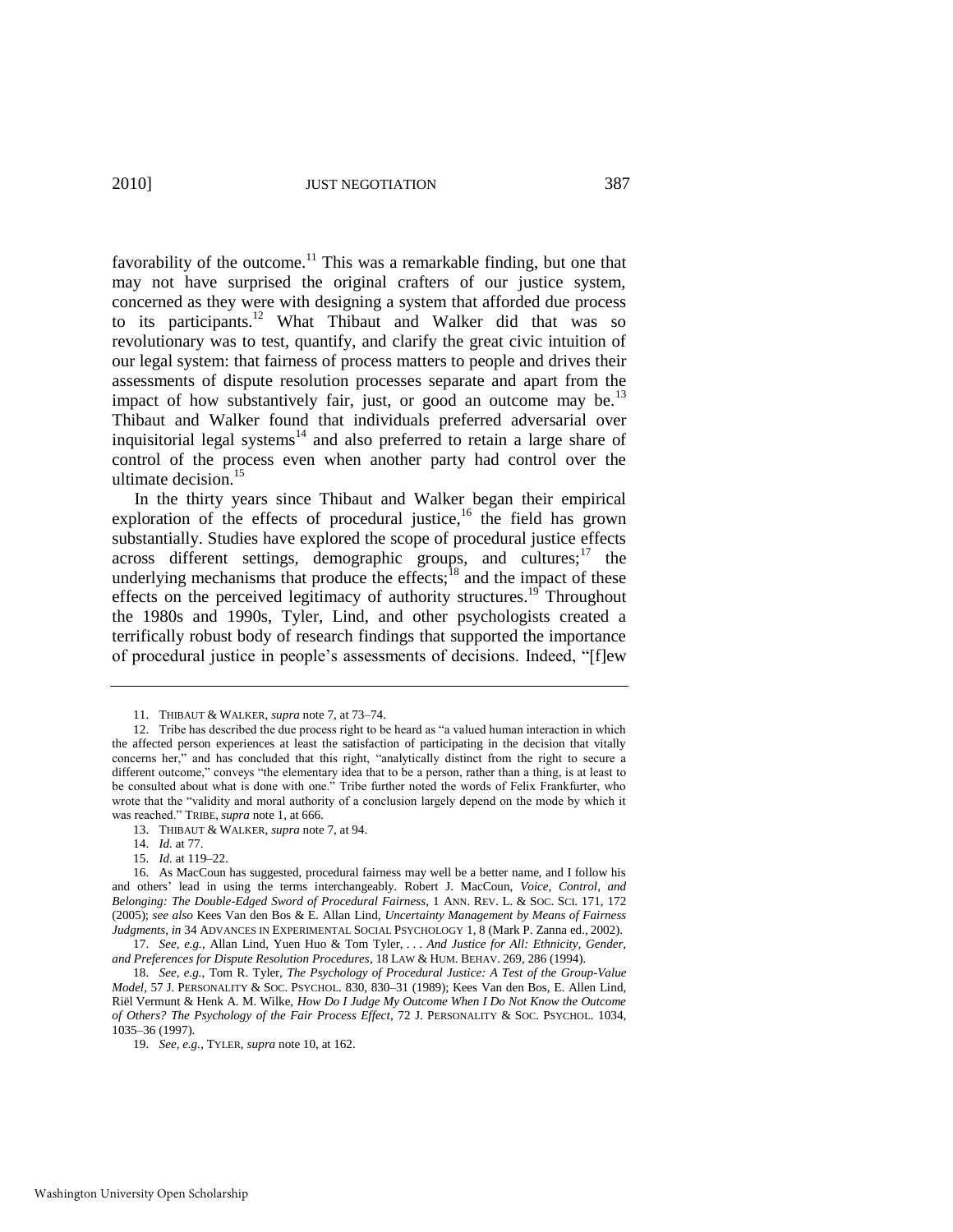<span id="page-8-0"></span>if any socio-legal topics . . . have received as much attention using as many different research methods."<sup>20</sup> Procedural justice affects judgments about satisfaction with interaction with the legal system in both civil<sup>21</sup> and criminal settings.<sup>22</sup> The effects in the civil setting are found in a variety of contexts, including judicial decision making,<sup>23</sup> arbitration,<sup>24</sup> and mediation, $25$  as well as in citizen encounters with the police.<sup>26</sup> Procedural justice effects extend even beyond the scope of the legal system. Procedural justice effects are found in workplaces, $27$  organizations, $28$ families, $^{29}$  and social groups.<sup>30</sup> Robust findings suggest that individuals value decision-making processes that they deem fair, are more willing to accept and adhere to decisions made via fair processes, and believe that authorities are more legitimate when they have used fair processes. $31$ These findings support the hypothesis that individuals, while caring about

25. Jennie J. Long, *Compliance in Small Claims Court: Exploring the Factors Associated with Defendants' Level of Compliance with Mediated and Adjudicated Outcomes*, 21 CONFLICT RESOL. Q. 139, 140 (2003); Dean G. Pruitt, Robert S. Peirce, Neil B. McGillicuddy, Gary L. Welton & Lynn M. Castrianno, *Long-Term Success in Mediation*, 17 LAW & HUM. BEHAV. 313, 327 (1993).

26. Jason Sunshine & Tom R. Tyler, *The Role of Procedural Justice and Legitimacy in Shaping Public Support for Policing*, 37 LAW & SOC'Y REV. 513, 535–36 (2003); Tom R. Tyler & Cheryl J. Wakslak, *Profiling and Police Legitimacy: Procedural Justice, Attributions of Motive, and Acceptance of Police Authority*, 42 CRIMINOLOGY 253, 262 (2004).

27. Robert Folger & Mary A. Konovsky, *Effects Of Procedural and Distributive Justice on Reactions to Pay Raise Decisions*, 32 ACAD. MGMT. J. 115, 124–26 (1989); Tom R. Tyler, *Promoting Employee Policy Adherence and Rule Following in Work Settings: The Value of Self-Regulatory Approaches*, 70 BROOK. L. REV. 1287, 1305–06 (2005).

28. Sheldon Alexander & Marian Ruderman, *The Role of Procedural and Distributive Justice in Organizational Behavior*, 1 SOC. JUST. RES. 177, 193 (1987).

29. Mark R. Fondacaro, Michael E. Dunkle, & Maithilee K. Pathak, *Procedural Justice in Resolving Family Disputes: A Psychosocial Analysis of Individual and Family Functioning in Late Adolescence*, 27 J. YOUTH & ADOLESCENCE 101, 114–15 (1998); Shelly Jackson & Mark Fondacaro, *Procedural Justice in Resolving Family Conflict: Implications for Youth Violence Prevention*, 21 LAW & POL'Y 101, 118–19 (1999).

<sup>20.</sup> MacCoun, *supra* note [16,](#page-7-0) at 173.

<sup>21.</sup> E. Allan Lind, Robert J. MacCoun, Patricia A. Ebener, William L. F. Felstiner, Deborah R. Hensler, Judith Resnik & Tom R. Tyler, *In the Eye of the Beholder: Tort Litigants' Evaluations of Their Experiences in the Civil Justice System*, 24 LAW & SOC'Y REV. 953, 976 (1990).

<sup>22.</sup> Jonathan D. Casper, Tom Tyler & Bonnie Fisher, *Procedural Justice in Felony Cases*, 22 LAW & SOC'Y REV. 483, 483 (1988); Robert J. MacCoun & Tom R. Tyler, *The Basis of Citizens' Perceptions of the Criminal Jury: Procedural Fairness, Accuracy, and Efficiency*, 12 LAW & HUM. BEHAV. 333, 333 (1988).

<sup>23.</sup> TYLER, *supra* not[e 10,](#page-5-0) at 104–06.

<sup>24.</sup> E. Allan Lind, Carol T. Kulik, Maureen Ambrose & Maria V. de Vera Park, *Individual and Corporate Dispute Resolution: Using Procedural Fairness as a Decision Heuristic*, 38 ADMIN. SCI. Q. 224, 235–36 (1993).

<sup>30.</sup> Heather J. Smith, Tom R. Tyler, Yuen J. Huo, Daniel J. Ortiz & E. Allan Lind, *The Self-Relevant Implications of the Group-Value Model: Group Membership, Self-Worth, and Treatment Quality*, 34 J. EXPERIMENTAL SOC. PSYCHOL. 470, 489 (1998).

<sup>31.</sup> TYLER, *supra* not[e 10,](#page-5-0) at 162.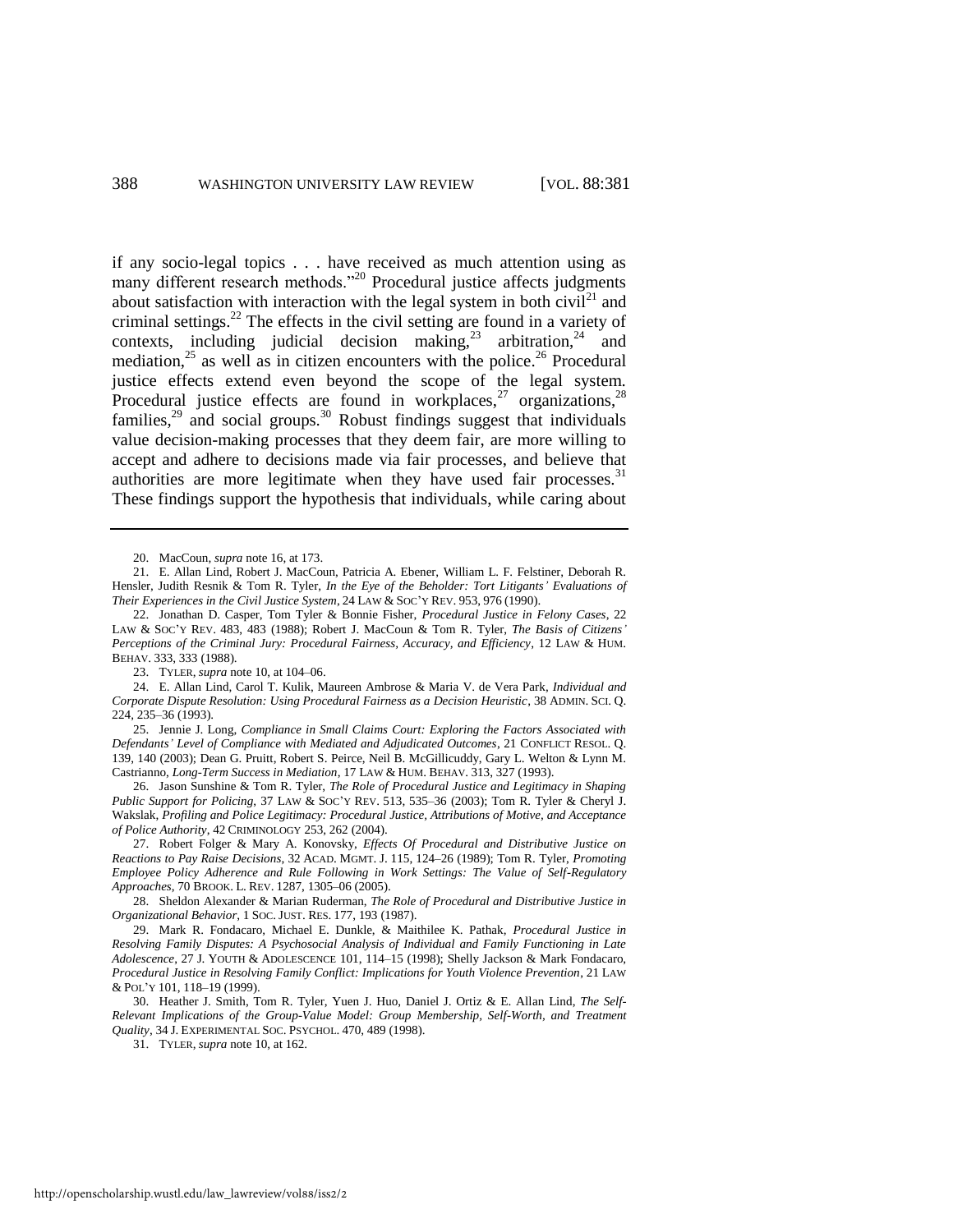how subjectively "well" they do and how fair the outcome they have received is, also care, independently, about the fairness of process.

Procedural justice theorists have not reached agreement on the motivations and mechanisms that drive people to care about procedural justice separate and apart from distributive justice (that is, the fairness of  $\omega$  outcomes)<sup>32</sup> and outcome favorability. Three theories attempt to account for procedural justice effects. First, Thibaut and Walker took an instrumentalist view, arguing that individuals preferred fairer processes because they were likely to produce fairer outcomes.<sup>33</sup> Subsequently, Lind and Tyler proffered what they called the "group value model," suggesting that fairer processes were valued in and of themselves, unrelated to their effects on outcome, because they conveyed important messages to individuals about their status in society that in turn affected individuals' self-esteem.<sup>34</sup> More recently, Van den Bos and Lind have suggested that "fairness heuristic theory" explains the effects of procedural justice: fairness judgments are important because they help to reduce uncertainty, and individuals rely on procedural justice cues to make assessments of satisfaction when there are no available cues about distributive justice or outcome favorability.<sup>35</sup>

Although researchers disagree on why people care about procedural justice, they converge when assessing what factors individuals rely on

33. THIBAUT & WALKER, *supra* not[e 7,](#page-4-0) at 121.

<sup>32.</sup> A long line of research in both psychology and, more lately, economics has established that individuals care about the fairness of the outcomes they receive. Research on relative deprivation suggested that individuals assess outcomes by comparing their own circumstances to the circumstances of others. *See* SAMUEL A. STOUFFER ET AL., THE AMERICAN SOLDIER: ADJUSTMENT DURING ARMY LIFE, VOL. 1 (1949); Robert K. Merton & Alice S. Kitt, *Contributions to the Theory of Reference Group Behavior*, *in* CONTINUITIES IN SOCIAL RESEARCH: STUDIES IN THE SCOPE AND METHOD OF "THE AMERICAN SOLDIER" (Robert K. Merton & Paul F. Lazersfeld eds., 1950). Subsequently, equity theory suggested that individuals may assess outcomes using a metric of how proportional their reward is in relation to the effort they have expended. *See* ELAINE WALSTER, G. WILLIAM WALSTER & ELLEN BERSCHEID, EQUITY: THEORY AND RESEARCH 11–12 (1978); Robert D. Pritchard, Marvin D. Dunnette & Dale O. Jorgenson, *Effects of Perceptions of Equity and Inequity on Worker Performance and Satisfaction*, 56 J. APPLIED PSYCHOL. 75 (1972). Other research indicated that sometimes individuals make decisions about outcome fairness based on how well the outcomes comport with other norms, such as equality or need. *See* Morton Deutsch, *Equity, Equality, and Need: What Determines Which Value Will Be Used as the Basis of Distributive Justice?*, 31 J. SOC. ISSUES 137 (1975); Melvin Lerner, *The Justice Motive: Some Hypotheses as to Its Origins and Forms*, 45 J. PERSONALITY 1 (1977); Thomas Schwinger, *The Need Principle of Distributive Justice*, *in* JUSTICE IN SOCIAL RELATIONS 211 (Hans Werner Bierhoff, Ronald L. Cohen & Jerald Greenberg eds., 1986).

<sup>34.</sup> Tom R. Tyler & E. Allen Lind, *A Relational Model of Authority in Groups*, 25 ADVANCES EXPERIMENTAL SOC. PSYCHOL. 115 (1992); Tom R. Tyler, *The Psychology of Procedural Justice: A Test of the Group-Value Model*, 57 J. PERSONALITY & SOC. PSYCHOL. 830, 830–31 (1989); *see also*  TOM R. TYLER & E. ALLEN LIND, THE SOCIAL PSYCHOLOGY OF PROCEDURAL JUSTICE 230–40 (1988)

<sup>35.</sup> Van den Bos et al., *supra* not[e 18,](#page-7-1) at 1035–36.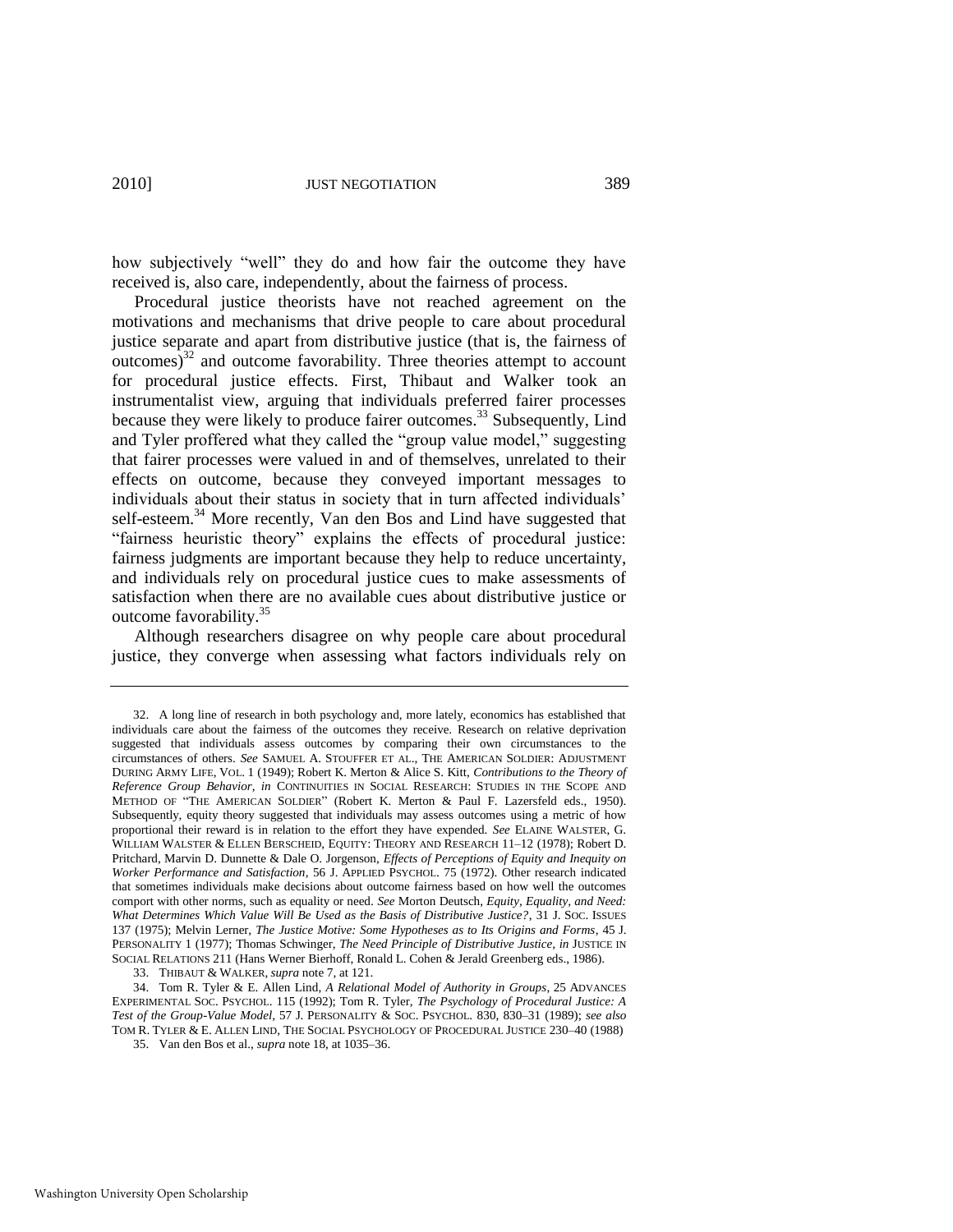<span id="page-10-0"></span>when making their subjective assessments of whether or not they have been treated fairly.<sup>36</sup> A host of studies has focused on what individuals mean when they say that a process is fair or unfair. Beginning with Thibaut and Walker, researchers have distinguished between decision control, which is the extent to which individuals can shape the final outcome, and process control, which is the extent to which individuals can shape the way in which information relevant to the decision, such as evidence or arguments, is presented. The procedural justice literature has suggested that assessments about the fairness of a process stem largely from process control factors rather than control over the ultimate decision. Process control, over time, has become largely understood to be coextensive with the degree to which an individual has the opportunity to have a voice in a particular process in order to present his or her side of the dispute.<sup>37</sup>

The procedural justice literature has also highlighted three other crucial components of a process that will help to determine whether it is judged to be fair. First, research in psychology demonstrated the importance of being treated with courtesy and respect; this dignitary treatment plays a large part in how individuals decide whether they have been treated fairly.<sup>38</sup> Additionally, two linked factors—the trustworthiness of the decision maker and the decision maker's neutral, bias-free actions—have been found to relate strongly to individuals' assessments of process fairness in a third-party decision-making setting.<sup>39</sup> Although other antecedents are sometimes discussed in the procedural justice research, recent literature has suggested that these factors—opportunity for voice, courteous and respectful treatment, trustworthiness of the decision maker,

<sup>36.</sup> It is important to keep in mind that this is a subjective judgment rather than an objective ―reality.‖ *See, e.g.*, Kees Van den Bos, *On the Subjective Quality of Social Justice: The Role of Affect as Information in the Psychology of Justice Judgments*, 85 J. PERSONALITY & SOC. PSYCHOL. 482, 483 (2003).

<sup>37.</sup> *See, e.g.*, Robert Folger, *Distributive and Procedural Justice: Combined Impact of "Voice" and Improvement on Experienced Inequity*, 35 J. PERSONALITY & SOC. PSYCHOL. 108, 109 (1977). Research has suggested that the opportunity for participation may be important to individuals even when their participation is unlikely to affect the decision. This suggests that on some occasions, even nonmeaningful voice may lead individuals to assess a process as more fair. *See, e.g.*, E. Allan Lind, Ruth Kafner & P. Christopher Early, *Voice, Control, and Procedural Justice: Instrumental and Noninstrumental Concerns in Fairness Judgments*, 59 J. PERSONALITY & SOC. PSYCHOL. 952, 957 (1990); Tom R. Tyler, Kenneth A. Rasinski & Nancy Spodick, *Influence of Voice on Satisfaction With Leaders: Exploring the Meaning of Process Control*, 48 J. PERSONALITY & SOC. PSYCHOL. 72, 80 (1985).

<sup>38.</sup> Tom R. Tyler & Robert J. Bies, *Beyond Formal Procedures: The Interpersonal Context of Procedural Justice*, *in* APPLIED SOCIAL PSYCHOLOGY AND ORGANIZATIONAL SETTINGS 77 (John S. Carroll ed., 1990).

<sup>39.</sup> TYLER, *supra* not[e 10,](#page-5-0) at 117–18.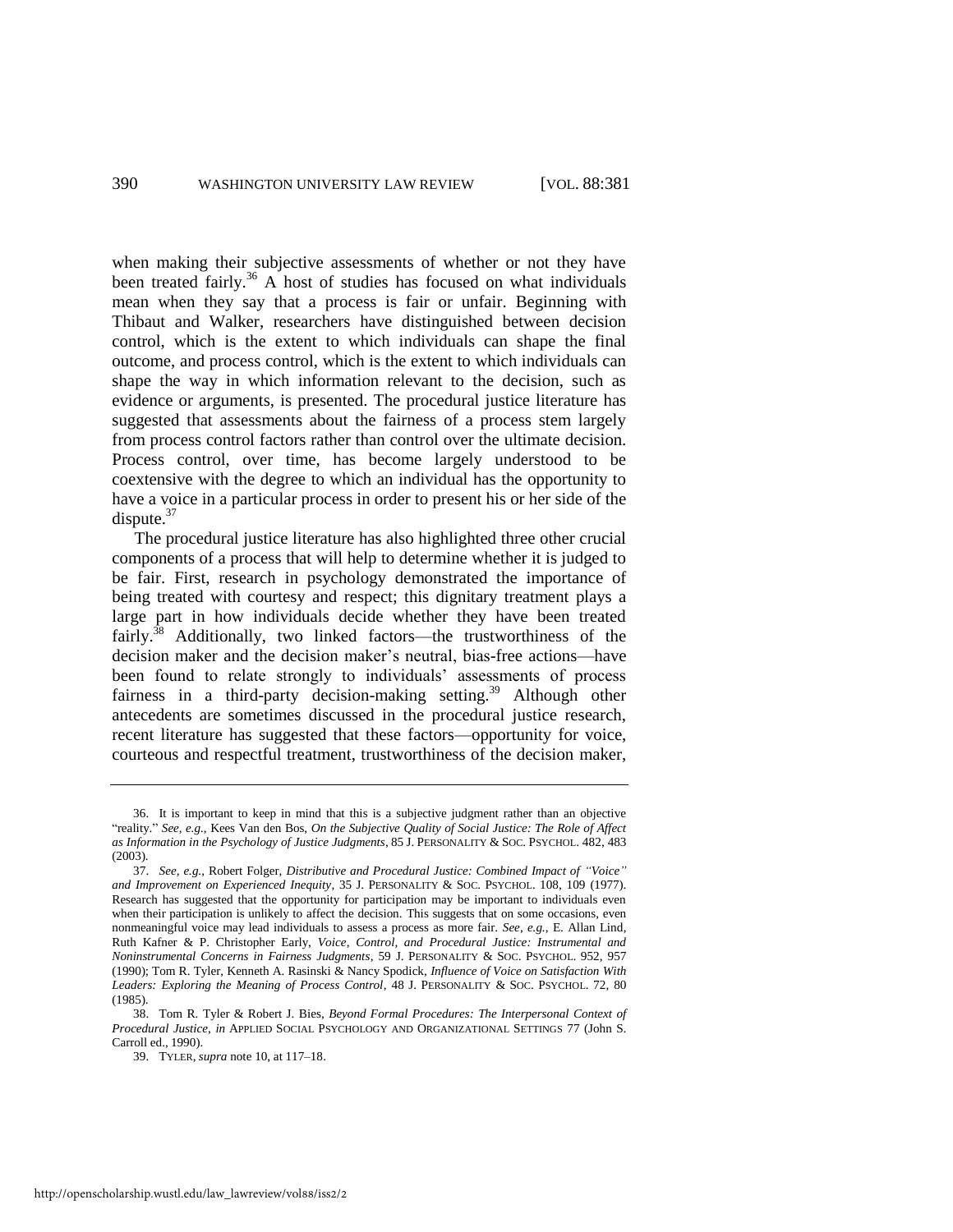and neutrality of the decision maker—are the four dominant criteria used in making procedural justice assessments.<sup>40</sup>

Decades of research in procedural justice have suggested that fair process is critical to the way that people respond to decisions and decision-making structures. Newer research has looked to explore the effects of procedural justice in settings where there is no third-party authority, such as bilateral negotiation. Before turning to a full exploration of that research in Part III, I briefly sketch the landscape of legal negotiation below. I explore both negotiation scholarship and legal rules for negotiation, showing that the field is largely dominated by a focus on outcomes, and on process only to the extent that it affects outcomes.

#### <span id="page-11-0"></span>II. THE LANDSCAPE OF LEGAL NEGOTIATION

Academic and popular literature on negotiation has long suggested its potential to be an unbridled and combative process. Holmes Norton described negotiation as having "all the adversarial potential of litigation and similar contests but few of the restraints."<sup>41</sup> Norton explained the source of this behavior in negotiation as the need to increase one's economic outcome: "the interest of a client, like the self-interest of ordinary negotiators, assures that the basic character of the relationship is always in some respect adversarial.<sup> $342$ </sup> Although she noted that adversarial processes are not inexorably bound to produce unfair behavior, she suggested that the adversarial character of the interaction "may increase the pressure to behave" in unfair ways. $43$  Thus Holmes Norton elegantly summed up the link between a combative negotiation process and outcome in this way: people tend to choose a no-holds-barred negotiation process *because* they believe it is most likely to achieve the best outcome for their own side.

In this section, I briefly explore both (1) existing negotiation research's common vision of negotiation as an adversarial and combative process, and (2) how negotiation literature largely treats process as a means of achieving particular substantive outcomes rather than as an important element of negotiation in its own right. I examine these concepts in three dominant visions of negotiation: first, the Mnookin and Kornhauser

<sup>40.</sup> Tom Tyler & Steven L. Blader, *Justice and Negotiation*, *in* THE HANDBOOK OF NEGOTIATION AND CULTURE 295, 300 (Michele J. Gelfand & Jeanne M. Brett eds., 2004).

<sup>41.</sup> Eleanor Holmes Norton, *Bargaining and the Ethics of Process*, 64 N.Y.U. L. REV. 493, 530 (1989).

<sup>42.</sup> *Id.* 

<sup>43.</sup> *Id.* at 531.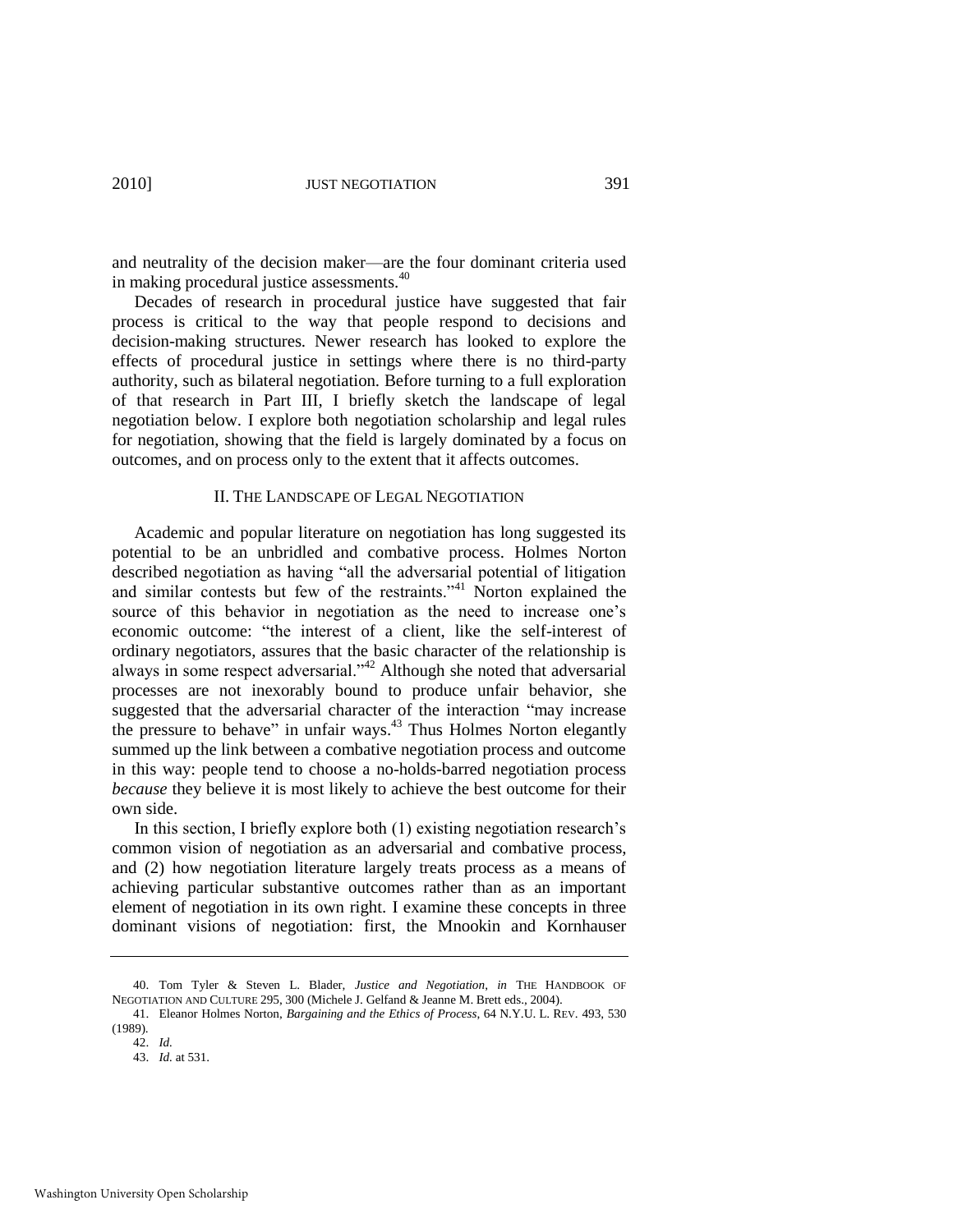"shadow of the law" concept; second, Fisher and Ury's principled negotiation and Menkel-Meadow's problem-solving negotiation paradigms; and finally, economic research on bargaining.

I do not purport to present an exhaustive panoramic view of all negotiation scholarship; rather, I provide a series of snapshots of prominent work in negotiation that illustrate some common underlying assumptions about negotiation process and about the importance of outcome versus process. I also present, as a counterpoint, some of the growing voices in negotiation scholarship urging that fairness of process in negotiation be taken seriously. I then examine more closely the handful of rules that do exist for process in negotiation. I demonstrate that the rules do not circumscribe negotiation behavior very significantly, that the rules primarily focus on negotiation outcome rather than process, and that when the rules *do* focus on process, they do so only to the extent that process directly affects outcome.

#### *A. The Role of Process in Prior Negotiation Scholarship*

#### *1. Bargaining in the Shadow of the Law*

For thirty years, legal negotiation has been characterized as occurring in the shadow of the law.<sup>44</sup> In 1979, Mnookin and Kornhauser wrote a seminal article about the way that legal entitlements might affect the negotiation process. They suggested, specifically, that considering endowments that the law gave to particular parties would shed light on how negotiations might be conducted, and parties might use these endowments strategically in negotiation to improve their outcomes.<sup>45</sup> Mnookin and Kornhauser explored the case of divorce law, and argued in favor of private ordering in that context. They supported the prerogative of parties to negotiate their own outcomes in the case of divorce, while maintaining a limited oversight role for the court, particularly in the context of child custody issues.<sup>46</sup>

<sup>44.</sup> Robert Mnookin and Louis Kornhauser first coined this term thirty years ago in their groundbreaking article, *supra* note [8.](#page-4-1) Since then, many other scholars have used the term and the framework to explore specific areas of the law in which legal endowments affect negotiation. *See, e.g.*, Marc L. Busch & Eric Reinhardt, *Bargaining in the Shadow of the Law: Early Settlement in GATT/WTO Disputes*, 24 FORDHAM INT'L L.J. 158 (2000); Maureen A. O'Rourke, *Bargaining in the Shadow of Copyright Law After* Tasini, 53 CASE W. RES. L. REV. 605 (2003); Guhan Subramanian, *Bargaining in the Shadow of Takeover Defenses*, 113 YALE L.J. 621 (2003).

<sup>45.</sup> *See* Mnookin & Kornhauser, *supra* not[e 8,](#page-4-1) at 968–71.

<sup>46.</sup> *Id.* at 956–58.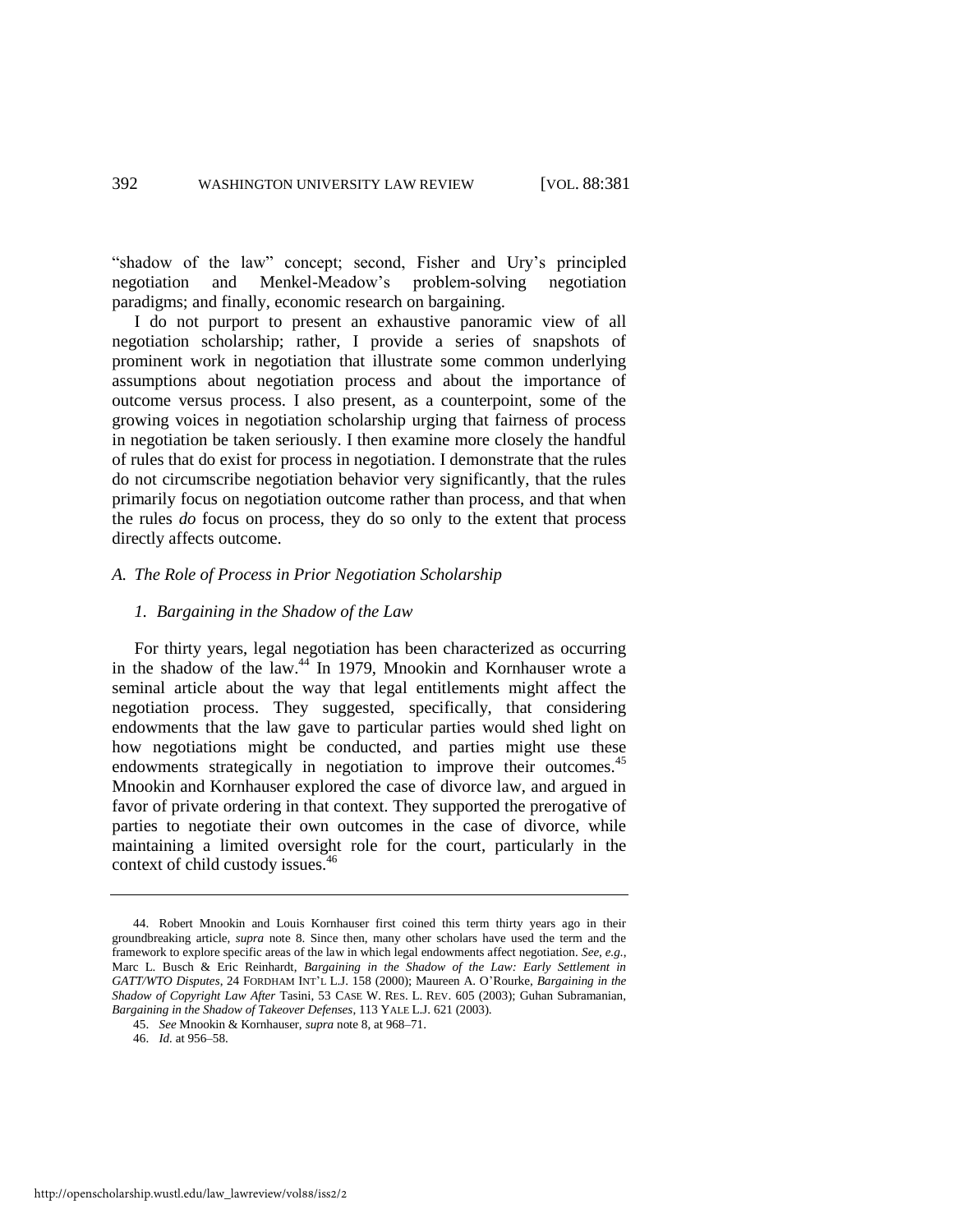Mnookin and Kornhauser drew a rich picture of the forces at play in the process of bargaining in divorce cases. They suggested that there were two primary sources of conflict in divorce negotiation: money and custodial matters.<sup>47</sup> They then offered a complex picture of how the legal endowments in these areas might affect the parties' bargaining behavior.<sup>48</sup> For example, they considered how a change from a maternal-preference custody rule to a sex-neutral rule would affect negotiation, suggesting that such a change would increase fathers' bargaining power and decrease mothers' bargaining power. In turn, this might lower alimony or child support payments.<sup>49</sup>

The Mnookin and Kornhauser paradigm of bargaining in the shadow of the law is powerful and compelling and offers useful insight into the process of negotiation. But in acknowledging the limitations of their framework, Mnookin and Kornhauser revealed their own lack of interest in the role played by process *qua* process, and highlighted the importance of outcome in their discussion. "There now exists," they lamented, "no bargaining theory that can yield accurate predictions of the expected outcomes with different legal rules, even when rational, self-interested parties are only negotiating over money issues."<sup>50</sup> The authors suggested that the study of process is important to help understand how certain outcomes, and not others, are reached, even if the picture that develops is incomplete.

So Mnookin and Kornhauser shed terrific light on the process of bargaining in cases where legal entitlements exist, and they made a strong case for the effect of legal entitlements on how parties negotiate and on the ultimate negotiated outcomes. But they did not examine process for its own sake or consider the impact of different types of processes of negotiation on the parties. For example, does a negotiation in which the parties rely frequently on the background legal rule affect the parties differently than a negotiation in which the legal rule is not discussed? Might a party be more satisfied with an outcome that closely tracked the legal endowments, or might a party be more satisfied with an outcome if she has no knowledge of the legal endowments? Are parties more enthusiastic about outcomes when their negotiation process has focused extensively on legal entitlements, or do parties adhere more strongly to outcomes negotiated without reference to legal rules? Does the use of legal

49. *Id.* at 978. 50. *Id*. at 996.

<sup>47.</sup> *Id.* at 963.

<sup>48.</sup> *Id.* at 968–84.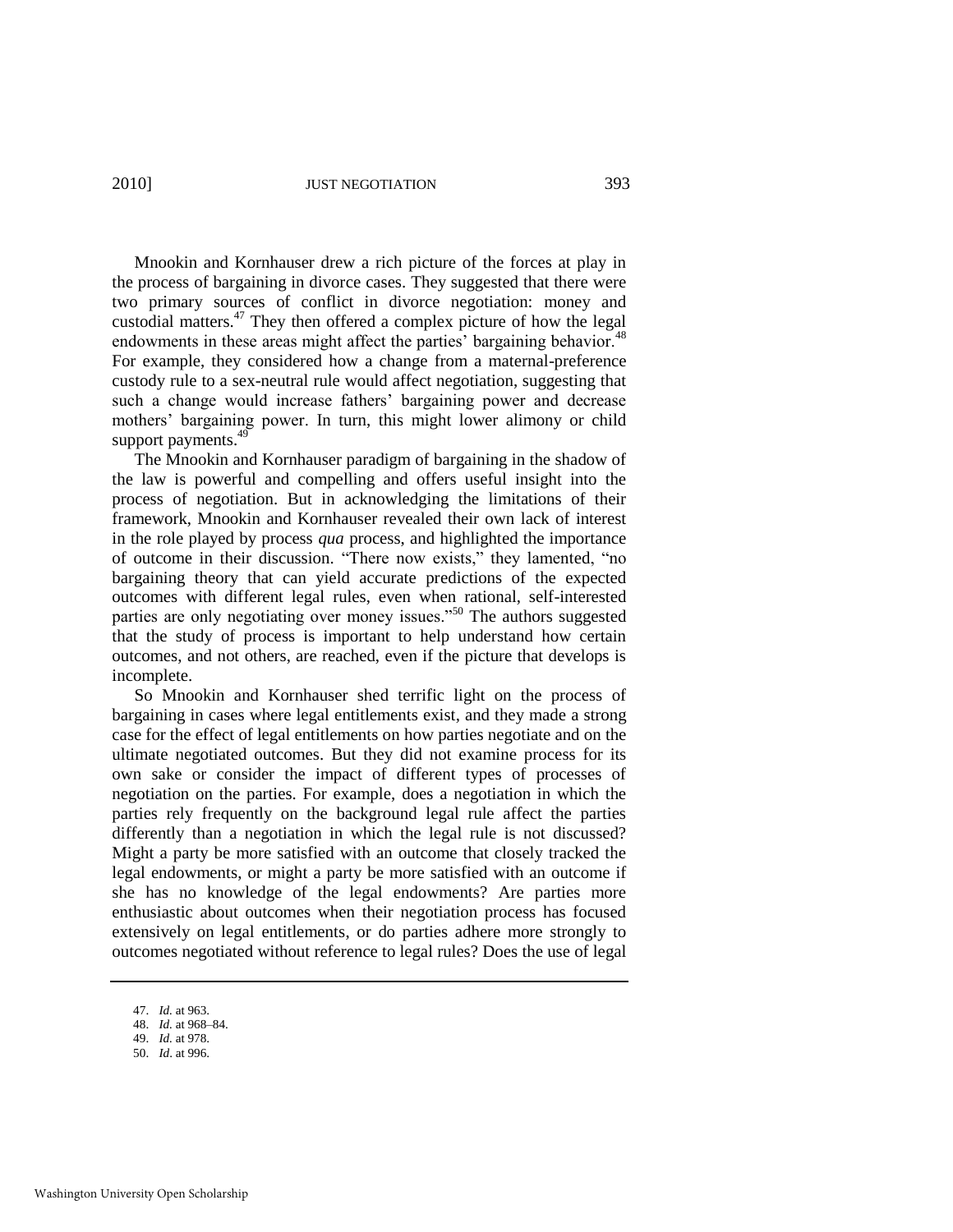entitlements during the negotiation process affect the perceived fairness of a negotiation? These are the kinds of questions that Mnookin and Kornhauser, and the many scholars that have followed them in considering the role of legal endowments in the negotiation process, have not considered.

#### <span id="page-14-0"></span>*2. Principled and Problem-Solving Negotiation*

The popular bestseller *Getting to YES*, <sup>51</sup> by Fisher and Ury, portrays the default style of negotiation, "positional bargaining," as an adversarial process that pits one party against another. The book begins, "Whether a negotiation concerns a contract, a family quarrel, or a peace settlement among nations, people routinely engage in positional bargaining. Each side takes a position, argues for it, and makes concessions to reach a compromise.<sup>552</sup> The authors argue that this positional bargaining can be hard or soft:<sup>53</sup> the hard, no-holds-barred combative negotiation approach stems from a desire to maximize outcome, while the soft, accomodating style comes from a motivation to avoid disrupting parties' relationships.<sup>54</sup> However, the authors quickly dispose of the soft negotiator in the first few pages of their text, while the hard bargainer remains a concern throughout the book.<sup>55</sup>

Against the foil of the competitive negotiator, *Getting to YES* offers its readers a different approach, called "principled negotiation," which focuses on parties' interests rather than positions and urges both sides to brainstorm creative solutions and generate multiple options to resolve their disputes.<sup>56</sup> Throughout the book, the authors advocate disentanglement from interpersonal strife $^{57}$  and the use of objective criteria to establish fair benchmarks.<sup>58</sup> The authors consciously suggest that this is a new approach to negotiation,<sup>59</sup> and that the behavior of many negotiators (at least, those

- 58. *Id.* at 81–94.
- 59. *Id.* at 10.

<sup>51.</sup> ROGER FISHER & WILLIAM URY, GETTING TO YES (Bruce Patton ed., 1991). *Getting to YES* is widely believed to be the most popular book on negotiation in the United States, used in countless negotiation classes in law schools, business schools, and beyond. Almost 30 years after its publication, it is still a best seller. *See The* BusinessWeek *Best Seller List: Long-Running Best Sellers*, BUSINESSWEEK, July 23, 2009, http:// www.businessweek.com/magazine/content/09\_31/b414106359 1592\_page\_2.htm.

<sup>52.</sup> FISHER & URY, *supra* note [51,](#page-14-0) at 3.

<sup>53.</sup> *Id.* at 8–9.

<sup>54.</sup> *Id.* at 8.

<sup>55.</sup> *See, e.g.*, *id.* at 92–94; 107–12; 118–28; 130–43.

<sup>56.</sup> *Id.* at 10–14.

<sup>57.</sup> *Id.* at 21–39.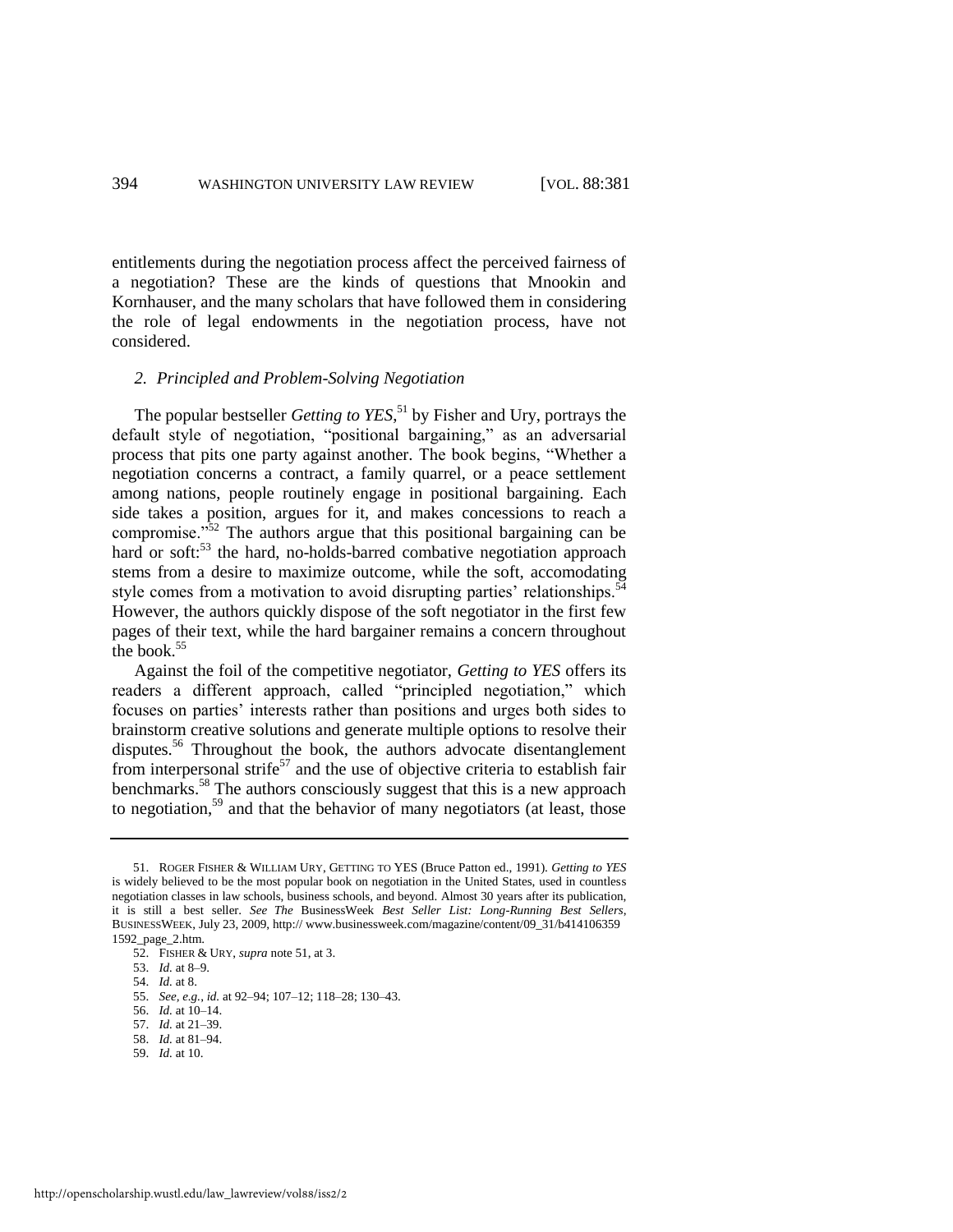who have not read the book) is likely to be positional, and, among those negotiators who want to achieve good outcomes, likely to be competitive.<sup>60</sup>

The book offers both a vision of typical negotiation behavior and an explanation for what produces that behavior. Typical negotiation behavior has a hardball, "anything goes" quality; this is because individuals are motivated by their desire to maximize their gain in negotiation and competitive, no-holds-barred behavior is the way to do so. The authors provide an alternative process for negotiating—one that certainly seems more fair and reasonable to many people.<sup>61</sup> Fisher and Ury encourage respectful behavior between parties, the use of objective criteria, an emphasis on both parties having their needs met, and ethical treatment of the other party to the negotiation. However, the end goal remains, largely, to encourage favorable outcomes—indeed, better outcomes than one might receive through positional bargaining.<sup>62</sup> While *Getting to YES* does suggest that a fairer negotiation process might make the outcome of the negotiation more durable<sup>63</sup> or palatable to the parties, there is still a strong focus on an instrumental view of process. Better, fairer processes will yield better, fairer negotiated outcomes that are more mutually advantageous to both parties.

Carrie Menkel-Meadow's extensive work on problem-solving negotiation offers a similar perspective on "typical" negotiation. In an early and groundbreaking work, she noted the prominence of the adversarial model, which relies on a "win-lose" dichotomy and pits parties against each other in a zero-sum setting.<sup>64</sup> The parties in this model are in conflict over how to divide a finite pool of resources, and scholars have explored what process individuals use to best accomplish this division in their favor. $65$  In this widely disseminated vision of negotiation, she

<sup>60.</sup> *See id.* at 107.

<sup>61.</sup> After almost thirty years, the *Getting to YES* approach continues to dominate teaching of negotiation. *See, e.g.*, Harold Abramson, *Outward Bound to Other Cultures: Seven Guidelines for U.S. Dispute Resolution Trainers*, 9 PEPP. DISP. RESOL. L.J. 437, 441–43 (2009); Amy G. Applegate, Brian M. D'Onofrio, & Amy Holtzworth-Munroe, *Training and Transforming Students Through Interdisciplinary Education: The Intersection of Law and Psychology*, 47 FAM. CT. REV. 468, 473 (2009).

<sup>62.</sup> *See FISHER & URY, supra* note [51,](#page-14-0) at xii ("Principled negotiation shows you how to obtain what you are entitled to and still be decent.").

<sup>63.</sup> *See id.* at 154.

<sup>64.</sup> Carrie Menkel-Meadow, *Toward Another View of Legal Negotiation: The Structure of Problem Solving*, 31 UCLA L. REV. 754, 784 (1984).

<sup>65.</sup> *Id.* at 787–89.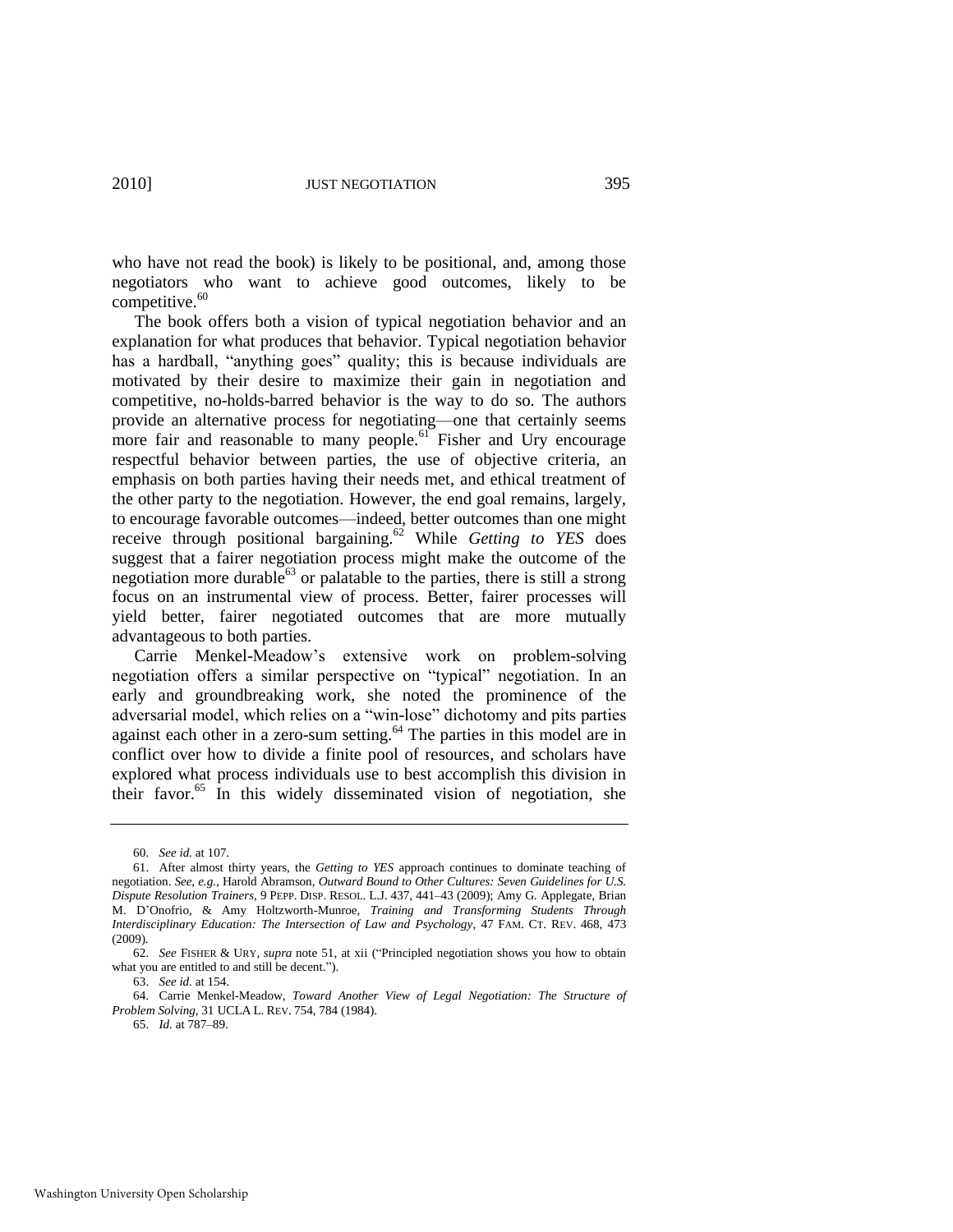suggested, the study of process is exclusively geared towards the outcomes it yields.<sup>66</sup>

Menkel-Meadow herself described an alternative model, the problemsolving model, which has much in common with principled negotiation. In the problem-solving model, the emphasis shifts away from win-lose negotiation over a fixed pool of resources toward a needs-based negotiation that will produce beneficial outcomes that satisfy the desires of both parties. Interestingly, despite the fundamental shift in orientation, the focus of problem-solving negotiation remains almost exclusively on outcomes. The needs of the parties, rather than winning, per se, now dominate the discussion, but it is by and large the bottom-line needs of the parties, rather than any process-related needs, that are considered. The model of negotiation that emerges is based on a process that will best achieve the results of satisfying each party's primarily economic needs.<sup>67</sup> Menkel-Meadow suggested that there are needs that may not be compensable; however, she referred mainly to injuries that cannot be redressed through money, such as physical disabilities or damage to reputation.<sup>68</sup>

Menkel-Meadow also highlighted the potential importance of fairness, but her focus on fairness is mostly outcome-based. She briefly suggested the importance of fair process $^{69}$  but did not fully reflect on the issue. She also noted that a negotiator in the alternative model of negotiation could

*Id.* at 795.

*Id.* at 817 (footnote omitted).

<sup>66.</sup> *Id.* at 793.

<sup>67.</sup> Menkel-Meadow writes:

Parties to a negotiation typically have underlying needs or objectives—what they hope to achieve, accomplish, and/or be compensated for as a result of the dispute or transaction. Although litigants typically ask for relief in the form of damages, this relief is actually a proxy for more basic needs or objectives. By attempting to uncover those underlying needs, the problem-solving model presents opportunities for discovering greater numbers of and better quality solutions. It offers the possibility of meeting a greater variety of needs both directly and by trading off different needs, rather than forcing a zero-sum battle over a single item.

<sup>68.</sup> *Id.* at 796.

<sup>69.</sup> Menkel-Meadow states:

The justness or rightness of a negotiation can be considered not only from the ends produced, but also from the process—the acts of which it consists. This aspect of negotiation is beginning to be explored with some seriousness. . . . [T]he question of how one feels about the process used to accomplish negotiated solutions is not unrelated to the justness of the solution. A problem-solving orientation toward negotiation may lead not only to better solutions, but to a process which could be more creative and enjoyable than destructive and antagonistic.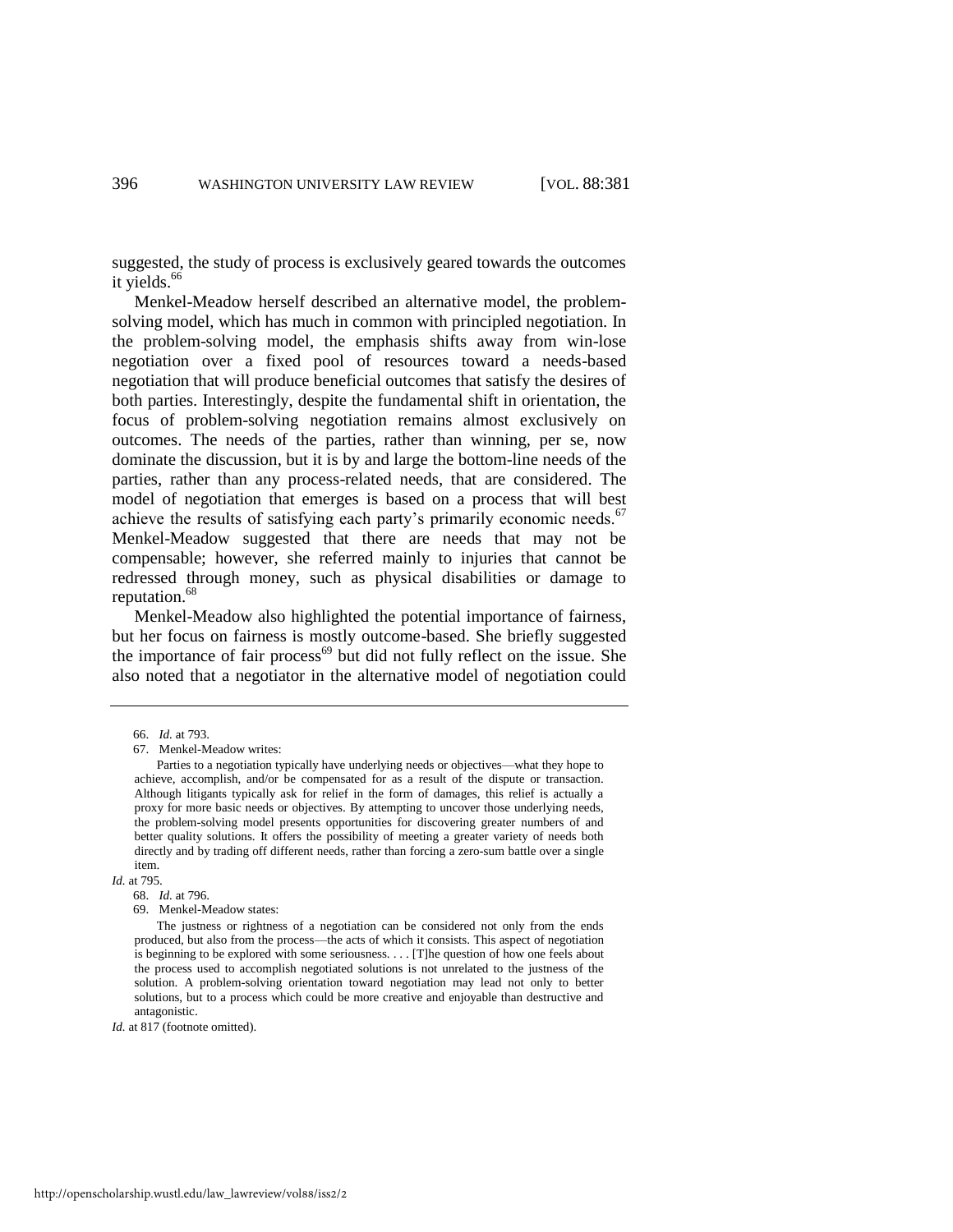consider how solutions affect relationships between the parties, $\frac{70}{10}$  as well as ethical concerns, such as "how fair [the parties] desire to be with each other."<sup>71</sup> However, Menkel-Meadow presented an alternative model of negotiation that, while offering a dramatically different vision of process and outcome than the adversarial model, nonetheless remains largely focused on the parties' ultimate agreement.

#### *3. The Economic Approach to Negotiation*

<span id="page-17-1"></span><span id="page-17-0"></span>Economic theories of negotiation in the civil justice system share a premise: legal actors in the civil system will settle a case if the value of the settlement is greater than the expected value at trial, minus transaction  $\cos$ ts.<sup>72</sup> If the parties agree on the expected value at trial, all cases will settle.<sup>73</sup> However, parties will not always agree, because they do not have perfect information,<sup>74</sup> the law is uncertain,<sup>75</sup> or both. If parties had complete information and the law was entirely predictable, so that litigants could calculate perfectly accurate figures for the expected value at trial, then all cases would settle because transaction costs could be saved for both sides by avoiding trial.<sup>76</sup>

In this vision of negotiation, the most important element of a negotiation process involves calculating the expected value—or estimated outcome—of the case.<sup>77</sup> One does this by multiplying particular expected outcomes by their probabilities.<sup>78</sup> Transaction costs must also be calculated.<sup>79</sup> Still another vital piece of negotiation calculation must account for any fee-shifting rules. $80$  In this model, it is a crucial element of strategy to calculate the opposing party's expected value and transaction costs so that one can understand the parameters of the "zone of overlap"<sup>81</sup>

<span id="page-17-2"></span><sup>70.</sup> *Id.* at 802.

<sup>71.</sup> *Id.*

<sup>72.</sup> Robert D. Cooter & Daniel L. Rubinfeld, *Economic Analysis of Legal Disputes and Their Resolution*, 27 J. ECON. LITERATURE 1067, 1071 (1989); George L. Priest & Benjamin Klein, *The Selection of Disputes for Litigation*, 13 J. LEGAL STUD. 1, 4 (1984).

<sup>73.</sup> *See* RICHARD A. POSNER, ECONOMIC ANALYSIS OF LAW 568–89 (6th ed. 2003); Steven Shavell, *Suit, Settlement, and Trial: A Theoretical Analysis Under Alternative Methods for the Allocation of Legal Costs*, 11 J. LEGAL STUD. 55, 64 (1982).

<sup>74.</sup> POSNER, *supra* note [73,](#page-17-0) at 69–70; Lucian Ayre Bebchuk*, Litigation and Settlement Under Imperfect Information*, 15 RAND J. ECON. 404, 404 (1984).

<sup>75.</sup> POSNER, *supra* not[e 73,](#page-17-0) at 589.

<sup>76.</sup> Shavell, *supra* not[e 73,](#page-17-0) at 64.

<sup>77.</sup> *See* Priest & Klein, *supra* not[e 72,](#page-17-1) at 9.

<sup>78.</sup> Shavell, *supra* not[e 73,](#page-17-0) at 57–58.

<sup>79.</sup> Cooter & Rubinfeld, *supra* not[e 72,](#page-17-1) at 1072.

<sup>80.</sup> *See* Shavell, *supra* not[e 73,](#page-17-0) at 64–67.

<sup>81.</sup> HERBERT M. KRITZER, LET'S MAKE A DEAL 58 (1991).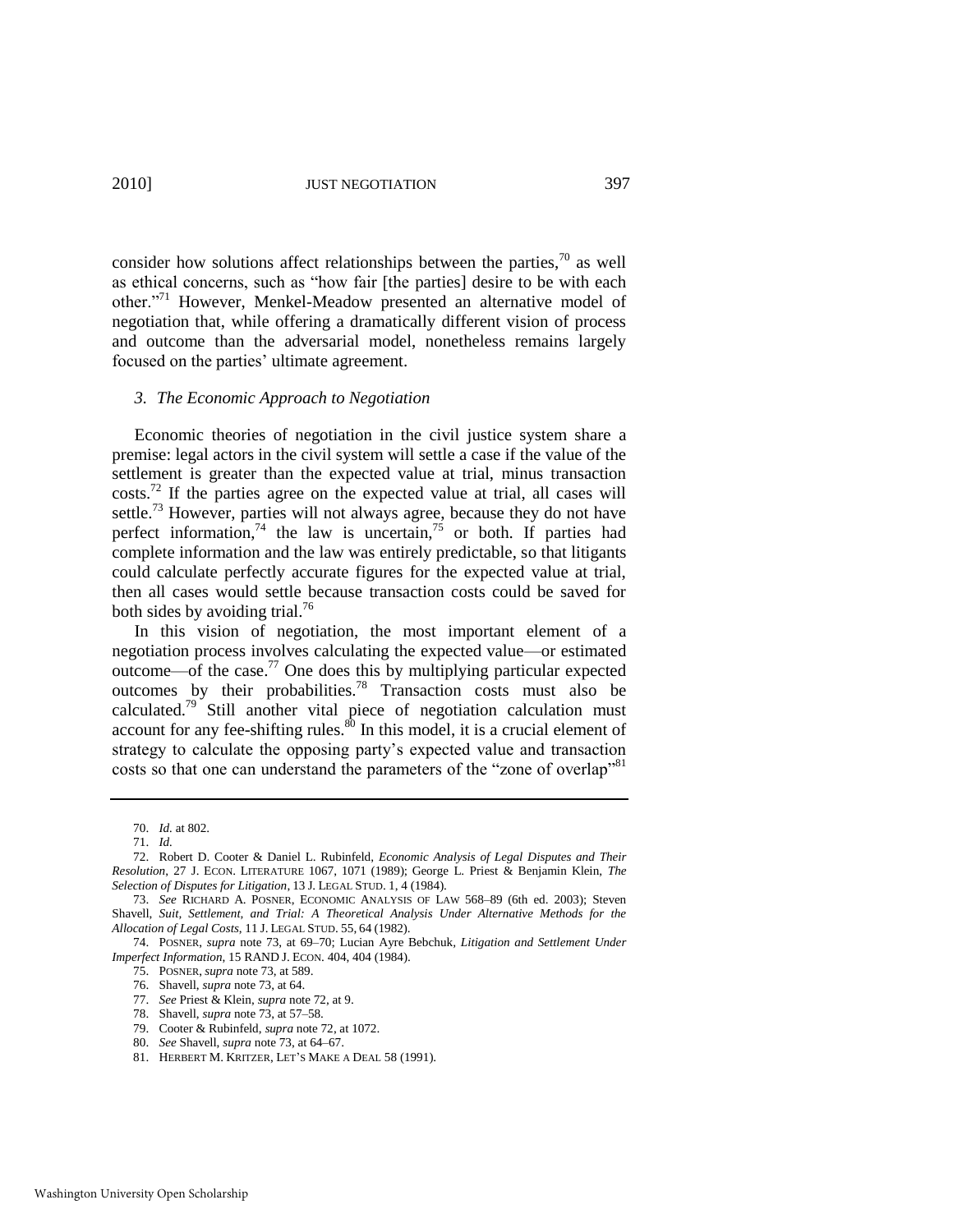<span id="page-18-1"></span>or "zone of potential agreement"<sup>82</sup>—that is, the area that defines the range of outcomes that both parties would be willing to accept. The economic perspective on settlement negotiation has produced, in turn, a robust literature in negotiation on how to define the value of a settlement, how to calculate expected value at trial, and how to divine both one's own and the other party's valuation of the settlement in order to calculate the zone of possible agreement.<sup>83</sup> From there, scholars expound on how best to act strategically in the negotiation to define the zone of possible agreement to one's own benefit and to fix the settlement point at the spot most favorable to oneself.<sup>84</sup>

In the past few decades, however, economists have reconsidered the purely monetary approach to understanding bargaining. Behavioral law and economics scholars have suggested, relying on empirical data, that a purely economic definition of utility is not always accurate and that individuals place a significant value on fairness in making assessments about whether or not to accept outcomes. For example, research in economics literature has suggested that there are some economically rational outcomes that people will not accept on the grounds that they are unfair—that is, people reject outcomes that are economically favorable to them because they do not comport with norms of fairness.<sup>85</sup>

<span id="page-18-0"></span>Much of this research uses a dynamic interaction between two parties called an ultimatum game, in which one party has the opportunity to split a sum of money between himself and another party however he likes. The other party then chooses whether to accept the offer, in which case both parties get the money, or reject it, in which case neither party receives any money.<sup>86</sup> The consistent findings in this area suggest that many, if not

http://openscholarship.wustl.edu/law\_lawreview/vol88/iss2/2

<sup>82.</sup> ROY J. LEWICKI, BRUCE BARRY, DAVID M. SAUNDERS & JOHN W. MINTON, NEGOTIATION 77–78 (4th ed. 2003).

<sup>83.</sup> *See, e.g.*, ALAN SCOTT RAU, EDWARD F. SHERMAN & SCOTT PEPPET, NEGOTIATION 107–16 (3d ed. 2006); Jeffrey M. Senger, *Decision Analysis in Negotiation*, 87 MARQ. L. REV. 723, 729–33 (2004).

<sup>84.</sup> *See, e.g.*, DAVID A. LAX & JAMES K. SEBENIUS, THE MANAGER AS NEGOTIATOR 132–35 (1986) (discussing the effect of opening offers on the "bargaining set," or zone of possible agreement).

<sup>85.</sup> RICHARD H. THALER, THE WINNER'S CURSE: PARADOXES AND ANOMALIES OF ECONOMIC LIFE 75–6 (1992); Max H. Bazerman & Margaret A. Neale, *The Role of Fairness Considerations and Relationships in a Judgmental Perspective of Negotiation*, *in* BARRIERS TO CONFLICT RESOLUTION 86, 89 (Kenneth J. Arrow, Robert H. Mnookin, Lee Ross, Amos Tversky & Robert B. Wilson eds., 1995); Werner Güth, Rolf Schmittberger & Bernd Schwarze, *An Experimental Analysis of Ultimatum Bargaining*, 3 J. ECON. BEHAV. & ORG. 367 (1982).

<sup>86.</sup> Güth et al., *supra* note [85,](#page-18-0) at 371; *see also* Martin A. Nowak, Karen M. Page & Karl Sigmund, *Fairness Versus Reason in the Ultimatum Game*, 289 SCIENCE 1773, 1773 (2000) (noting that ultimatum game "has inspired dozens of theoretical and experimental investigations"); Richard H. Thaler, *Anomalies: The Ultimatum Game*, 2 J. ECON. PERSP. 195 (1988).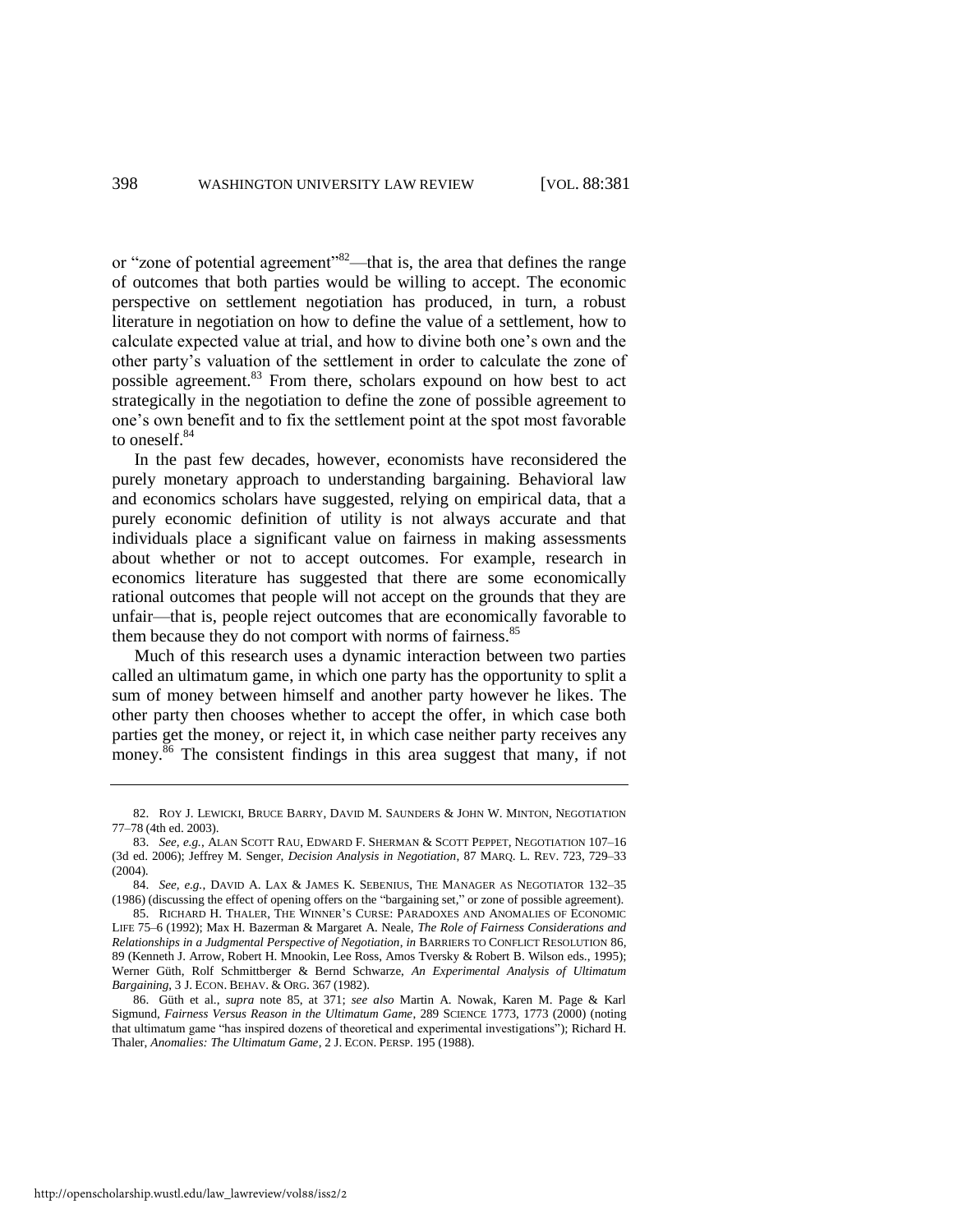<span id="page-19-1"></span>most, individuals will reject an offer that leaves them financially better off but is too lopsided in favor of the other party. $87$  The research omits altogether the effect of fairness of process on individuals' perceptions of the outcome. Instead, even in this research, the process is held constant while economists study the effect of varying outcomes. Again, the literature focuses on what it presumes is of most importance to negotiation participants: the bottom line of the outcome they receive.

<span id="page-19-0"></span>In one example of the economics-based literature on legal negotiation, Korobkin surveyed the negotiation literature and, dissatisfied with two prominent frameworks (the "cooperative/competitive" model and the "integrative/distributive" model), developed his own, more economically minded "positive theory of legal negotiation."<sup>88</sup> Korobkin's model rests on the premise that "*every* action taken by negotiators in preparation for negotiations or at the bargaining table fits into one of [two] categories": the action is related either to definition of the bargaining zone or allocation of the negotiation surplus.<sup>89</sup> Negotiators' actions are bound up in representing, misrepresenting, or investigating the reservation prices.<sup>90</sup> Korobkin addressed the role of what he calls "procedural fairness," but his focus was on particular bargaining behavior, such as exchanging concessions or splitting the difference, that will lead to perceptions of *outcome* fairness.<sup>91</sup> Even behavior during negotiation that ostensibly relates to something other than outcome, such as the development of a positive personal relationship, can be explained economically under his theory: these relationships "pay dividends in the surplus allocation process."<sup>92</sup> The end goal of all process is economic benefit.

## *4. Suggestions About an Independent Role for Procedural Fairness*

Fairness of process in negotiation has drawn a significant amount of attention from negotiation scholars, but the focus of this work has almost exclusively been on ethics,  $93$  rather than the relationship between fairness of process and perceptions about the negotiated agreement. Numerous

<sup>87.</sup> *See* Güth et al., *supra* not[e 85,](#page-18-0) at 384.

<sup>88.</sup> *See, e.g.*, Russell Korobkin, *A Positive Theory of Legal Negotiation,* 88 GEO. L.J. 1789, 1790–91 (2000).

<sup>89.</sup> *Id.* at 1791–92.

<sup>90.</sup> Reservation prices—or reservation points—are the points beyond which a party will not settle. *Id.* at 1791.

<sup>91.</sup> *Id.* at 1821–25.

<sup>92.</sup> *Id.* at 1830.

<sup>93.</sup> *See, e.g.*, WHAT'S FAIR: ETHICS FOR NEGOTIATORS (Carrie Menkel-Meadow & Michael Wheeler eds., 2004) (anthology of essays on ethics and fairness in negotiators).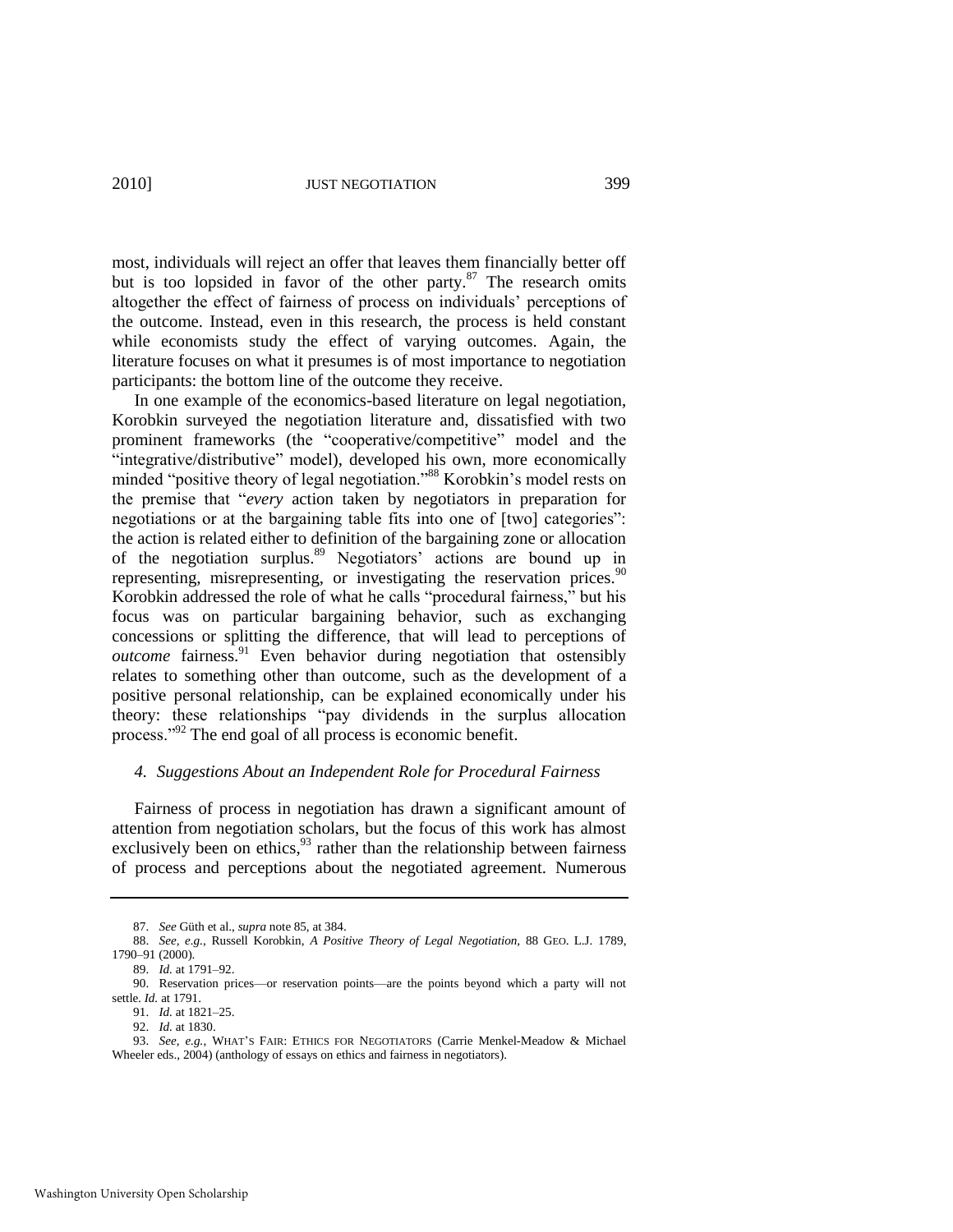scholars have addressed the nuances of what behavior accords with ethical rules and standards in negotiation. However, these discussions do not seek to explore the effects of fair processes on participants to negotiation. Rather, these are normative discussions about appropriate attorney behavior under existing ethical and moral codes.<sup>94</sup>

In other dispute resolution contexts, the literature examining the effects of procedural justice is quite robust: scholars have explored the role of fair process in litigation, arbitration, and mediation extensively.<sup>95</sup> In particular, the role of fairness in mediation has captured the imagination of scholars, some of whom suggest that parties prefer mediation precisely because it affords more procedural justice for its participants.<sup>96</sup> Others, conversely, have questioned whether mediation provides enough procedural justice.<sup>9</sup> In negotiation literature, however, there are only a handful of hints about the potential role that fair process, or procedural justice, might play.

<span id="page-20-2"></span><span id="page-20-0"></span>In an essay on fairness in negotiation, Welsh suggested that there might be an important role for procedural justice in the negotiation setting, but noted that empirical research was limited to third-party dispute resolution processes and to mediation.<sup>98</sup> And in a chapter on procedural justice and negotiation, Tyler and Blader suggested that there might be an important relationship in light of the strong data on the effects of procedural justice in mediation (what they call "negotiation settings presided over by thirdparty mediators"), $99$  but noted the absence of data in the area and relied instead on making inferences from the data on procedural justice in

<span id="page-20-1"></span><sup>94.</sup> *See id.* at xiii.

<sup>95.</sup> In litigation, such discussions are not characterized as relating to procedural justice; they are typically couched in terms of procedural due process. Similarly, scholars have focused on the importance of fair process in arbitration. It is largely in mediation that the psychological phenomenon of procedural justice, per se, has been addressed.

<sup>96.</sup> *See* Nancy A. Welsh, *Making Deals in Court-Connected Mediation: What's Justice Got to Do With It?*, 79 WASH. U. L.Q. 787, 791–92 (2001) [hereinafter Welsh, *Making Deals*]. However, as mediation has grown as a dispute resolution mechanism, lawyers have assumed a greater role in the proceedings. Some commentators suggest that mediation may no longer afford the parties as much direct voice in the process, giving rise to concerns that procedural justice may not be experienced by the parties themselves. *See* Bobbi McAdoo & Nancy A. Welsh, *Look Before You Leap and Keep on Looking: Lessons from the Institutionalization of Court-Connected Mediation*, 5 NEV. L.J. 399, 410 (2004–2005); Welsh, *Thinning Vision*, *supra* not[e 3,](#page-3-0) at 25.

<sup>97.</sup> Deborah R. Hensler, *Suppose It's Not True: Challenging Mediation Ideology*, 2002 J. DISP. RESOL. 81, 94, 2002.

<sup>98.</sup> Nancy A. Welsh, *Perceptions of Fairness in Negotiation*, 87 MARQ. L. REV. 753, 764 (2004) [hereinafter Welsh, *Perceptions of Fairness*]. *But see* Welsh, *Making Deals*, *supra* note [96,](#page-20-0) at 831–33 (arguing that procedural justice is not likely to be relevant to negotiation, in contrast to mediation).

<sup>99.</sup> Tyler & Blader, *supra* note [40,](#page-11-0) at 302. The link between mediation and negotiation is so close that scholars often use the rules in one setting as a jumping-off point for an analysis in the other context. *See, e.g.*, Robert P. Burns, *Some Ethical Issues Surrounding Mediation*, 70 FORDHAM L. REV. 691, 695 (2001).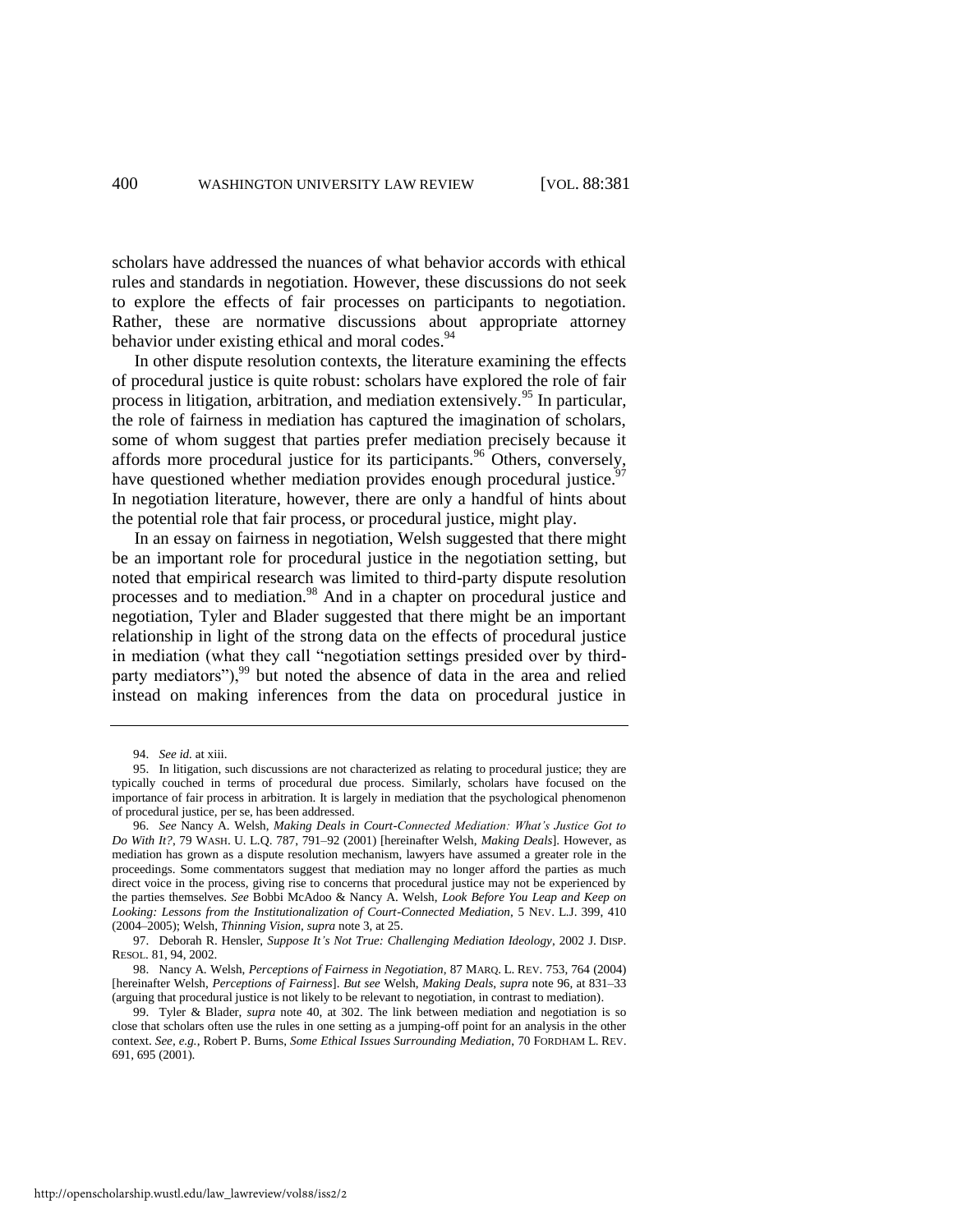mediation.<sup>100</sup> In past years, "[v]irtually no attention has been devoted to process or procedural fairness" in negotiation,<sup>101</sup> and when scholars think about fairness in negotiation, their focus gravitates towards the fairness of the outcome, not the process.<sup>102</sup> But recent empirical work on procedural justice in a bilateral negotiation setting makes the time ripe for redressing this gap in the literature.<sup>103</sup> Before turning to that work, I examine below the rules for legal negotiation to explore what, if any, light they shed on the role of fair process.

#### *B. Rules of Legal Negotiation*

The popular vision of negotiation as a competitive, no-holds-barred process finds little to contradict it in the rules governing attorney conduct in negotiation. As with all conduct by professionals, attorney behavior is limited by relevant rules. A lawyer might be tempted to try to win a case in court by asking her client to burn all relevant documents rather than turn them over in discovery. But in breaking important ethical and court rules, that lawyer and client would be subject to severe sanctions, and such behavior would ultimately hurt, rather than help, the case. So, too, lawyers are constrained by the rules for legal negotiation<sup>104</sup>—but, as an examination of those rules will show, they are not constrained very much. The rules for negotiation are few and far between, and difficult to enforce.

<span id="page-21-0"></span><sup>100.</sup> Tyler & Blader, *supra* not[e 40,](#page-11-0) at 306. Because mediation is a negotiation that is aided by the presence of a third-party facilitator, and is a process, like pure negotiation, in which the control over the decision rests in the hands of the disputants, scholars have been comfortable making inferences about the effects of procedural justice in negotiation based on mediation research. However, there are important distinctions between mediation, in which a third-party neutral typically guides and directs the process of decision making between the parties, and negotiation, in which the parties must develop their own process for reaching a solution. The presence of a third-party neutral makes extrapolation from mediation to the negotiation context empirically uncertain.

<sup>101.</sup> Cecilia Albin, *In Theory: The Role of Fairness in Negotiation*, 9 NEGOTIATION J. 223, 224 (1993).

<sup>102.</sup> *See, e.g.*, John Richardson, *How Negotiators Choose Standards of Fairness: A Look at the Empirical Evidence and Some Steps Toward a Process Model*, 12 HARV. NEGOT. L. REV. 415 (2007).

<sup>103.</sup> Others have also challenged the negotiation "orthodoxies," just not from the perspective of procedural justice. For example, Putnam challenged "three assumptions" of the traditional negotiation model: that outcomes are defined instrumentally, that the individual drives negotiation, and that ―rationality is the privileged way of knowing.‖ She suggested that noninstrumental goals should be considered, that emotional and relationship issues matter, and that emotion and feelings can be an important source of knowledge. Linda L. Putnam, *Challenging the Assumptions of Traditional Approaches to Negotiation*, 10 NEGOTIATION J. 337, 338, 342 (1994).

<sup>104.</sup> Korobkin, Moffitt, and Welsh have suggested that three categories of rules govern negotiation: common law, context-specific law, and professional regulations. *See* Russell Korobkin, Michael Moffitt & Nancy Welsh, *The Law of Bargaining*, 87 MARQ. L. REV. 839, 839 (2004). My analysis relies on rules drawn from all three of these categories.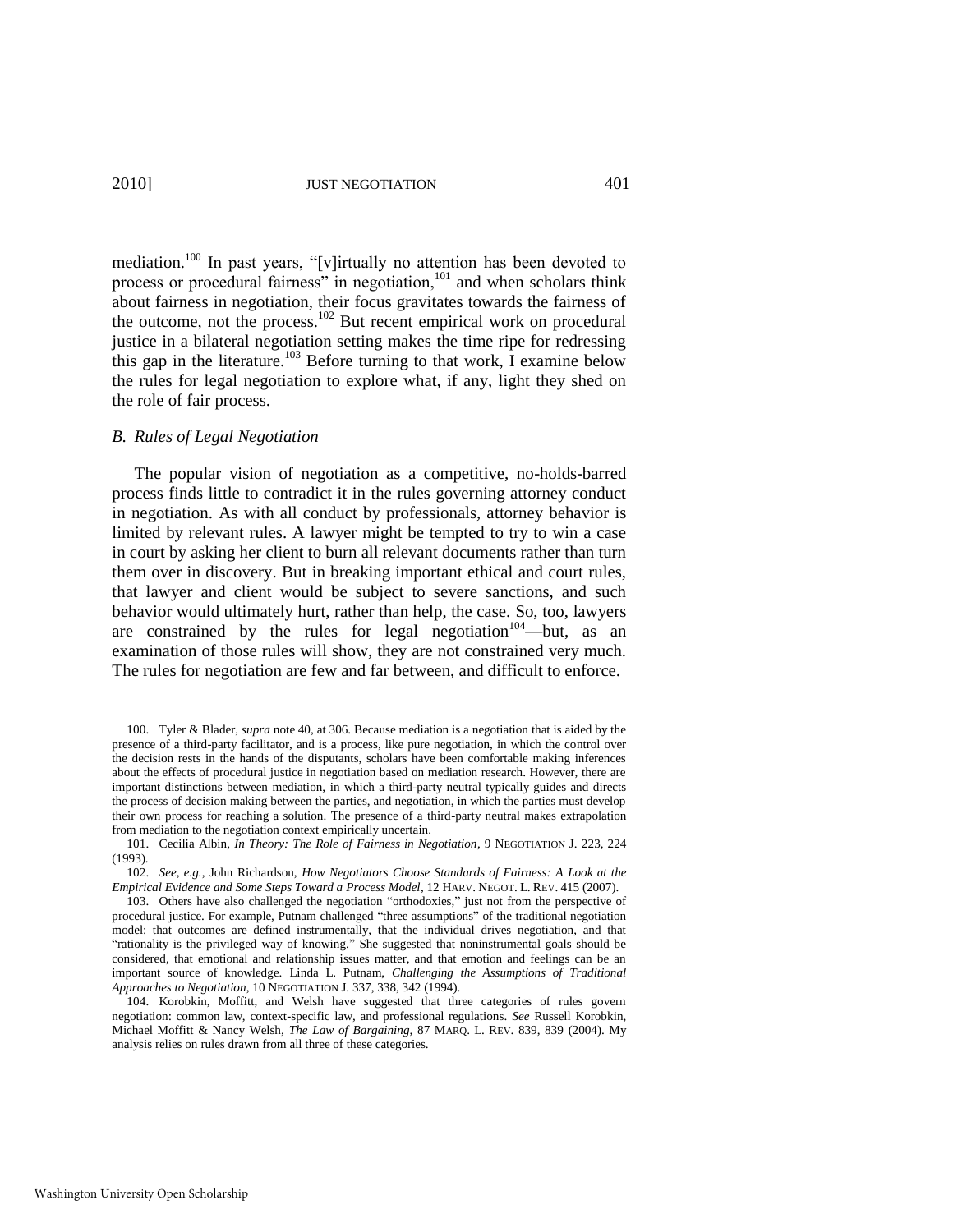The process of settlement negotiation is governed by few express legal rules. Consider the process next to its distant relative, litigation, which is governed by highly specific and detailed rules for the presentation of one's case before a judge. In contrast, there is no set process by which a negotiation must occur: no order of appearance; no assigned seats at the table; no mandated affirmative presentation, response, and reply in front of a party whose job is to listen carefully. There are, simply put, almost no rules for most procedural and substantive aspects of the negotiation. In negotiation, the most pressing requirement is that both parties must agree to the negotiation process and negotiated outcome. If the parties wanted to agree to let a game of musical chairs govern their decision making, they could do so.

Nonetheless, there are some rules that govern the outer limits of acceptability for legal negotiation. In most jurisdictions, settlements are considered to be contracts and are subject, in addition to any specialized rules for settlement negotiations, to the rules and principles of contract law.<sup>105</sup> However, the rules governing the negotiation of contracts are fairly lax; for example, there is no duty of good-faith negotiation in contract law.<sup>106</sup> The rules applying to settlement negotiation that do exist can be broken down into two broad and sometimes overlapping categories: bad conduct rules, dealing with misrepresentation or fraud and threats or duress during negotiation; $107$  and rules about the substance of negotiated agreements, including rules about court-approved settlements. These rules are all designed to ensure a minimum level of fairness in the dispute resolution process, but, as a review of these rules indicates, the focus is largely on outcome and the concerns with process are minimal.<sup>108</sup>

## *1. Rules About Bad Conduct*

There are express rules about appropriate conduct for attorneys during settlement negotiation. Volumes have been written on the scope of the

<sup>105.</sup> *See, e.g.*, Transcon. Ins. Co. v. Rainwater Constr. Co., 509 F.3d 454, 456 (8th Cir. 2007) (Arkansas); Perfumebay.com Inc. v. Ebay Inc., 506 F.3d 1165, 1178–79 (9th Cir. 2007) (California); Welch & Forbes, Inc. v. Cendant Corp. (*In re* Cendant Corp. Prides Litig.), 233 F.3d 188, 193 (3d Cir. 2000) (New Jersey); Dunbar Med. Sys., Inc. v. Gammex Inc., 216 F.3d 441, 452 (5th Cir. 2000) (Texas).

<sup>106.</sup> *See* E. Allan Farnsworth, *Precontractual Liability and Preliminary Agreements: Fair Dealing and Failed Negotiations*, 87 COLUM. L. REV. 217, 221 (1987).

<sup>107.</sup> The classic bad-conduct rule about good faith is not applicable in the contract formation setting, nor is it relevant to settlement negotiation.

<sup>108.</sup> Settlement negotiation is not self-policing, either; these rules are only enforced when one party chooses to bring a challenge to the settlement in court.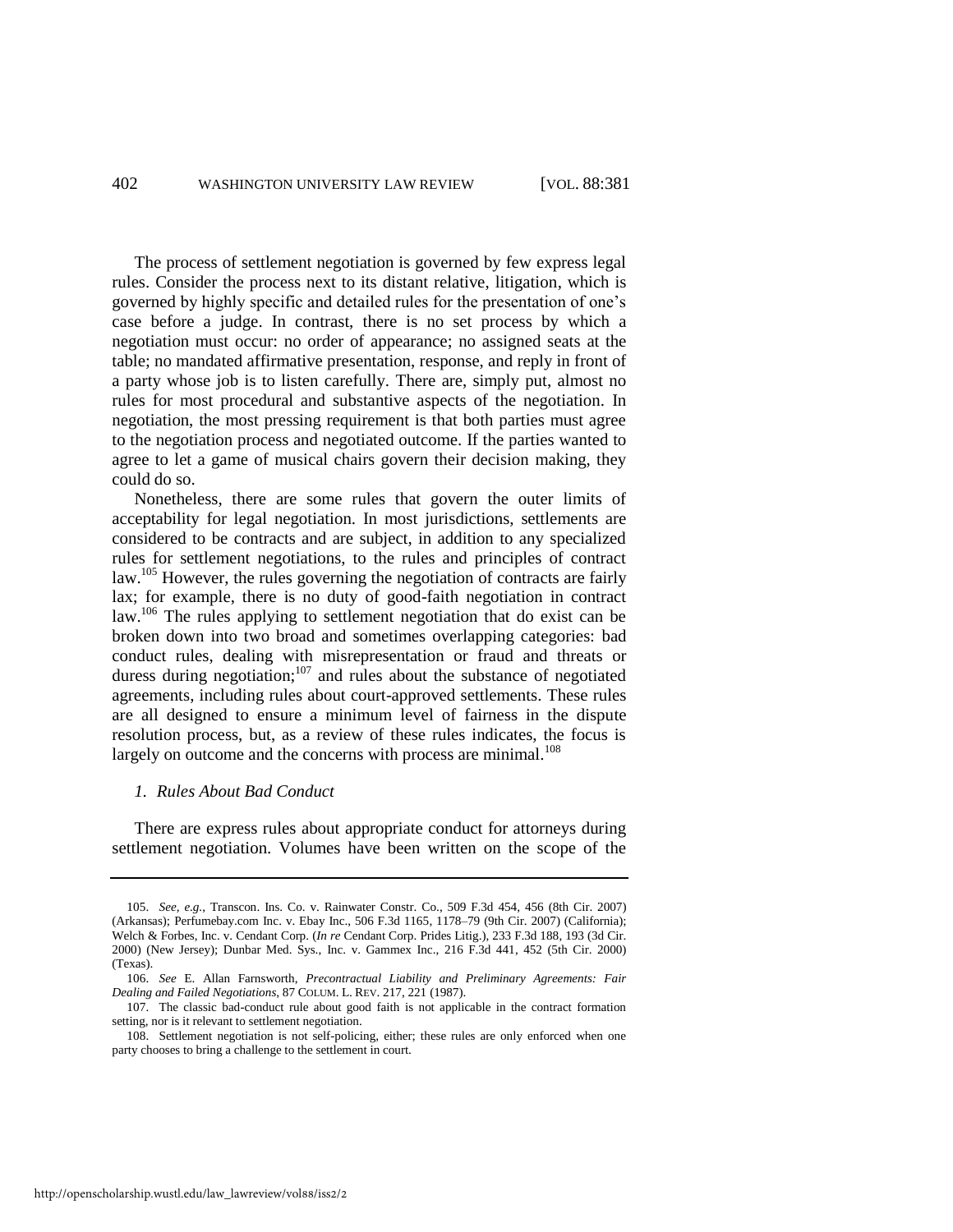<span id="page-23-0"></span>lawyer's leeway to present information, whether accurately or inaccurately, during negotiation.<sup>109</sup> The relevant body of applicable law comes from ethical standards for attorneys, which are typically based on the ABA's Model Rules of Professional Conduct. Model Rule 4.1 expressly prohibits lawyers from making false statements of material fact or law and further prohibits lawyers from failing to disclose material facts to another person when the disclosure is necessary to avoid assisting a criminal or fraudulent act by a client. However, these seemingly clear mandates against deception have a murky undertow when it comes to negotiation. For example, the comment to Rule 4.1(a) explains that context can shed light on whether something is a "statement of fact," and that ―[u]nder generally accepted conventions in negotiation, certain types of statements ordinarily are not taken as statements of material fact."<sup>110</sup> In particular, the comments suggest that "[e]stimates of price or value placed on the subject of a transaction and a party's intentions as to an acceptable settlement of a claim are ordinarily in this category."<sup>111</sup> In this way, the comments to the Rule exempt much of what lawyers talk about in negotiation, making a vast swath of lies<sup>112</sup> exempt from the scope of the rules.<sup>113</sup> Similarly, the text of Rule 4.1 contains an express exemption from its disclosure requirements when the relevant disclosure would be prohibited by Rule 1.6. Rule 1.6, in turn, requires client consent for such disclosure in all cases except those where the disclosure might prevent a client from committing a criminal act that "is likely to result in reasonably certain death or substantial bodily harm" or when the disclosure would occur in the context of a dispute between lawyer and client.<sup>114</sup>

These rules, then, offer lawyers a broad canvas for making statements that are not true in the context of a negotiation because they are not understood as statements of "material fact," and similarly allow attorneys to fail to disclose information in many situations. The rules, of course, do not mandate that attorneys make any misrepresentations or keep mum, but

<sup>109.</sup> *See, e.g.*, Geoffrey C. Hazard, Jr., *The Lawyer's Obligation to Be Trustworthy When Dealing with Opposing Parties*, 33 S.C. L. REV. 181 (1981); Alan Strudler, *On the Ethics of Deception in Negotiation*, 5 BUS. ETHICS Q. 805 (1995); Gerald B. Wetlaufer, *The Ethics of Lying in Negotiations*, 75 IOWA L. REV. 1219 (1990); James J. White, *Machiavelli and the Bar: Ethical Limitations on Lying in Negotiation*, 1980 AM. B. FOUND. RES. J. 926.

<sup>110.</sup> MODEL RULES OF PROF'L CONDUCT R. 4.1 cmt. (2008).

<sup>111.</sup> *Id.* 

<sup>112.</sup> It is beyond the scope of this Article to offer a definitive statement on what a lie is; for the purposes of this discussion, it is enough to imagine a lie to be an affirmative statement that is untrue.

<sup>113.</sup> Whether or not the license to misrepresent estimates of price and value is appropriate or not has been debated by scholars. *See, e.g.*, White, *supra* not[e 109,](#page-23-0) at 933.

<sup>114.</sup> MODEL RULES OF PROF'L CONDUCT R. 1.6 (2008).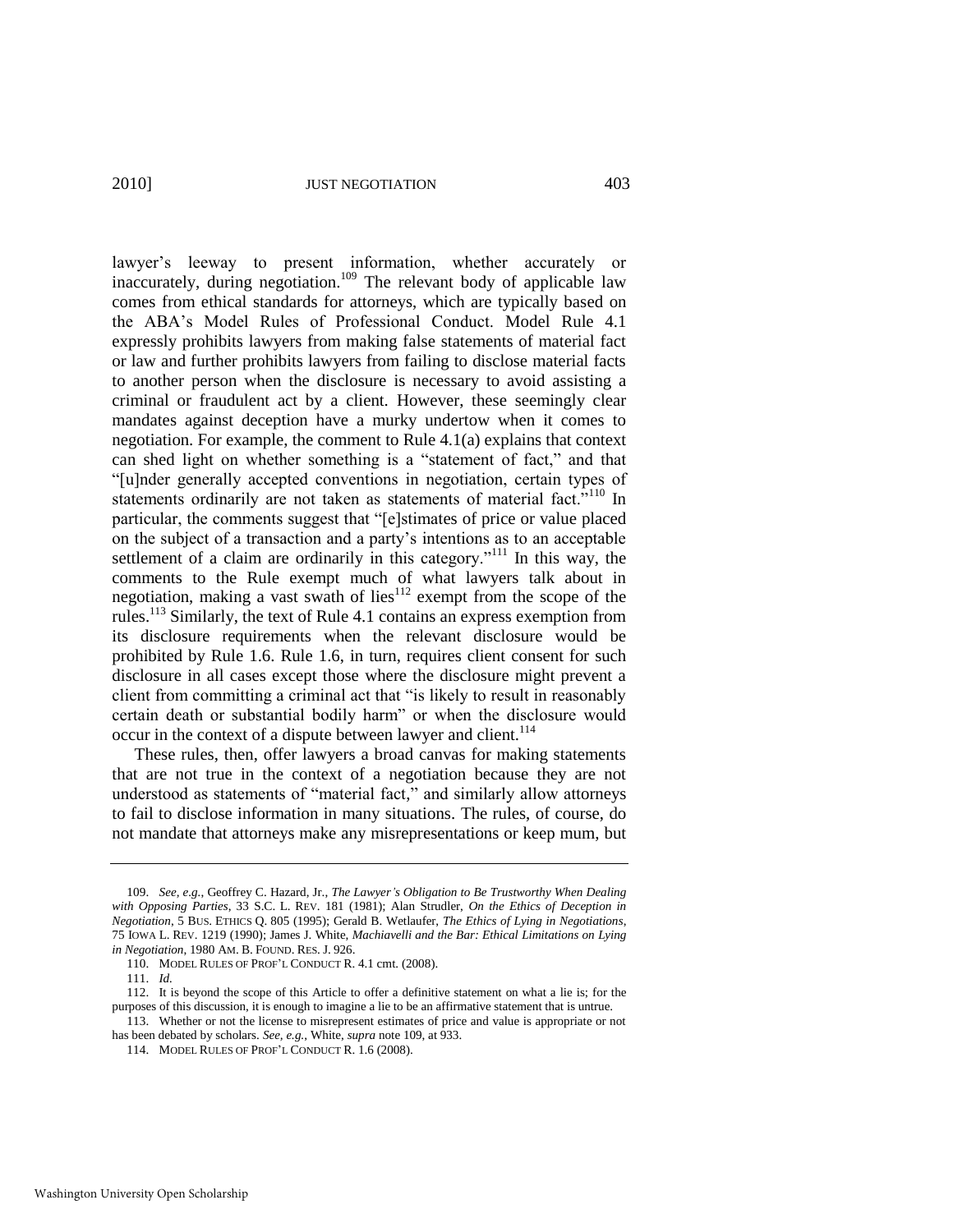they do not prohibit attorneys from doing so. By its language, Rule 4.1 has, indeed, suggested to some that misrepresentations and nondisclosures are not only the norm of negotiation, but that they are sanctioned and encouraged.<sup>115</sup> As James J. White has suggested, "To conceal one's true position, to mislead an opponent about one's true settling point, is the essence of negotiation."<sup>116</sup> While other scholars take a more conservative or moralistic approach, $117$  the notion persists that zealous advocacy in negotiation requires lawyers to, in some circumstances, affirmatively mislead others.<sup>118</sup>

<span id="page-24-0"></span>The scope of Rule 4.1 is not uncontroversial: there is a robust literature on the nuances and subtleties of the nature and reach of the rule.<sup>119</sup> But even this literature suggests that there is something more behind the plain words of the rule: ethics may be relevant, but ethical behavior may not be captured by the terms of the rule and instead must be self-regulated and enforced by attorneys.<sup>120</sup> And yet the scope of the literature on the rule itself reveals the absence of one uniform set of "generally accepted conventions" in many sticky negotiation disclosure or misrepresentation situations. The thin nature of the rule, along with a reliance on individual norms and personal understandings of the ethics of misrepresentation, has created an uncertain and uneven landscape that has helped to encourage a vision of legal negotiation as a forum where "anything goes."<sup>121</sup>

120. *See* Longan, *supra* note [119,](#page-24-0) at 809–10.

121. Richard Painter has suggested that law firms could create their own codes of behavior to fill in this gap. Richard W. Painter, *Rules Lawyers Play By*, 76 N.Y.U. L. REV. 665, 732–33 (2001).

<sup>115.</sup> *See, e.g.*, Brian C. Haussmann, Note, *The ABA* Ethical Guidelines for Settlement Negotiations*: Exceeding the Limits of the Adversarial Ethic*, 89 CORNELL L. REV. 1218 (2004).

<sup>116.</sup> White, *supra* note [109,](#page-23-0) at 928.

<sup>117.</sup> *See, e.g.*, PAUL G. HASKELL, WHY LAWYERS BEHAVE AS THEY DO 71 (1998); Michael H. Rubin, *The Ethics of Negotiations: Are There Any?*, 56 LA. L. REV. 447, 476 (1995); Walter W. Steele, Jr., *Deceptive Negotiating and High-Toned Morality*, 39 VAND. L. REV. 1387, 1402 (1986).

<sup>118.</sup> ARTHUR ISAK APPLBAUM, ETHICS FOR ADVERSARIES: THE MORALITY OF ROLES IN PUBLIC AND PROFESSIONAL LIFE 104 (1999); DANIEL MARKOVITS, A MODERN LEGAL ETHICS 3 (2008).

<sup>119.</sup> *See, e.g.*, Nathan M. Crystal, *The Lawyer's Duty to Disclose Material Facts in Contract or Settlement Negotiations*, 87 KY. L.J. 1055 (1999) (arguing that there are obligations to disclose information in negotiation in certain situations, including when the duties of good faith and fair dealing require such disclosure); *see also* Richard K. Burke, *"Truth in Lawyering": An Essay on Lying and Deceit in the Practice of Law*, 38 ARK. L. REV. 1, 11 (arguing that although the ethical rules technically permit lying as long as the other side expects it, it is wrong for them to do so and that lawyers ought not to lie) (1984); Burns, *supra* not[e 99,](#page-20-1) at 695–96 (noting ambiguity and complexity of interpretation of ethical rules for misrepresentation); Patrick Emery Longan, *Ethics in Settlement Negotiations: Foreword*, 52 MERCER L. REV. 807 (2001) (describing application of various ethical rules to a number of hypothetical situations); Gary Tobias Lowenthal, *The Bar's Failure to Require Truthful Bargaining by Lawyers*, 2 GEO. J. LEGAL ETHICS 411, 412–13 (1988) (describing Rule 4.1 as ambiguous).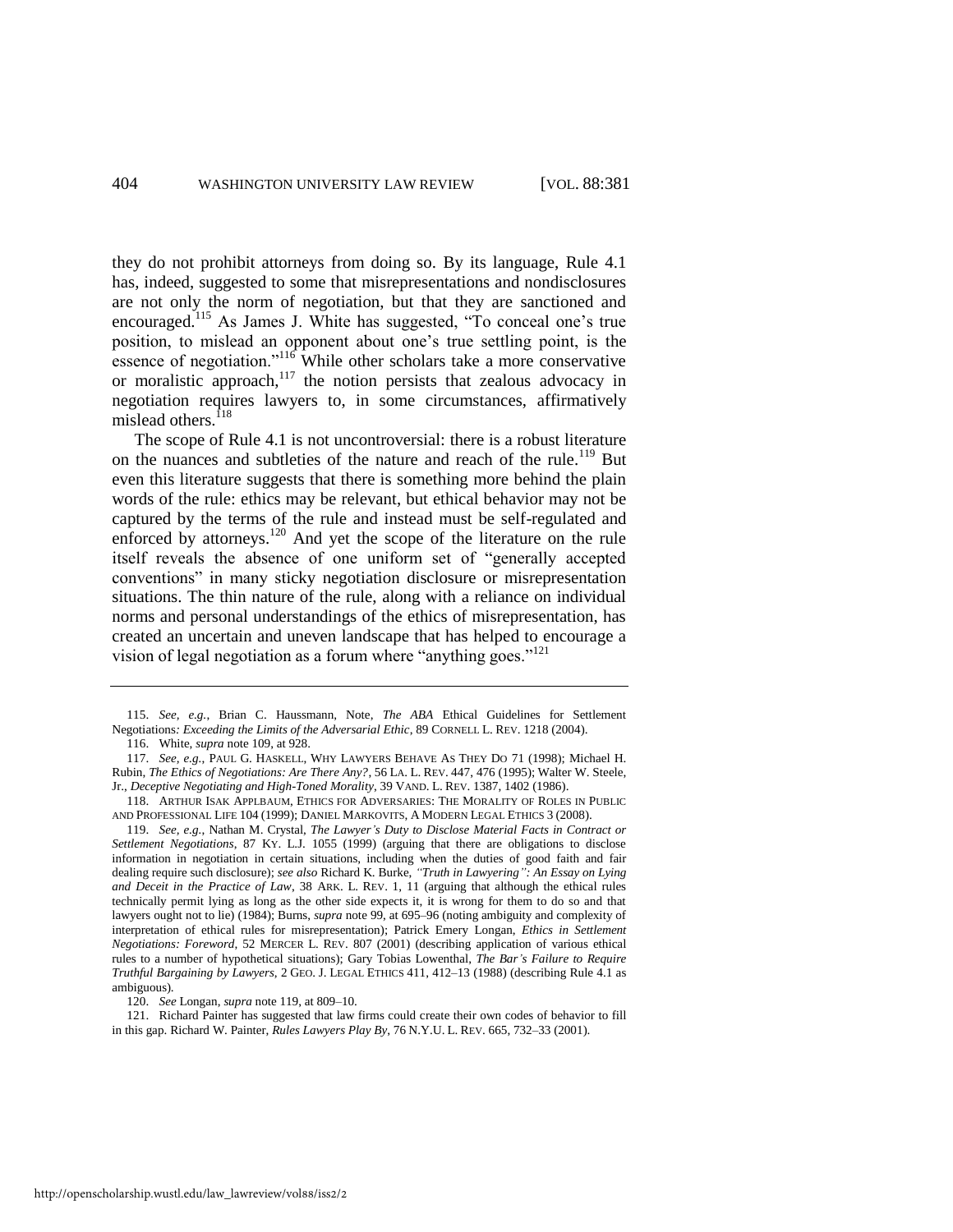## 2010] JUST NEGOTIATION 405

Beyond the prohibition against misrepresentation of material facts, attorneys engaged in settlement negotiation may not use duress or coercion, per basic contract law. A party may challenge a settlement on the basis that he or she was improperly coerced or threatened.<sup>122</sup> However, courts have been quick to limit the scope of this challenge, starting with a presumption that settlements conducted by counsel are fairly negotiated.<sup>123</sup>

#### *2. Court Rules About Settlement*

In most cases, courts have no authority to approve or disapprove a settlement agreement between parties—and, indeed, may be barred from doing so.<sup>124</sup> However, courts have limited power to approve or disapprove settlement in certain situations. The most notable of these contexts is class actions, where a court has heightened scrutiny over the terms of the settlement. The Federal Rules of Civil Procedure require that a class action settlement be approved by a court, in part in order to prevent attorneys from agreeing to settlements that provide them with a sizable fee but leave the plaintiffs with little.<sup>125</sup> The standard for judicial approval of class action settlements is that the settlement be "fair, reasonable, and adequate"<sup>126</sup> and not "a product of collusion."<sup>127</sup> Although courts have asserted that in evaluating a class action settlement, "the court should examine the negotiations that led to the settlement, and the substantive terms of the settlement,"<sup>128</sup> it is not common for the court to delve carefully into the process of the lawyers' negotiation.<sup>129</sup> Other contexts where the court is required to approve a settlement are in derivative actions, certain employee actions, $130$  and, in some jurisdictions, cases

<sup>122.</sup> *See, e.g.*, Brees v. Hampton, 877 F.2d 111, 117 (D.C. Cir. 1989).

<sup>123.</sup> *See, e.g.*, Tiburzi v. Dep't of Justice, 269 F.3d 1346, 1355 (Fed. Cir. 2001); Riley v. Am. Family Mut. Ins. Co., 881 F.2d 368, 374 (7th Cir. 1989).

<sup>124.</sup> *See* Cullen v. Riley (*In re* Masters Mates & Pilots Pension Plan & IRAP Litig.), 957 F.2d 1020, 1025 (2d Cir. 1992) ("Typically, settlement rests solely in the discretion of the parties, and the judicial system plays no role."); Gardiner v. A.H. Robins Co., 747 F.2d 1180, 1189 (8th Cir. 1984) (repudiating the right of the district court judge to make a notation of "So Ordered" on a settlement agreement, stating, "In ordinary litigation, that is, lawsuits between private parties, courts recognize that settlement of the dispute is solely in the hands of the parties").

<sup>125.</sup> John C. Coffee, Jr., *Accountability and Competition in Securities Class Actions: Why "Exit" Works Better Than "Voice*,*"* 30 CARDOZO L. REV. 407, 412–13 (2008).

<sup>126.</sup> FED. R. CIV. P. 23(e)(2).

<sup>127.</sup> Wal-Mart Stores, Inc. v. Visa U.S.A. Inc., 396 F.3d 96, 116 (2d Cir. 2005).

<sup>128.</sup> Cinelli v. MCS Claim Servs., Inc., 236 F.R.D. 118, 121 (E.D.N.Y. 2006).

<sup>129.</sup> *See id.* (noting summarily that "counsel for both parties stated that a productive negotiation process led to the settlement in this case").

<sup>130.</sup> Cases under the Fair Labor Standards Act, for example, require judicial approval for settlement because an employee's rights under that Act are not waivable. Craig Becker & Paul Strauss,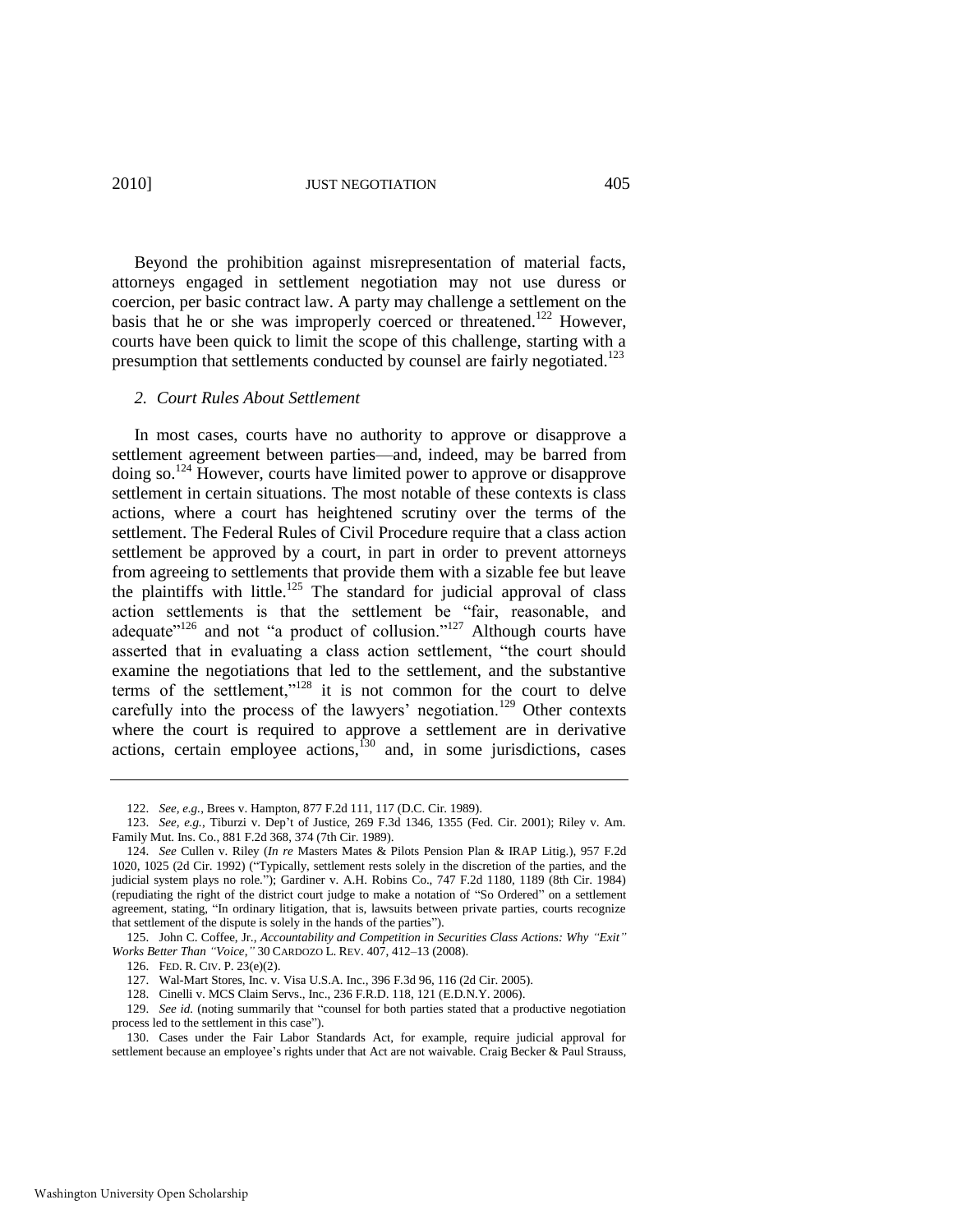involving minors $131$  or parties deemed incompetent.<sup>132</sup> In all of these settings, courts focus on the fairness of the outcome that parties receive, rarely investigating the underlying negotiations that produce settlements. This suggests that the courts' focus is on the fairness of the outcome, not the fairness of the process, unless fraud or collusion tainted that process.

In sum, settlement negotiation is governed by a handful of rules, most of which are imported wholesale from the contract setting. The main import of the rules is that negotiations should not be characterized by fraudulent or coercive behavior; beyond that, the rules are mute as to the way that a negotiation should progress. It is rare, if ever, that a court will disapprove a settlement because of the process of the negotiation, beyond fraud and coercion.<sup>133</sup> The few explicit rules governing negotiation that exist do promulgate a fairness norm, largely in terms of outcome and occasionally in terms of process, but only at the outside edges. These rules set a minimum boundary, beyond which lawyers must chart their own ethical path in negotiation. Norms for the legal profession may help fill this open space, but there is a lot of room to make different choices even within those norms. Because negotiation is so thinly regulated, and differs dramatically from litigation, arbitration, and mediation in terms of the safeguards afforded, it is easy to imagine it as an arena in which concerns about procedural justice and fairness might not be relevant.<sup>134</sup> In light of the paucity of rules governing negotiation and the lack of a third-party authority to keep watch over the process, might negotiation be a setting where people do not expect or care about procedural justice? In the section below, I consider the theoretical soundness of extending procedural justice to negotiation and review the empirical work that has been done to date on this question.

*Representing Low-Wage Workers in the Absence of a Class: The Peculiar Case of Section 16 of the Fair Labor Standards Act and the Underenforcement of Minimum Labor Standards*, 92 MINN. L. REV. 1317, 1340 (2008).

<sup>131.</sup> *See, e.g.*, N.J. STAT. ANN. § 4:44-3 (West 2002); W. VA. CODE § 44-10-14(g) (2002).

<sup>132.</sup> *See* TEX. R. CIV. P. 44.

<sup>133.</sup> See Welsh, *Making Deals*, *supra* note [96,](#page-20-0) at 830–31 (noting that courts "rarely concern themselves" with elements of settlement negotiation related to procedural justice).

<sup>134.</sup> In some ways, however, the legal negotiation setting is, of all dispute resolution processes, most amenable to a psychological analysis. One might characterize legal negotiation, relative to other dispute resolution processes, as "less law, more people," that is, less susceptible to a legal analysis and more susceptible to an analysis based on principles of human behavior.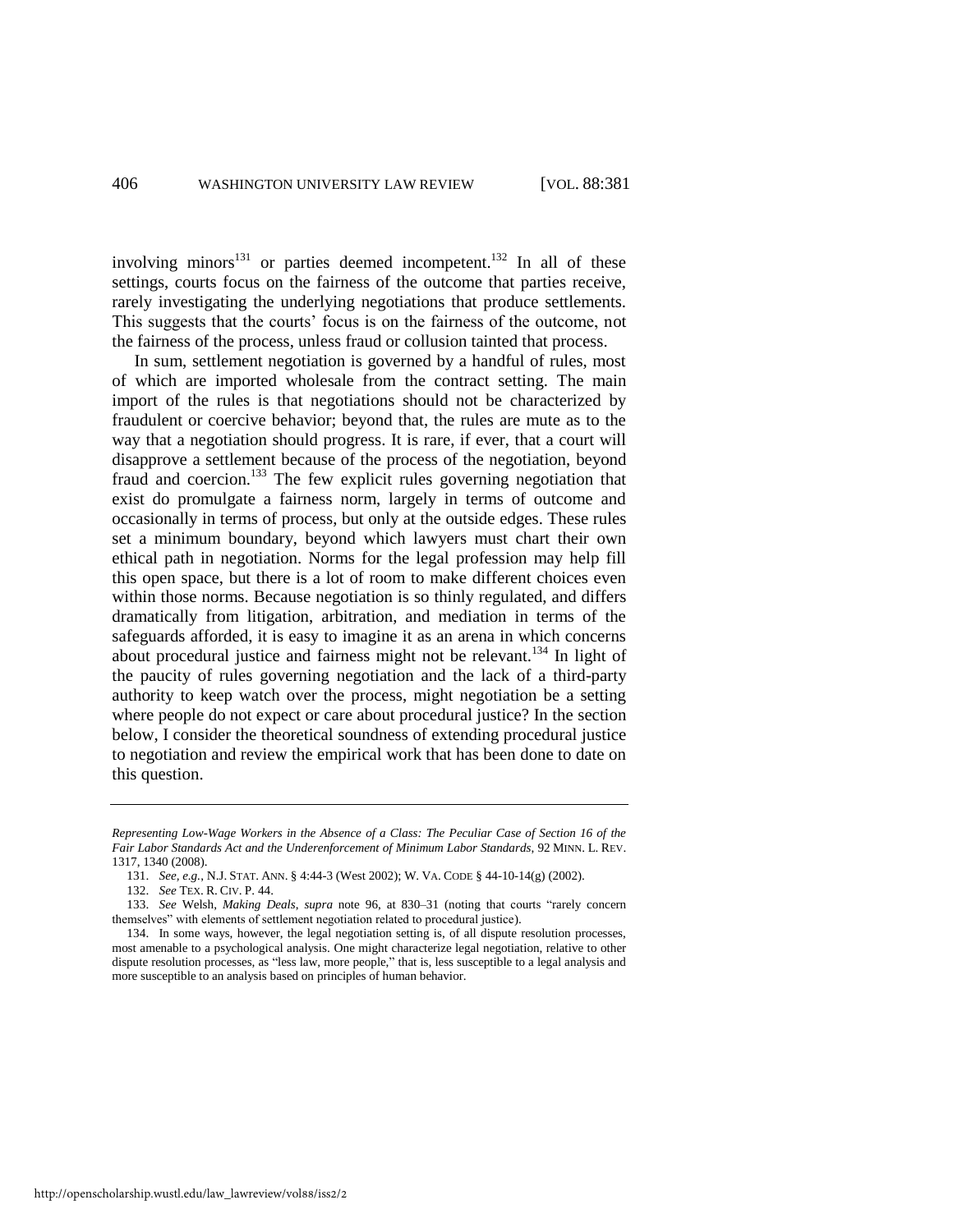#### III. NEGOTIATION AND PROCEDURAL JUSTICE

As discussed above, negotiation is often characterized as occurring in the "shadow of the law." $135$  This description acknowledges, however, that legal negotiation is not squarely a part of the formal legal system but despite its prevalence as a mechanism by which disputes are resolved exists on the outer edges of that system. In this section, I explore the question of whether procedural justice may even be relevant to negotiation, in light of the fact that there is no third-party authority to provide some procedural framework or offer a decision, and no set of clear rules to govern most of the participants' behavior. I then look to the empirical work that has been done on the contours of legal negotiation, with a specific focus on fairness and negotiation. This section concludes by suggesting how procedural justice norms may provide unwritten rules for legal negotiation.

#### *A. Is Procedural Justice Relevant to Negotiation?*

As noted in Part I, procedural justice assessments in third-party decision-making processes are guided by perceptions about the opportunity to be heard, the trustworthiness of a decision maker, the existence of neutral and unbiased decision-making processes, and courteous and respectful treatment.<sup>136</sup> However, the use of the term procedural justice in a context where there is no authority involved, and few governing rules, may be greeted with some skepticism. How can one talk about "justice" in an organic process involving individuals who are not subject to procedural rules and who are free to engage or leave the negotiation at will? $137$ 

First, it is important to remember that "procedural justice" is a term of art that describes procedural fairness as it has been developed over more than thirty years of social psychology research. It does not carry the full, freighted weight of "justice" in a more philosophical sense; it is a carefully

<sup>135</sup>*. See* Mnookin & Kornhauser, *supra* not[e 8.](#page-4-1)

<sup>136.</sup> *See supra* text accompanying note[s 36](#page-10-0)[–40.](#page-11-0)

<sup>137.</sup> Because there has not, to date, been an in-depth scholarly exploration of the role that procedural justice may play in legal negotiation, there is no body of critical literature to which I am directly responding. However, I am grateful to participants in faculty workshops at Washington University School of Law and the James E. Rogers College of Law, University of Arizona, for their arguments and questions with respect to this point. Additionally, Nancy Welsh has offered a brief argument as to why procedural justice is not an important feature of negotiation, *see* Welsh, *Making Deals*, *supra* not[e 96,](#page-20-0) at 831–33, to which I also respond in this section.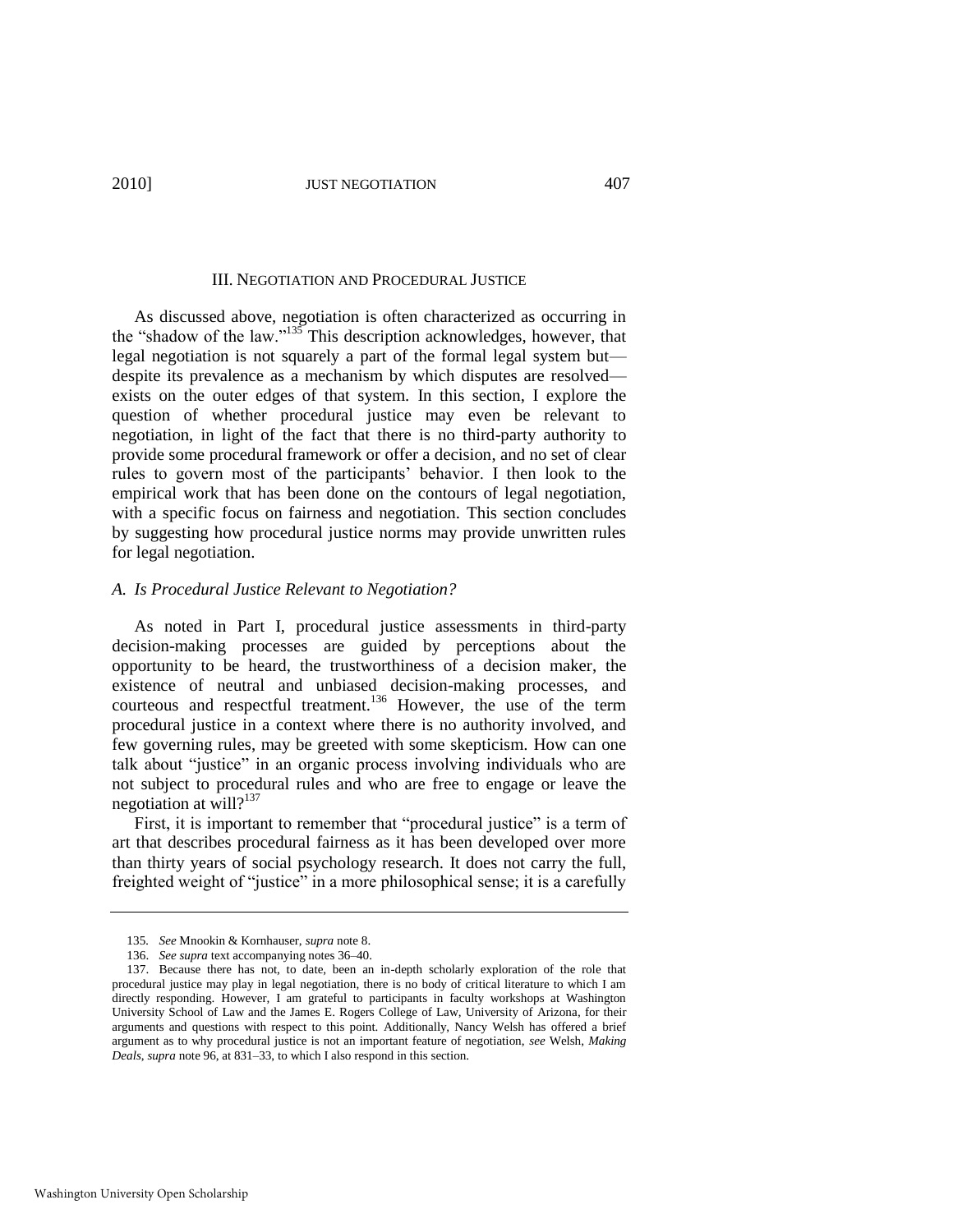drawn subset of concerns about fairness, distinct from other types of justice such as distributive, restorative, or reparative justice. Procedural justice by its own definition in psychology is the *subjective* experience by an individual of the fairness of a decision-making process. It is not likely to be controversial that individuals may feel differently with respect to fairness about different behaviors encountered in a negotiation setting. That is, individuals' subjective experiences of the fairness of a negotiation are likely to vary, depending on the content of the negotiation and, perhaps, individual differences or sensitivity with respect to fairness concerns.

<span id="page-28-0"></span>Despite this important definitional caveat, there may be objections to the relevance of fair process in bilateral negotiation. Consider two distinct economics viewpoints about the fairness of negotiation: first, all negotiation is fair, because parties in a free market system would not agree to a negotiated outcome unless it was acceptable to them; $^{138}$  second, negotiation cannot be characterized as fair or unfair (or just and unjust) because it is a purely economic transaction. These viewpoints, despite the fact that they seem orthogonal, reflect the same basic view of negotiation. It is a transaction that can be characterized by utility theory: rational actors interact to produce an agreement to which each party will only agree if the utility of the agreement is greater than the utility of the alternative to an agreement.<sup>139</sup> As noted above, economic theories of negotiation in the civil justice system share the premise that cases will settle when the value of the settlement is greater than the expected value at trial, minus transaction costs.<sup>140</sup> Although it is by no means clear that participants view the decision of whether to settle versus continue to litigate in this way, negotiation scholars often find economic theories of negotiation appropriate and compelling.<sup>141</sup>

So what is the role for fairness in negotiation? As discussed earlier, research has shown that a purely economic definition of utility is not accurate; individuals do value fairness in making assessments about whether or not to accept outcomes.<sup>142</sup> In the context of an ultimatum game, people will refuse to accept some economically rational outcomes because

<sup>138.</sup> *See, e.g.*, G. RICHARD SHELL, BARGAINING FOR ADVANTAGE: NEGOTIATION STRATEGIES FOR REASONABLE PEOPLE, at xii (1999) ("[A]ll deals that close are win-win deals. The two sides would not agree to a proposal unless they thought agreement was better for them than no deal.").

<sup>139.</sup> POSNER, *supra* not[e 73,](#page-17-0) at 69.

<sup>140.</sup> Priest & Klein, *supra* not[e 72,](#page-17-1) at 4.

<sup>141.</sup> *See, e.g.*, Korobkin, *supra* not[e 88.](#page-19-0) 

<sup>142.</sup> *See* sources cited *supra* note [85.](#page-18-0)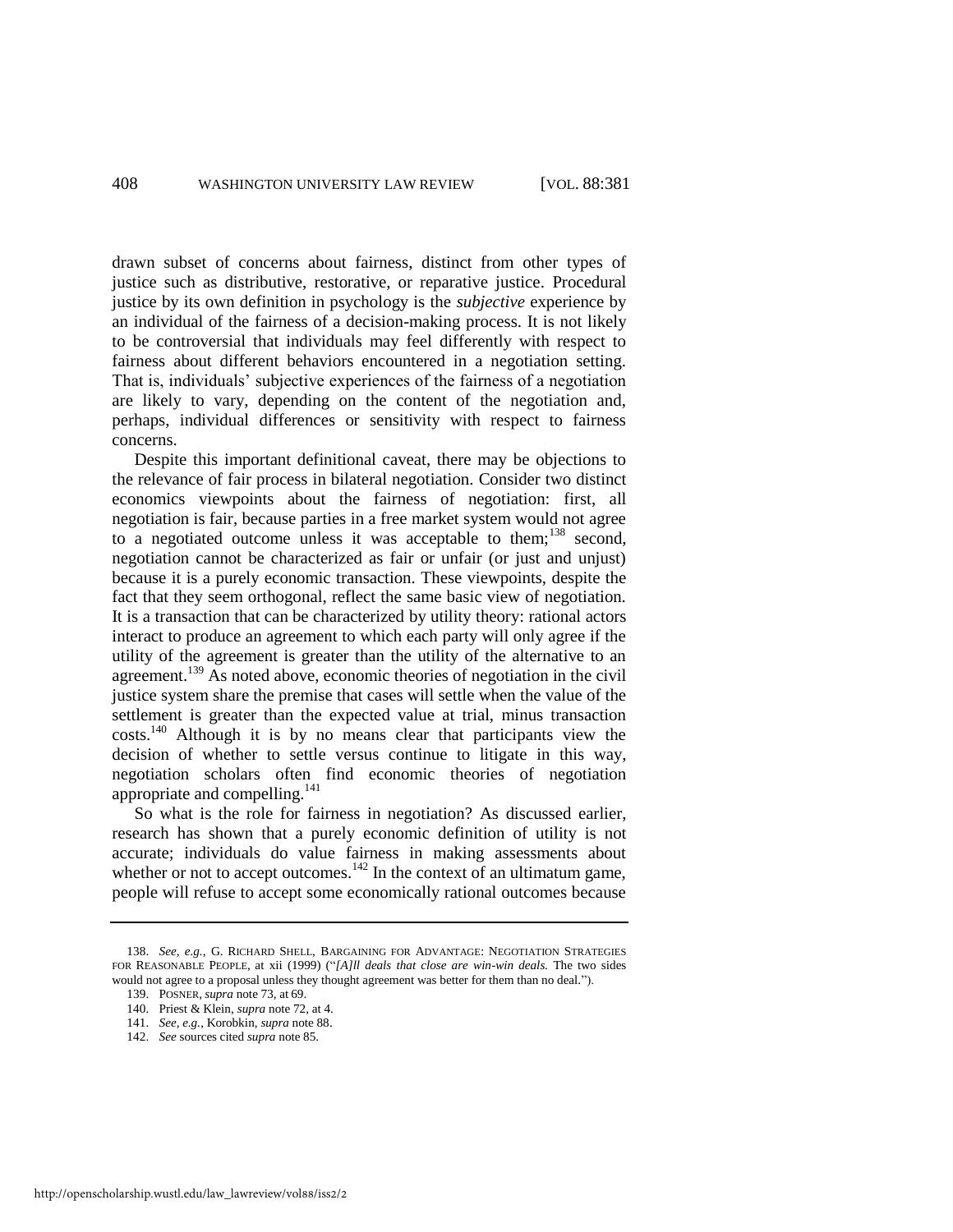they are viewed as unfair.<sup>143</sup> The structure of this research on fairness of outcome helps to encourage the economists' dichotomous vision: if an outcome is not fair, parties will not agree, but if parties *have* agreed, the outcome must be fair.<sup>144</sup>

However, there are two key reasons why this research does *not* show process fairness to be irrelevant. First, economists use a binary structure in the ultimatum game that is not sufficiently nuanced to provide a full explanation of how parties understand fairness of outcome. The economics research is mainly occupied with determining the threshold moment when a distribution crosses from fair to unfair, rather than in understanding whether, within the category of fair, outcomes may be seen as more or less fair. But there is room even for fair agreements to be more or less fair, and nothing in the economics literature suggests otherwise. For example, in the ultimatum game, dividing ten dollars into six for the divider and four for the receiver may be seen as fair, but dividing the ten dollars evenly into five for each party may be seen as more fair. Procedural justice may be the same: even if one assumes that individuals will not agree to a negotiated outcome unless there is a fair negotiation process, that fact alone does not render procedural justice considerations moot. Even within the "fair process‖ category, individuals are likely to experience different degrees of procedural justice based on the behavior of their adversary. If the choice of whether or not to agree to a particular negotiated outcome may depend on a binary assessment between fair and unfair process, so too might the degree of enthusiasm for acceptance of the agreement and long-term adherence to that agreement relate to an assessment about the degree of fair process afforded.

Second, the empirical economics literature simply does not provide a sufficiently complex framework to assess the role of fairness of process. A focus on outcomes and a demonstration that individuals will not agree to some outcomes that are deemed unfair and will agree to others that are deemed fair, conducted according to rules in a game that are largely held constant, cannot (and does not purport to) support the conclusion that fairness of process does not play an important role in fostering acceptance of and adherence to agreements.

<sup>143.</sup> *See id.*

<sup>144.</sup> Some literature has explicitly suggested that negotiation may not be the right mechanism for a dispute that implicates fairness concerns. Perhaps most famously, Owen Fiss argued that settlement was inappropriate in some situations, namely when issues of societal justice and fairness were concerned. Owen M. Fiss, *Against Settlement*, 93 YALE L.J. 1073, 1075 (1984).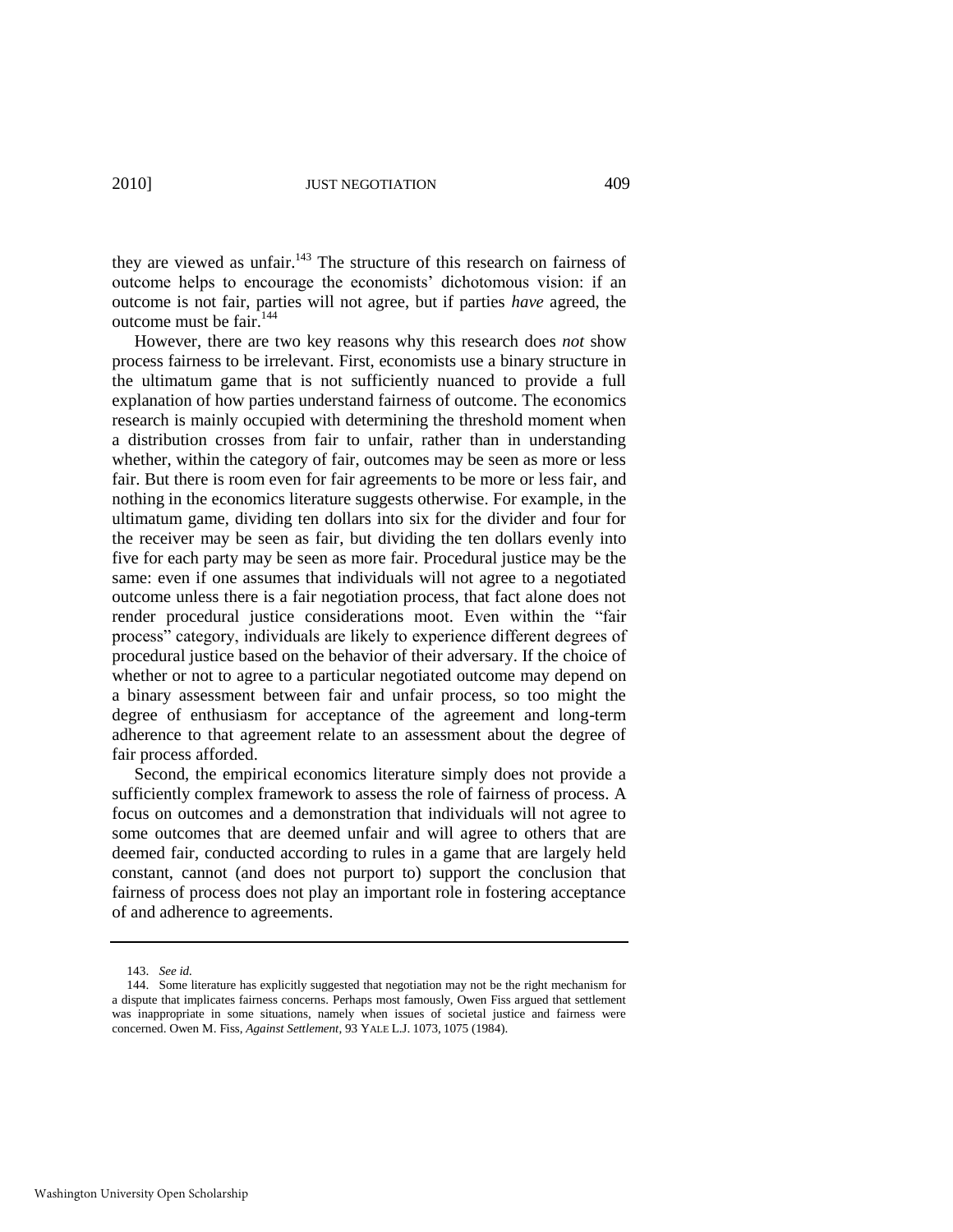Another argument against the role of procedural justice in negotiation suggests that individuals will not seek fair treatment in a process in which there are no rules for proper conduct. Rules, according to this argument, are what provide a benchmark, the departure from which alerts the participant that an unfair process is taking place. As discussed above, it is true that, unlike in civil litigation, arbitration, or mediation, there are few rules in negotiation that must be followed.<sup>145</sup> However, procedural justice in psychology does not refer to the presence or absence of rules that must be followed. Rather, procedural justice refers to the subjective sense by participants that they have engaged in a process of fair decision making. Certainly, deviation from set rules can help to guide individuals' perceptions about fair and unfair treatment, but the existence of such rules is not a prerequisite for forming an opinion about the fairness or unfairness of one's treatment. Rules that expressly mandate voice, trust, neutrality, and courtesy and respect are not always present in every setting, and yet procedural justice literature has consistently found that these factors guide perceptions about fairness of process. As noted above, it seems uncontroversial that different behavior during negotiation will give rise to different perceptions of fairness; procedural justice literature suggests that the factors that drive individuals' judgments about their decision-making processes relate to fair treatment and are largely consistent.

Finally, one might argue that there is no third party present in negotiation to provide the independent judgment that may be a predicate to an assessment of justice. But this argument assumes its own conclusion. There is no requirement in the psychology of procedural justice that a third party be involved. Although some of the factors that individuals use to assess the fairness of the process seem to relate more readily to a process controlled by a third party, such as neutrality or trust, these factors do not presume or mandate the presence of a third party. Still other factors, such as voice and courtesy and respect, seem even less related to the presence of a third party. I consider each of these factors in more detail below.

Neutrality is a factor that seems critically important when dealing with a third-party decision maker, but seems initially irrelevant when dealing with a two-party setting in which each party is a partisan (zealous) advocate. Indeed, many descriptions of neutrality in the procedural justice literature use the term neutral, bias-free decision making, suggesting the necessary presence of a third party. However, aspects of neutrality may in fact be present in bilateral negotiation: consider the advice of Fisher and

<sup>145.</sup> *See supra* Part II.B*.*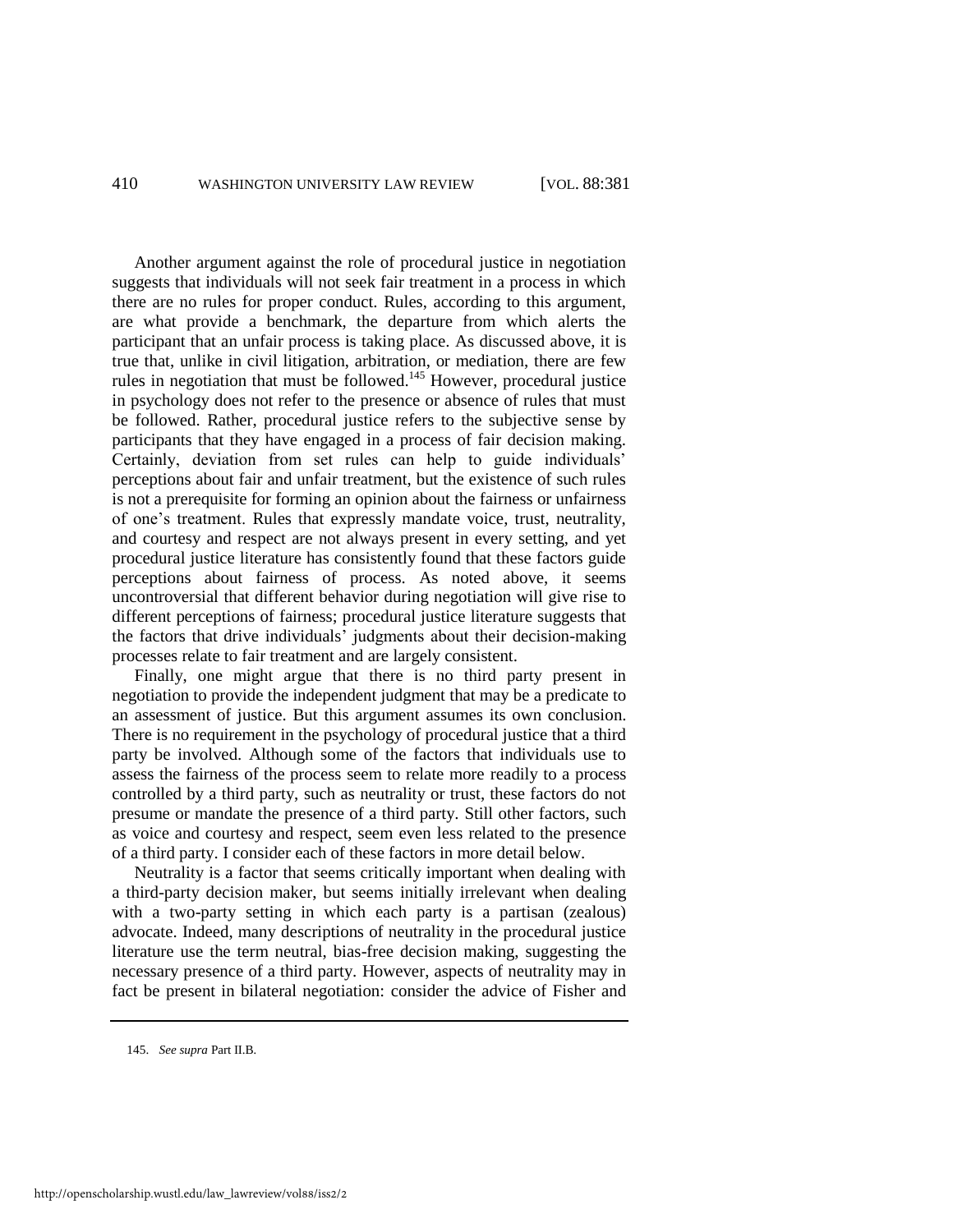Ury in *Getting to YES*. They recommend reliance on objective criteria some external criteria that both parties can agree to—in order to work out agreements.<sup>146</sup> The idea of objective criteria has been ridiculed by some who say that the term is completely manipulable and that no such thing as truly objective criteria exists.<sup>147</sup> However, Fisher has defended the use of objective criteria, arguing that it makes negotiation more durable, makes the process smoother, and makes a variety of outcomes more appealing to the parties.<sup>148</sup>

Similarly, trust is an element that naturally suggests a third-party authority. However, trust in the other party to the negotiation certainly might be relevant to the perceived fairness of the negotiation process. Trusting the other party to the negotiation—believing that he or she is telling the truth about important elements of the negotiation, and believing that he or she will follow through on commitments made during negotiation—seems likely to produce a greater perception that the process is fair, just as trust in a decision maker would produce an impression that the decision-making process is fair.

Voice, on the other hand, is an element that immediately seems equally relevant to a third-party decision-making process and a bilateral process. Although it might be more meaningful to be afforded a voice in a process where one might not be able to speak, versus in a setting where voice is assumed, there are ways for a party to have more or less voice in a dyadic interaction. Feeling listened to, heard, and able to have the opportunity to speak are relevant to a dyadic interaction, just as in a more formal setting.<sup>149</sup> Similarly, being treated with courtesy and respect (or discourtesy and disrespect) by a third party may not feel terribly different than receiving such treatment from the other party to a negotiation. Although a neutral third party and a dyadic partner differ in their status and authority, it is nonetheless meaningful to experience courtesy and respect—or discourtesy and disrespect—from one's peer in the legal community.

Finally, the underlying theories for why procedural justice matters to people also provide support for the extension of procedural justice to the bilateral negotiation setting. Thibaut and Walker's instrumental theory, in

<sup>146.</sup> For example, parties might agree that fair market value is a reasonable benchmark.

<sup>147.</sup> James J. White, *The Pros and Cons of "Getting to YES*,*"* 34 J. LEGAL EDUC. 115, 116–17 (1984) (essay review).

<sup>148.</sup> FISHER & URY, *supra* note [51,](#page-14-0) at xviii; *see also* Roger Fisher, *Comment by Roger Fisher*, 34 J. LEGAL EDUC. 120 (1984).

<sup>149.</sup> In fact, one might argue that one's need for voice could be heightened in a setting with only two participants.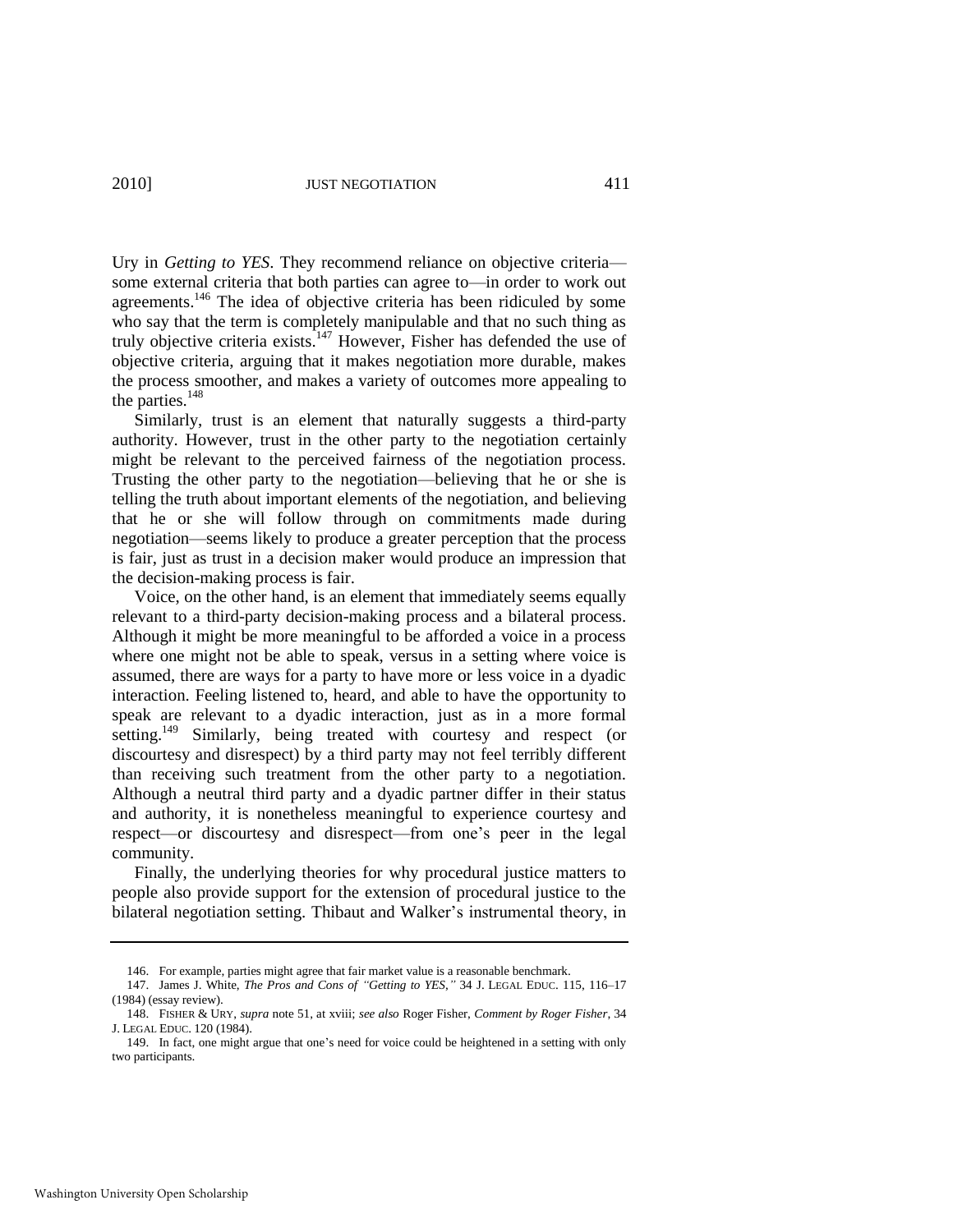which people value a fair process because it will lead to a fair and favorable outcome, is not conceptually limited to a third-party setting. Tyler and Lind's relational theory may apply even more strongly in a dyadic versus a third-party authority setting; lawyers are members of a shared legal community, and individuals in dispute with each other are often in closer contact with one another and care more about what each other thinks than either party would care about what a neutral third party might think. It is not unreasonable to imagine that being treated fairly by an adversary says a lot about status in a way that is different from—but equally important to—what one gleans from an authority figure.<sup>150</sup> And finally, Van den Bos's fairness heuristic theory may be even more relevant in the negotiation setting, where there is often secrecy and a lack of comparables that make assessing the fairness and favorability of a negotiated outcome very difficult.<sup>151</sup> Even though experienced lawyers may have a good sense of the value of a given case, every case is slightly different and exact comparisons are rarely possible.

In sum, a review of the theoretical basis for procedural justice in negotiation demonstrates that it is not unreasonable to talk about the procedural "justice" of a negotiation, despite its differences from the conceptions of justice one might encounter in other settings. Below, I turn to the empirical work that has been done to date on the role that fairness of process plays in negotiation. This empirical work supports the theoretical conclusion reached above that procedural justice may play an important role even in a largely unregulated process where a third-party authority is not present—that is, in bilateral negotiation.

## *B. Empirical Research on Legal Negotiation*

Research on negotiation has focused largely on outcomes. Maximizing outcomes has long been understood as the cornerstone of negotiation teaching and practice. The economic approach, suggesting that individuals want to approach negotiation instrumentally, has found support in both popular and scholarly settings.<sup>152</sup> However, as discussed above,

<sup>150.</sup> Welsh argues that because a third party is not present, the group-value model is irrelevant, which means that there is no expectation of procedural justice. *See* Welsh, *Making Deals*, *supra* note [96,](#page-20-0) at 832. However, again, this argument assumes that individuals can only receive status-relevant information from authorities, rather than peers.

<sup>151.</sup> *See* Minna J. Kotkin, *Outing Outcomes: An Empirical Study of Confidential Employment Discrimination Settlements*, 64 WASH. & LEE L. REV. 111, 116 (2007) (arguing that confidentiality agreements and "vanishing trials" have made it hard for lawyers to set benchmarks for negotiation).

<sup>152.</sup> *See, e.g.*, LEWICKI ET AL., *supra* note [82,](#page-18-1) at 3 (stating that goal of the book is for people,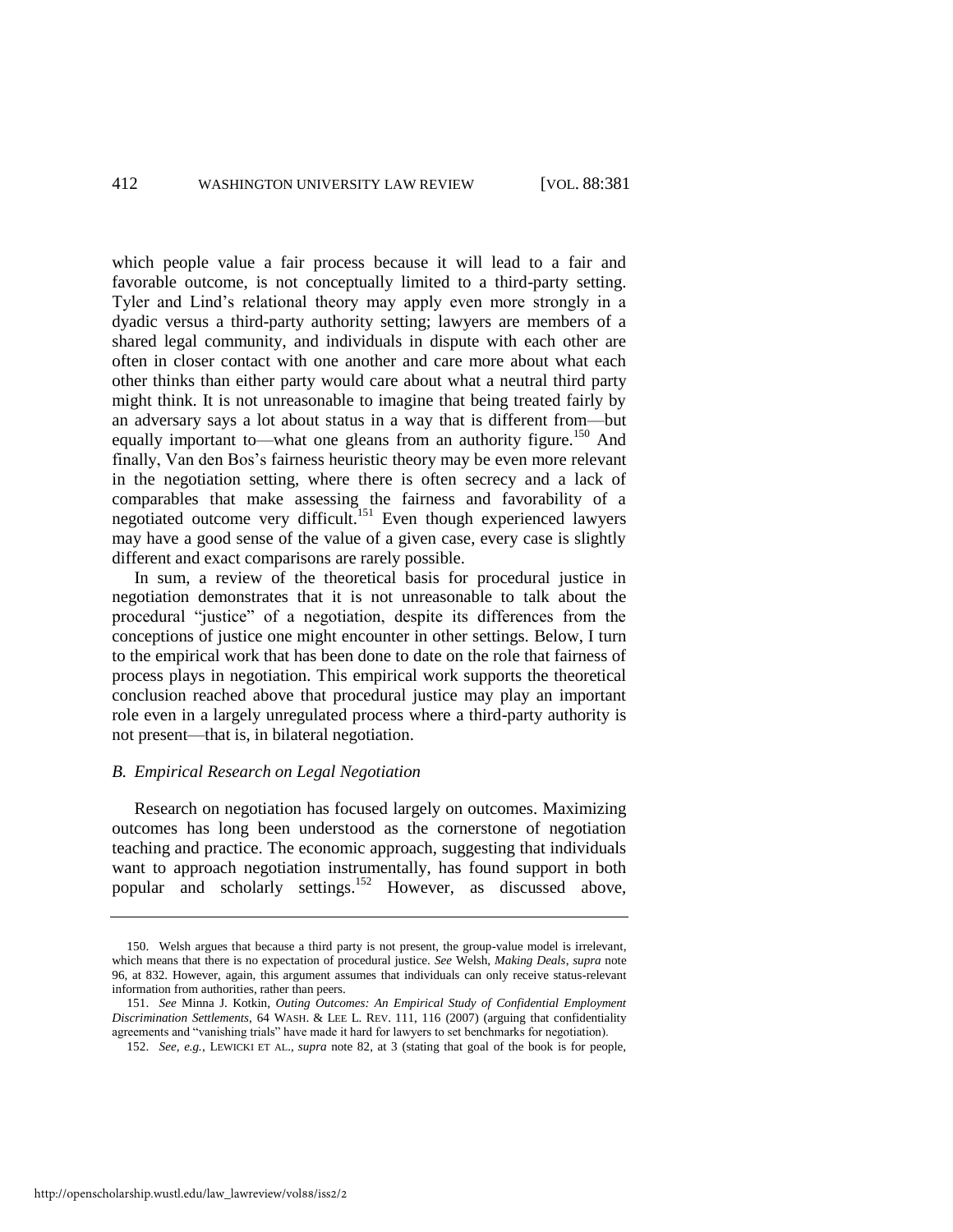negotiation research has suggested that outcome fairness plays an important role in how individuals make decisions about accepting or rejecting outcomes.<sup>153</sup> This research has changed the landscape of negotiation; it is no longer controversial among scholars of negotiation that fairness, and not just the favorability of the bottom line, matters to people. But, as noted above, the focus in the research has been almost exclusively on fairness of outcome, rather than process, <sup>154</sup> and most of the procedural justice research has taken place in the context of a third-party decision maker. Even those scholars that have tried to link procedural justice and negotiation have had to rely mainly on research on procedural justice and mediation.<sup>155</sup>

There are, however, a small handful of studies that connect procedural justice and bilateral negotiation directly. In light of this small but growing body of research on procedural justice effects in bilateral negotiation, the time has come for a fuller analysis of the potential relationship between procedural justice and legal negotiation, and the implications of that relationship. The research in this area has focused on a few distinct but related issues surrounding negotiation and procedural justice. One line of research examines what kinds of dispute resolution processes people prefer and why. Another line explores the effects that experiencing a fair process has on individuals' assessments of their agreements and their negotiation opponent. Finally, some research has considered whether the same antecedents for procedural justice in the third-party setting are present when there is no neutral third party present. I discuss these three lines of research below.

## *1. Negotiation and Procedural Preferences*

Thibaut and Walker originally posited that procedural justice was the primary guiding factor in individuals' choices about what disputing

<sup>&</sup>quot;perhaps most important[ly], [to] be able to obtain better negotiation outcomes than before"); SHELL, supra note [138,](#page-28-0) at xi (explaining that author's goal is to put forth "ideas and approaches that dependably help people achieve superior results at the bargaining table"). Even books that do acknowledge the importance of factors beyond outcome sometimes pitch those factors as trade-offs against good outcomes. *See, e.g.*, FISHER & URY, *supra* not[e 51,](#page-14-0) at xviii.

<sup>153.</sup> *See supra* text accompanying note[s 85](#page-18-0)[–87.](#page-19-1)

<sup>154.</sup> As discussed above, *see supra* text accompanying notes [104–](#page-21-0)23, fairness of the negotiation process has been studied extensively in the context of negotiation ethics. In that arena, fairness of process is studied to determine what is ethical, not to determine how it affects participants' assessments of the negotiation and the negotiated outcome. *See* WHAT'S FAIR: ETHICS FOR NEGOTIATORS, at xiii–xiv (Carrie Menkel-Meadow & Michael Wheeler eds., 2004).

<sup>155.</sup> *See* Tyler & Blader, *supra* not[e 40,](#page-11-0) at 302; Welsh, *Perceptions of Fairness*, *supra* not[e 98,](#page-20-2) at 764.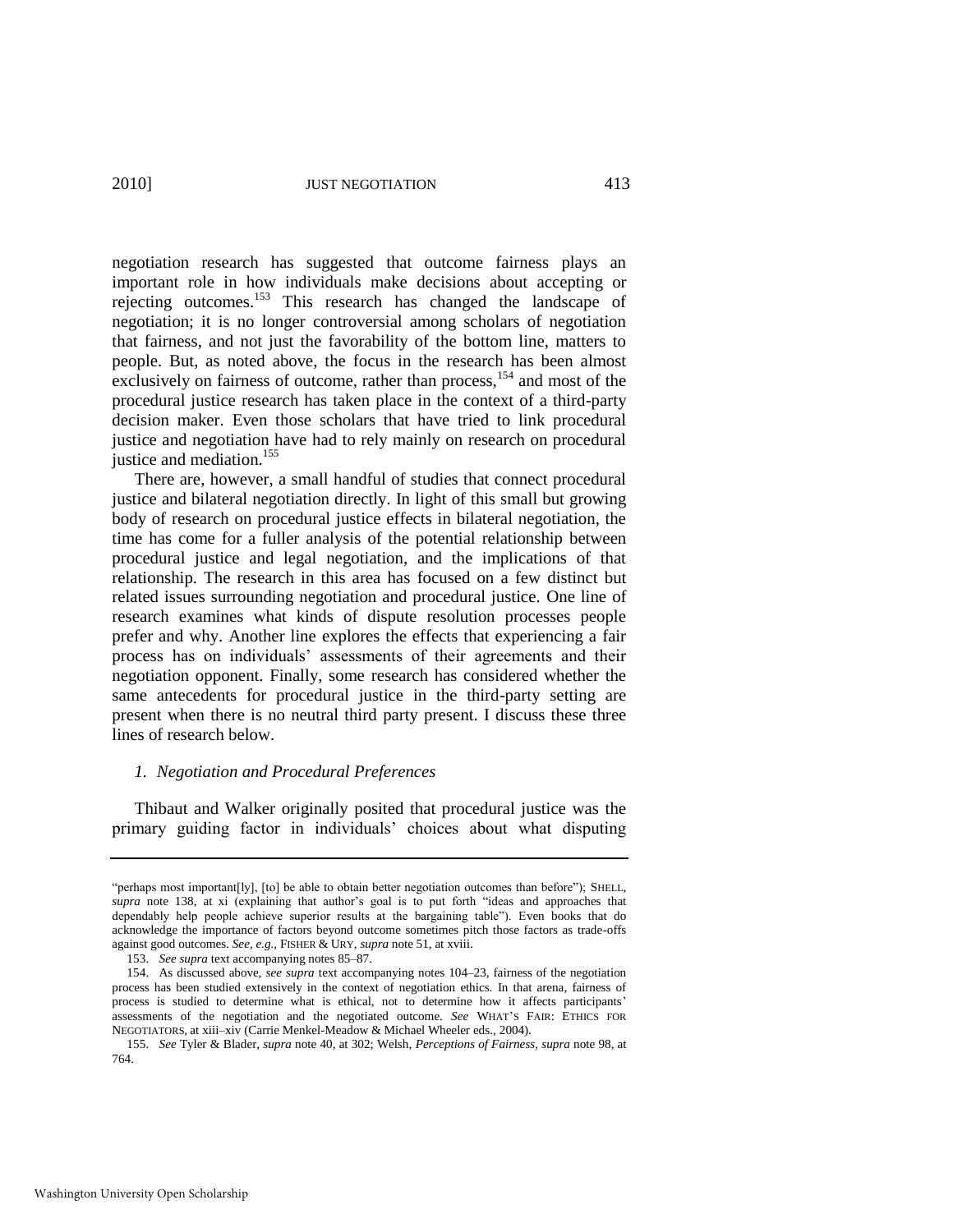process they would use.<sup>156</sup> In a supporting study, Lind, Huo, and Tyler found that procedural fairness was "the most powerful predictor" of procedural preference.<sup>157</sup> That is, people's assessments about the inherent fairness of dispute resolution processes predicted their choice of preferred process. Of course, people also were guided in their choice of process by their assessments of how favorable the process would be to them versus their opponent in the dispute, but fairness appeared to be a greater motivator in making the choice. In the Lind et al. study, individuals of different ethnic backgrounds rated seven different dispute resolution processes on how fair the processes were and on which of the processes they would prefer for resolving their own disputes. Three out of the four ethnic groups studied ranked negotiation as the most preferred method to resolve disputes.<sup>158</sup> The study's findings suggested that individuals prefer negotiation because of their belief that the process is procedurally fair visà-vis other dispute resolution mechanisms.<sup>159</sup> This and other similar studies<sup>160</sup> offer support for the basic premise that individuals care about the fairness of process, even in the negotiation context, and that, indeed, individuals prefer negotiation to other procedures when they believe that negotiation will be conducted fairly.

<span id="page-34-0"></span>On the other hand, MacCoun hypothesized that procedural justice concerns were at issue when a mandatory arbitration program in New Jersey increased rather than decreased the cases that did not settle. MacCoun suggested that individuals' interest in a fair process drove them away from bilateral negotiation to arbitration when it was cheap and easily available.<sup>161</sup> MacCoun concluded that bilateral negotiation was viewed as providing less opportunity for procedural fairness than arbitration.<sup>162</sup> And some sociology work in the area of procedural justice and negotiation suggests that negotiation per se may be perceived as less fair than other mechanisms for distributing goods. For instance, Molm and her colleagues

<sup>156.</sup> THIBAUT & WALKER, *supra* not[e 7,](#page-4-0) at 121.

<sup>157.</sup> Lind et al., *supra* not[e 17,](#page-7-2) at 282.

<sup>158.</sup> The ethnic groups studied were African Americans, Hispanic Americans, Asian Americans, and European Americans. All but the African Americans ranked negotiation as the most preferred method, with persuasion as the second most preferred method; for African Americans, these two choices were reversed. *Id.* at 280.

<sup>159.</sup> *Id.* at 283.

<sup>160.</sup> Donna Shestowsky & Jeanne Brett, *Disputants' Perceptions of Dispute Resolution Procedures: An Ex Ante and Ex Post Longitudinal Empirical Study*, 41 CONN. L. REV. 63 (2008); Donna Shestowsky, *Procedural Preferences in Alternative Dispute Resolution: A Closer, Modern Look at an Old Idea*, 10 PSYCHOL. PUB. POL'Y & L. 211 (2004).

<sup>161.</sup> MacCoun, *supra* note [16,](#page-7-0) at 171–72.

<sup>162.</sup> *Id.*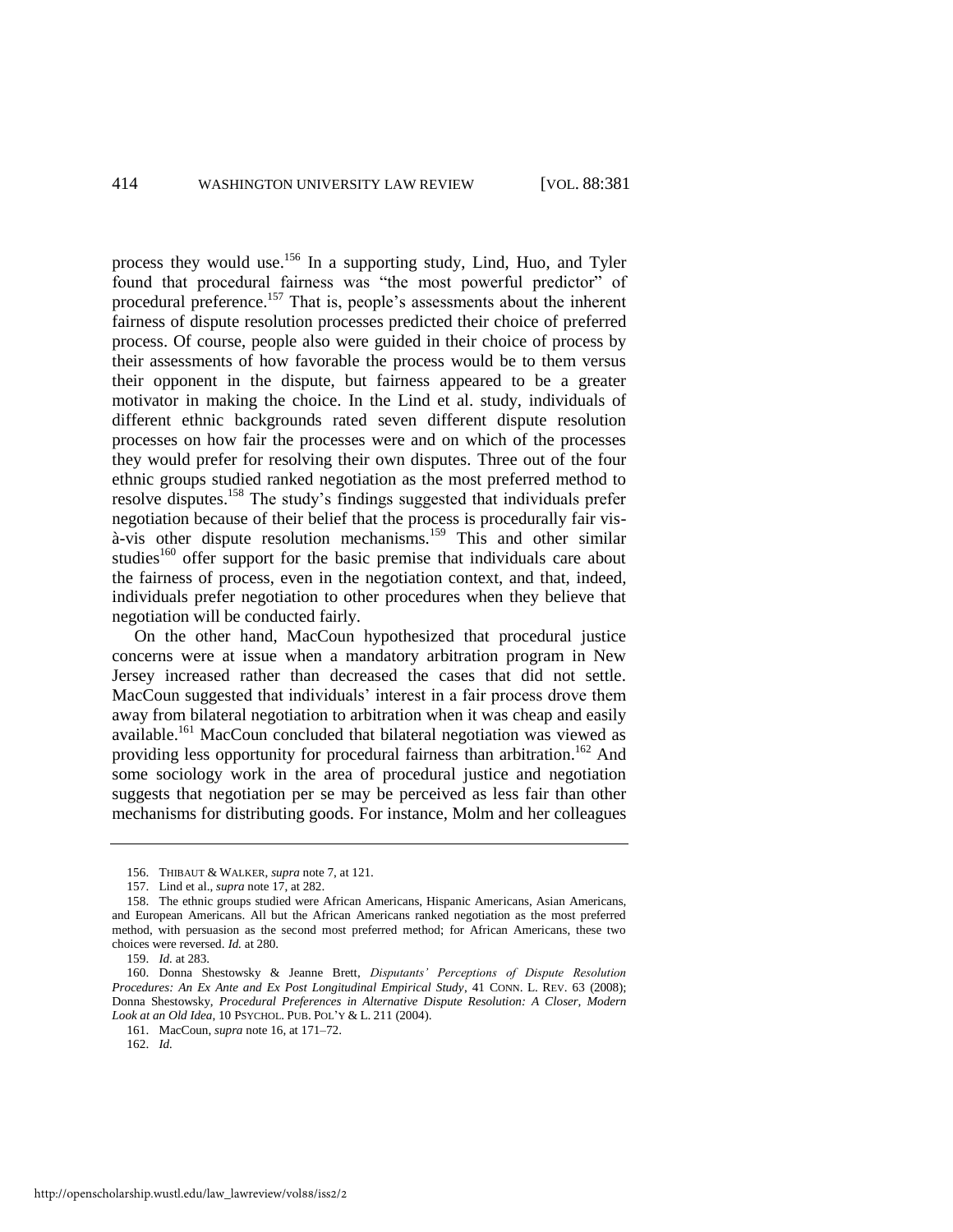found that an exchange of resources where parties negotiated terms of agreement was experienced as less fair than an exchange where parties engaged in mutual reciprocity—or a simple back and forth.<sup>163</sup> Molm suggested that, even though negotiation may encapsulate better the tenets of procedural justice than reciprocity, the fact that negotiators tend to have interests that directly conflict with one another (especially in zero-sum settings) increases the likelihood that the parties will make self-serving attributions that will cast their negotiation opponent in a more negative light.<sup>164</sup> These studies, taken together, offer an inconclusive answer as to whether negotiation is, or is not, a procedurally fair process.<sup>165</sup> All of the studies, however, suggest that individuals are alert to, and care about, the fairness of process in dispute resolution, even in the negotiation context.

## *2. Effects of Procedural Justice in Negotiation*

Another set of studies looked at procedural justice in negotiation specifically, exploring what effect the degree of procedural fairness experienced in a negotiation might have on participants' perceptions about that negotiation process and outcome. In one study by Brockner and his colleagues,<sup>166</sup> individuals participated in a simulated bilateral business negotiation and were then asked to rate the fairness of the process of the negotiation, as well as their desire to engage in future business dealings with the other party. The level of procedural justice experienced in the negotiation appeared to predict one's desire to engage in future business dealings with the other party—that is, the more fair the negotiation process an individual experienced, the more likely that individual was to want to negotiate again with the other party. $167$ 

In that study, the authors measured the effects of procedural justice on future dealings, but did not measure or otherwise study the effects of procedural justice on acceptance of, or adherence to, the negotiated

<sup>163.</sup> Linda D. Molm, Nobuyuki Takahashi, & Gretchen Peterson, *In the Eye of the Beholder: Procedural Justice in Social Exchange*, 68 AM. SOC. REV. 128, 148 (2003).

<sup>164.</sup> *Id.* at 149.

<sup>165.</sup> Perhaps the determination of the fairness level of a negotiation is context specific, or perhaps individual differences account for differences in perceptions of fairness.

<sup>166.</sup> Joel Brockner, Ya-Ru Chen, Elizabeth A. Mannix, Kwok Leung & Daniel P. Skarlicki, *Culture and Procedural Fairness: When the Effects of What You Do Depend on How You Do It,* 45 ADMIN. SCI. Q. 138 (2000). The focus of the study was not, per se, negotiation; instead, the authors were interested in the difference between individuals from countries with a cultural norm of independence (e.g., the United States) or interdependence (e.g., China). *Id.*

<sup>167.</sup> *Id.* at 150–53. There was also an effect of outcome favorability on the desire to engage in future business dealings—that is, individuals who got outcomes that they rated as "better" also were more interested in negotiation with the other party in the future. *Id.* at 153.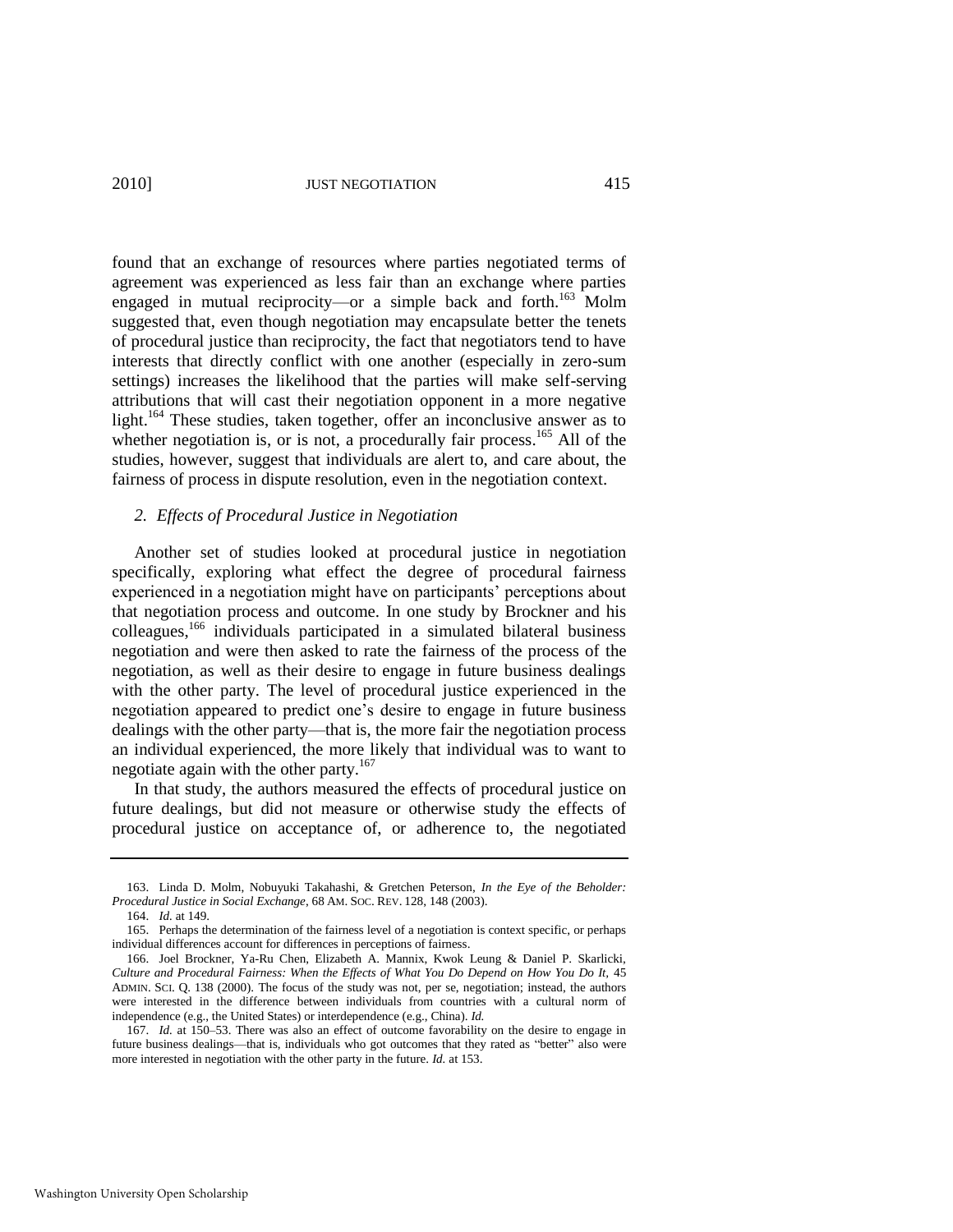<span id="page-36-0"></span>agreement at hand.<sup>168</sup> In recent research, Tyler and I explored the question of what effects the perception of fair treatment during negotiation might have on the acceptance of and adherence to the negotiated agreement, as well as on positive feelings about the negotiation and perceptions of collaboration.<sup>169</sup> We found that in a simulated legal negotiation, law students in the role of attorneys in a contract dispute were more enthusiastic about recommending a negotiated settlement to their client when they experienced greater levels of procedural justice in the negotiation.<sup>170</sup> We measured this enthusiasm in an effort to capture the degree to which the parties accepted, and in turn were likely to adhere to, the negotiated agreement.<sup>171</sup> Additionally, the law students reported that the negotiation process was more collaborative, and that they had a more positive experience during the negotiation, when the negotiations were characterized by procedural fairness.<sup>172</sup> Procedural justice was not the only factor that made a difference in levels of acceptance, positive feelings during the negotiation, and the perception of collaborativeness experienced during the negotiation.<sup>173</sup> Measures of outcome favorability that is, how good the participants thought the agreement was—also had significant effects on acceptance and good feelings; measures of distributive justice—that is, how fair the negotiated *outcome* was—had significant effects on acceptance, good feelings, and collaborativeness.<sup>174</sup>

Tyler and I also examined the relationship between procedural justice and monetary outcome in two separate studies—one in which integrative

<sup>168.</sup> In the mediation context, Pruitt and colleagues found that procedural justice was a stronger predictor of adherence to a mediated agreement six months after the mediation than happiness with the outcome of the mediation. Pruitt et al., *supra* not[e 25,](#page-8-0) at 327.

<sup>169.</sup> Rebecca Hollander-Blumoff & Tom R. Tyler, *Procedural Justice in Negotiation: Procedural Fairness, Outcome Acceptance, and Integrative Potential*, 33 LAW & SOC. INQUIRY 473, 478–79 (2008).

<sup>170.</sup> *Id.* at 484.

<sup>171.</sup> *Id.* at 478. Because the study was a simulation in which the students did not need to report back to a real client, there was no way to measure actual client acceptance, nor was there any way to track short- or long-term adherence to the agreement. However, the acceptance variable included measurement of how strongly the participants would recommend to their clients that the agreement should be accepted and how likely they thought it was that the agreement formed the basis of a good long-term outcome.

<sup>172.</sup> *Id.* at 484.

<sup>173.</sup> *Id.*

<sup>174.</sup> *Id.* 483–85. There was an effect of distributive justice (or outcome fairness) on feelings only in the individual, not the dyadic, analysis. That is, subject assessments of fairness of outcome mattered for individuals' judgments of how positively they felt during the negotiation, but relative differences in outcome fairness did not have a significant effect on relative positive feeling. Additionally, joint perceptions of outcome fairness did not have a significant relationship to the joint good-feeling ratings of the dyad.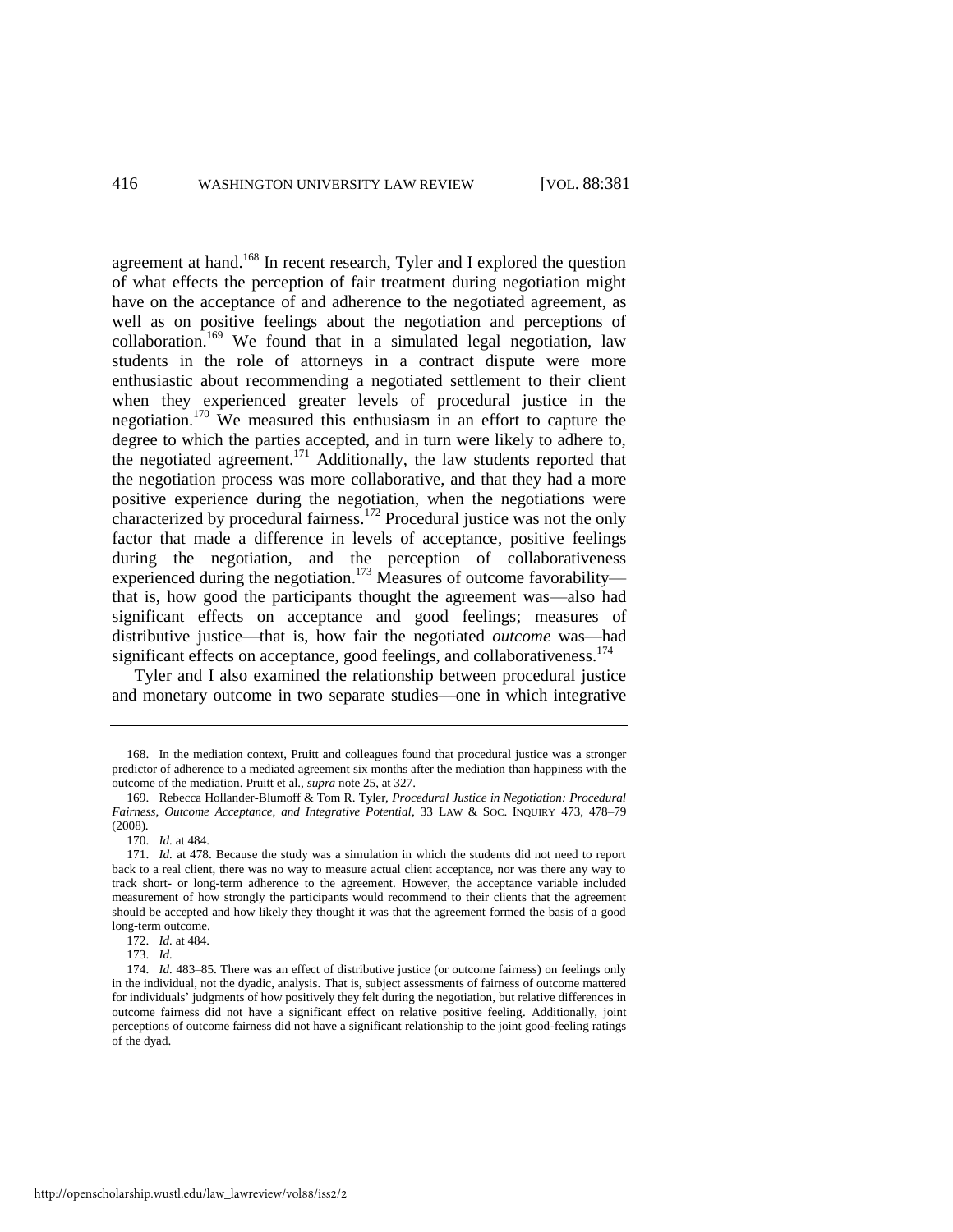<span id="page-37-0"></span>potential was low (a largely zero-sum negotiation), and one in which the integrative potential was higher (there was opportunity for "expanding the negotiation pie"). In the low-integrative-potential negotiation, there was no relationship between procedural fairness and actual outcome; in the higher-integrative-potential negotiation, higher levels of procedural justice were significantly related to a more even distribution of the surplus that was created.<sup>175</sup> This research suggests that there is no systematic relationship between fair treatment and outcome in a zero-sum setting: the feeling that one has been fairly treated during a negotiation has no connection to doing well or poorly on the substance of the negotiation. Fair treatment, then, does not appear systematically to "bamboozle" people into accepting poor outcomes, nor does fair treatment systematically seem to ensure a favorable outcome. In an integrative setting, fair treatments' effects on outcome are limited to the distribution of any surplus that is created, and these effects tend toward an equal distribution of that surplus.

Our findings suggest that the procedural justice experienced in the negotiation plays a significant role in shaping how individuals assess their negotiated outcomes, and, specifically for individuals in the role of lawyers, how they think about a recommendation to accept or reject a settlement. If, in fact, subjective experiences of fairness during negotiation play a significant role in shaping lawyers' recommendations about acceptance of settlement, this suggests that lawyers who engage in negotiations characterized by higher levels of procedural justice are more likely to recommend settlements to their clients. This finding would indicate that an attorney who treats opposing counsel in a manner that produces a subjective perception of fair process is more likely to reach an accepted settlement, all other things being equal, than one whose behavior gives rise to a perception of unfair treatment.

## *3. Procedural Justice Antecedents in Negotiation*

What does it mean to be fair in negotiation? That is, what are the factors that will produce a subjective perception of fair process by the other party to the negotiation? There has been, to date, only limited empirical research on the role that voice, courtesy and respect, trust, and neutrality play in making procedural justice assessments in the negotiation context, but a review of this research at least helps begin to answer this

<sup>175.</sup> *Id.* at 488.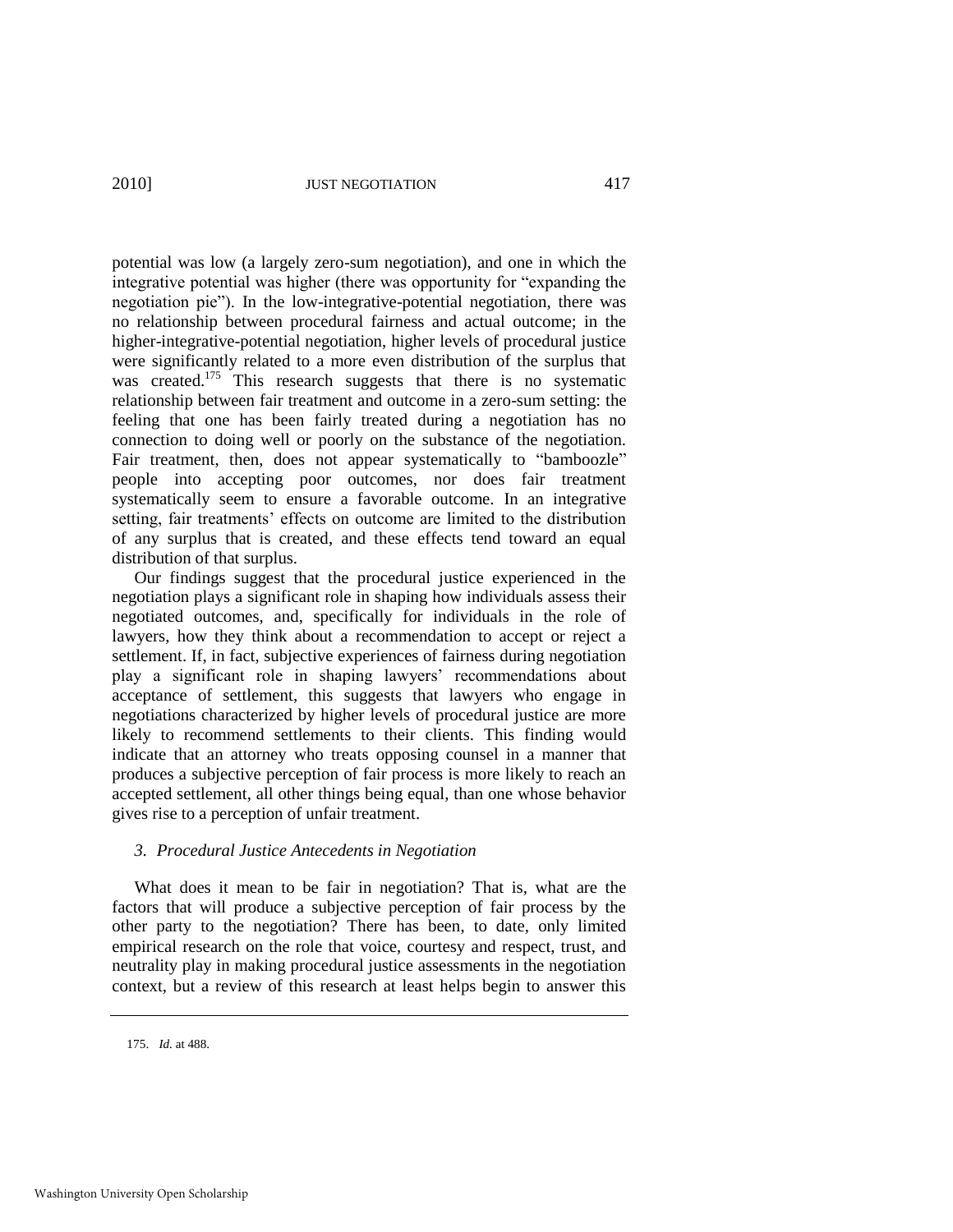<span id="page-38-0"></span>question. In one of the first studies to explore whether a relationship existed between negotiation and procedural justice, Lind, Tyler, and Huo sought to test whether the procedural justice relationships found in thirdparty dispute resolution processes were also at work in dyadic disputing procedures. Specifically, the researchers were interested in how people would determine whether a dyadic process was fair or not and whether it would differ from that same determination in a third-party process.<sup>176</sup> The authors hypothesized that relational considerations of neutrality, trust, and status recognition $177$  would play an important role in forming procedural justice judgments in the dyadic dispute resolution setting just as they do in third-party authority settings. They suggested that because dyadic disputing procedures have no assurance of neutrality, parties to such a process would be *more* concerned about neutrality in the dyadic setting. They also hypothesized that status recognition might be a more important variable in procedural justice assessments in the two-party context than in the third-party authority context, and that trust might be less important in assessing procedural justice in the dyadic setting than in the third-party setting. Lind et al.'s results supported their hypotheses: parties appeared to care more about neutrality, more about courtesy and respect, and less about trust in a two-party negotiation than in a setting with a decision maker.<sup>178</sup>

In our research, Tyler and I found that law students made an assessment about the fairness of the negotiation based on three out of the four traditional foundations of procedural justice: voice, trust, and courtesy and respect. In other words, individuals engaged in bilateral negotiation in the legal context formed procedural justice judgments that related significantly to the level of trust they had in the other party, the courtesy and respect with which they were treated in the negotiation, and the degree to which they felt they were able to express themselves in the negotiation. However, in contrast to the Lind, Tyler, and Huo research discussed above, our research provided no support for the hypothesis that parties did not care about trust or for the premise that neutrality was a particularly important component of procedural justice judgments in negotiation. In

<sup>176.</sup> E. Allan Lind, Tom R. Tyler & Yuen J. Huo, *Procedural Context and Culture: Variation in the Antecedents of Procedural Justice Judgments*, 73 J. PERSONALITY & SOC. PSYCHOL. 767, 768 (1997).

<sup>177.</sup> Status recognition in this context is similar to treatment with courtesy and respect.

<sup>178.</sup> Lind et al., *supra* not[e 176.](#page-38-0) Lind et al. also found that the degree to which individuals felt that they had a voice in the dispute resolution process had an effect on procedural justice in the dyadic setting, although this effect was largely mediated by the relational variables they studied. *Id.* at 773.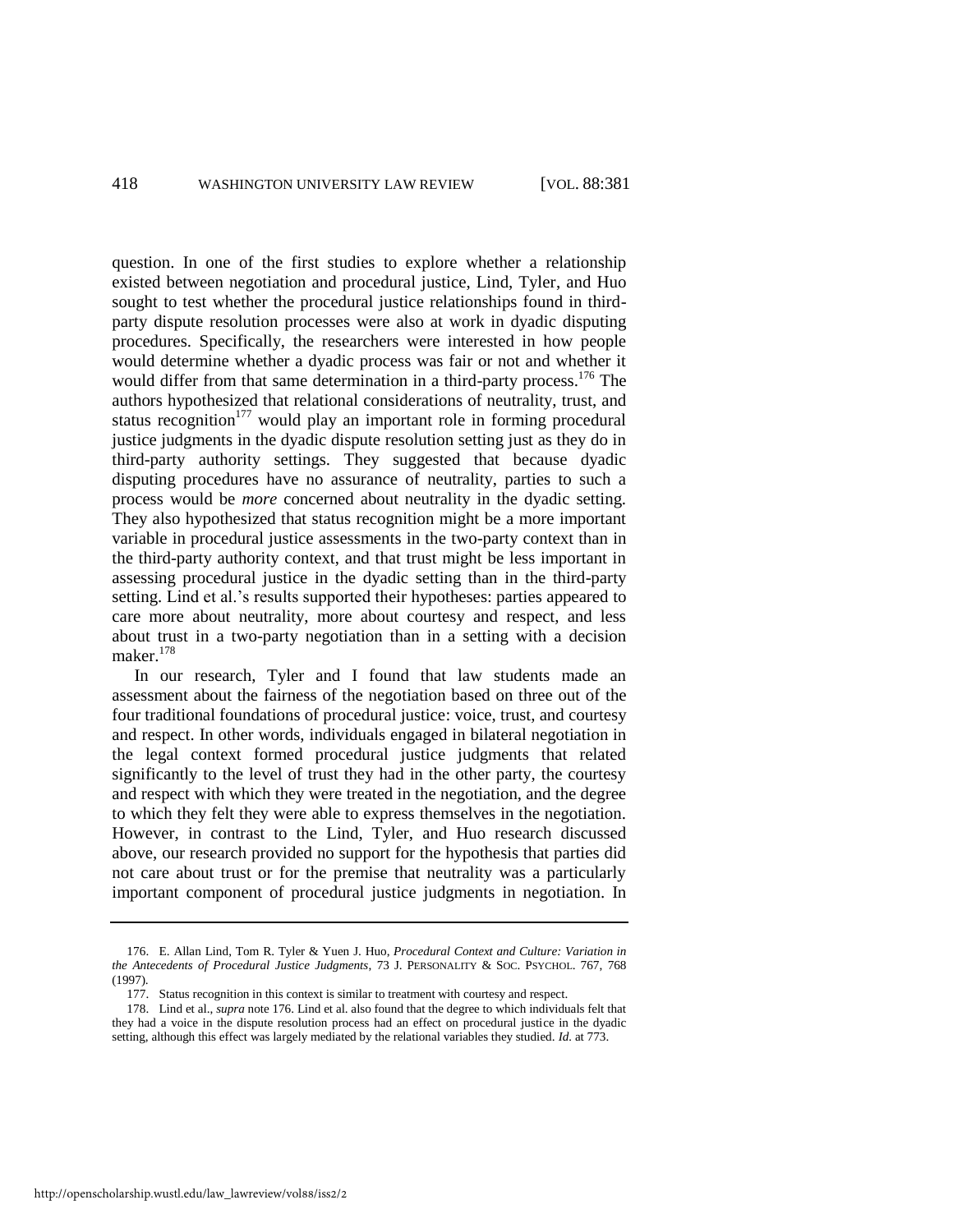fact, we did not find a significant relationship between procedural justice judgments and the degree to which the negotiation process was neutral.

This finding, although not predicted, seems plausible in light of the fact that legal negotiation takes place in the adversary system, in which each attorney is meant to be a zealous advocate for his or her client. In this context, it would be surprising to find either party to a bilateral negotiation acting neutrally—indeed, it could potentially be a violation of the lawyer's duty to the client, or malpractice. It is thus understandable that parties would have little or no expectation of neutrality and, in thinking about the fairness of the negotiation process, would not consider the degree of neutrality present in the negotiation to be particularly relevant.<sup>179</sup>

Current research thus suggests that determinations about the fairness of a negotiation process are governed, at least, by the degree to which participants feel that they have a voice in the negotiation and the level of courtesy and respect with which they feel they have been treated. Research is still inconclusive, however, on the role of both trust and the degree of neutrality present in the negotiation process. Taken together with the findings that people want to negotiate, in part, because they believe negotiation is a fair process,<sup>180</sup> and that people who experience a procedurally fair negotiation are more likely to be enthusiastic about  $\alpha$  accepting the negotiated agreement,<sup>181</sup> research suggests that ensuring that one's opponent in a negotiation has the opportunity to express herself, treating one's opponent with courtesy and respect, and, possibly, acting trustworthy or neutral, may have significant positive benefits. There may be relatively worse results, in terms of acceptance and adherence, when one does not afford one's opponent an opportunity for voice, courteous and respectful treatment, and, possibly, a basis for trust or evidence of absence of bias.

If opportunity for voice, courteous and respectful treatment, and perhaps trust and neutrality play critical roles in guiding participants' assessments of procedural justice, the next important question is: what are the behaviors that will actually lead to positive assessments about these factors? More research is needed on what actual, specific behaviors in negotiation give rise to the perception by a negotiator that she has had the opportunity for voice, has been treated with courtesy and respect, has a trustworthy negotiation counterpart, and has engaged in a bias-free

<sup>179.</sup> However, because there is conflicting data on this point, it is impossible at present to assess the role of neutrality in subjective perceptions of procedural justice in the negotiation context.

<sup>180.</sup> *See supra* text accompanying not[e 176.](#page-38-0)

<sup>181.</sup> *See supra* text accompanying not[e 169.](#page-36-0)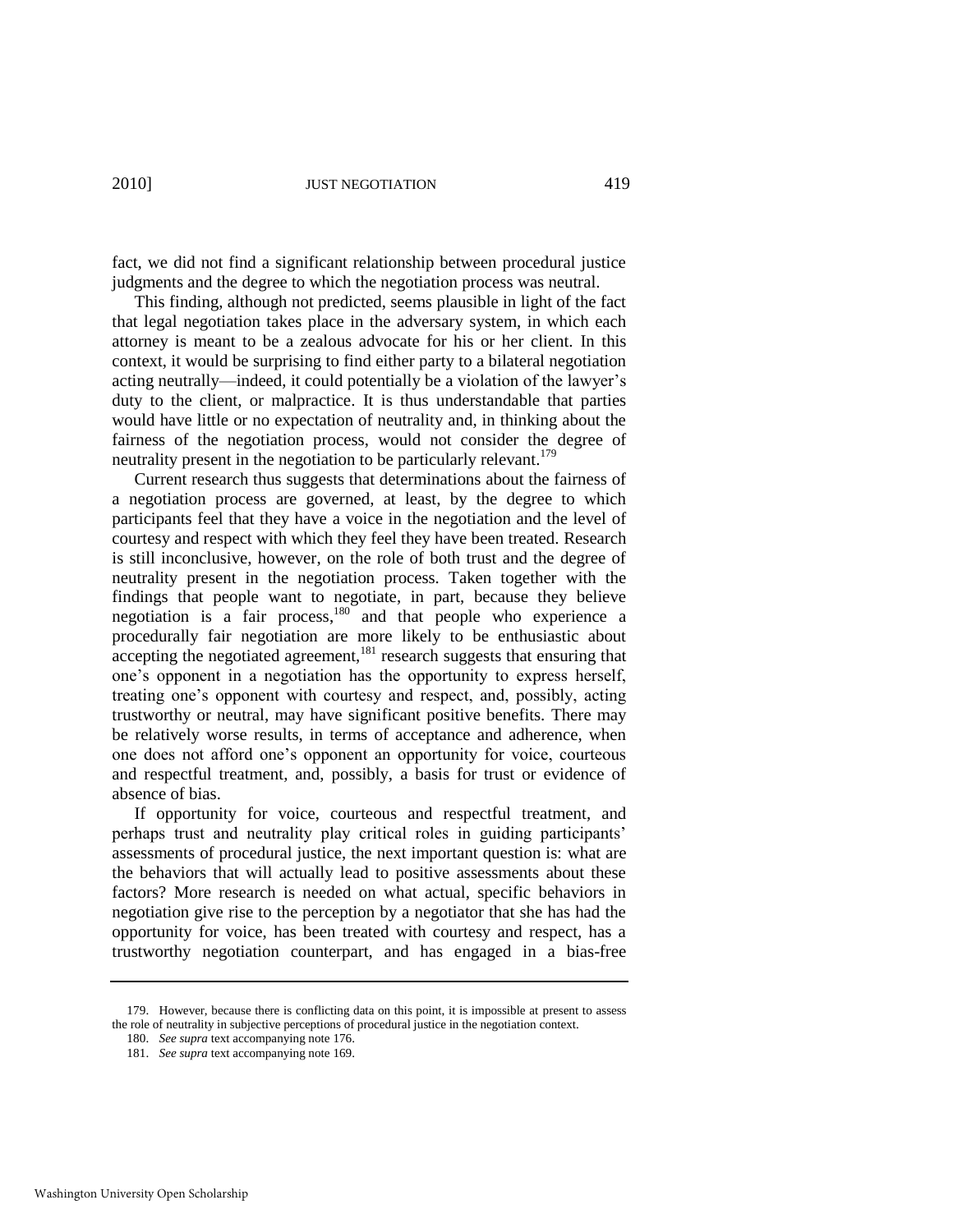process. Would interrupting someone deprive them of an opportunity for voice? Would active listening provide a heightened sense of voice? Perhaps courtesy and respect norms are different for lawyers in different types of practice, or in different legal communities. And being trustworthy or bias-free may be demonstrated by resorting to the objective criteria recommended by Fisher and his colleagues, or perhaps by using outside standards such as legal cases and arguments. On the other hand, using objective criteria or legal arguments might be perceived as contentious and partisan rather than neutral. The particular behavior that will give rise to the experience of the antecedents of procedural justice is not yet clear. Research at the intersection of negotiation and procedural justice is still in its early stages, but this is a critical area for future exploration.

## IV. THE PROCEDURAL JUSTICE GAP BETWEEN ATTORNEY AND CLIENT IN **NEGOTIATION**

In thinking about procedural justice in legal negotiation, there are at least two major concerns that need to be addressed.<sup>182</sup> First, in most legal dispute resolution processes, there are set rules. In legal negotiation, in contrast, as noted in Part II above, there are very few such defined rules. For that reason, the lawyer may not expect, predict, or understand that fairness norms are at work in negotiation; the attorney's assumptions may differ from the concept that the layperson brings to lay, rather than legal, dispute resolution. In my study with Tyler, the participants were not practicing attorneys, but students engaged in a simulation of a legal negotiation. Their perceptions may be more like lay perceptions than legal actors' would be. This leaves as an open question how relevant procedural justice is in the context of legal negotiation conducted by sophisticated lawyers.

Secondly, there is a fundamental difference between negotiation and the legal dispute resolution settings where procedural justice has previously been found to have a significant effect. Namely, most research has explored the role of the procedural justice experienced by the disputant. The negotiation research suggests that the experience of procedural justice impacts assessments about the negotiated outcome, but implicitly assumes a unitary character for both experience of fairness and later acceptance. In legal negotiation, however, the legal disputant is typically not a party to the substance of the negotiation. Clients are not

<sup>182.</sup> As noted, another concern is that we need further research on what behavior, exactly, will give rise to perceptions about the relevant antecedents of procedural justice.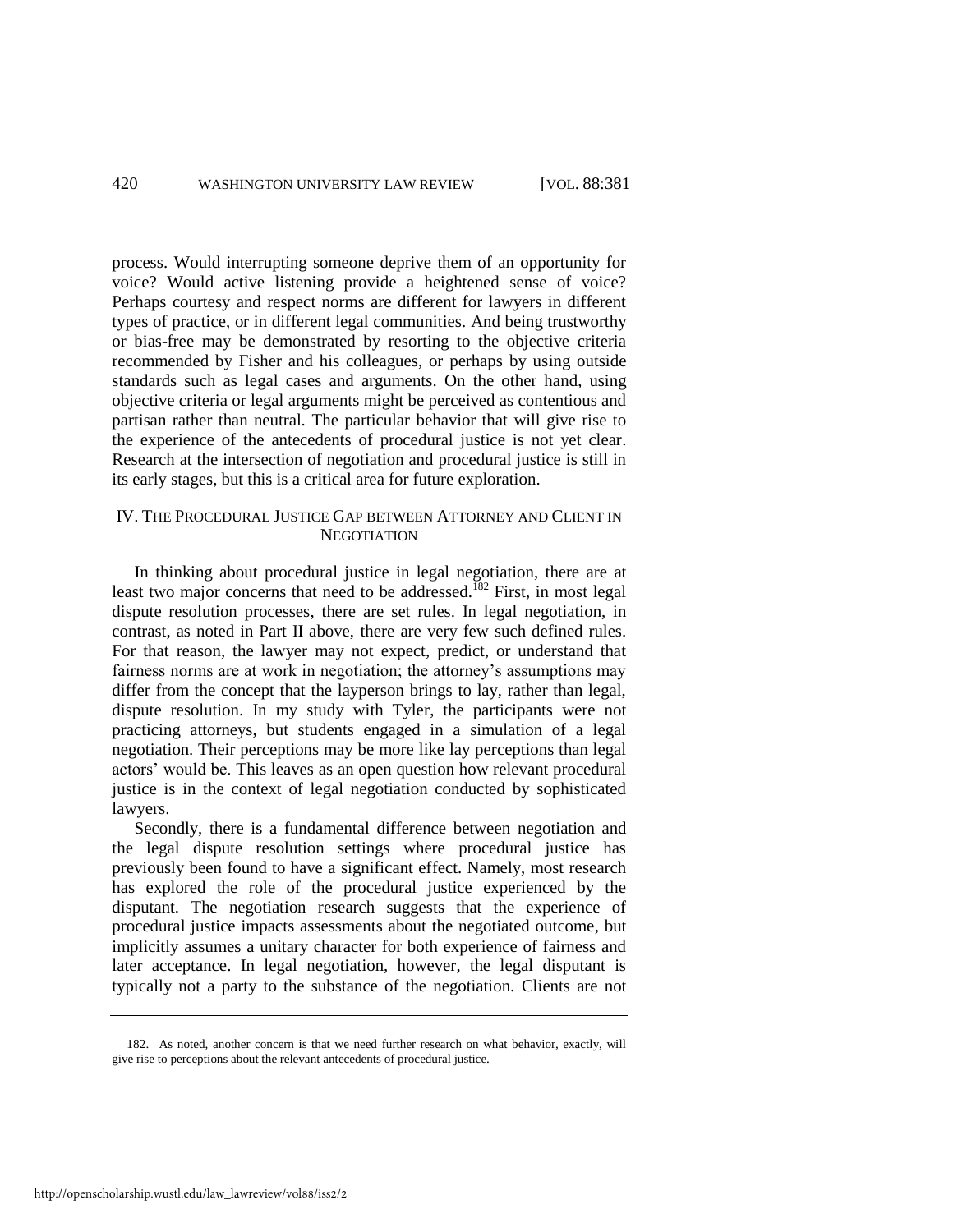always—or even often—present during the process of the negotiation of a settlement, leaving such negotiation to the attorneys they have hired.<sup>183</sup> So the procedural justice—or the fairness of process—experienced during the negotiation may, in fact, be experienced by the client's agent rather than the client herself. Imagine two hypothetical lawyers engaged in the same negotiation and faced with the same settlement package.<sup>184</sup> One lawyer is engaged in a negotiation process that she perceives as procedurally fair, and the other lawyer is engaged in a negotiation process that she perceives as less procedurally fair. As described in Part III.B.2 above, psychological research suggests that the first lawyer will be more enthusiastic about the settlement offer and more likely to recommend the settlement to her client.

<span id="page-41-0"></span>Because clients are likely to be influenced strongly by the recommendation of the lawyer,<sup>185</sup> one might conclude that clients are therefore more likely to accept settlements when the negotiation process is characterized by procedural justice. But, to the extent that the fairness of treatment during negotiation makes a difference, that difference will be felt by an attorney rather than a principal. This is a significant departure from the other settings where procedural justice is typically discussed, such as litigation, where a client is present in the courtroom, or mediation, which is a process designed explicitly to address the personal and emotional needs of the parties and typically requires the participation of the principals.

<sup>183.</sup> This same concern has preoccupied mediation scholars, who worry that the voice experienced by a party is attenuated by the growing role of the lawyer in mediation. *See* Welsh, *Thinning Vision*, *supra* not[e 3.](#page-3-0) 

<sup>184.</sup> Throughout this discussion, I will assume a scenario in which procedural justice levels differ while the negotiated outcome remains constant; this is a reasonable inference in light of Tyler's and my finding that procedural justice and outcomes had no relationship in the zero-sum negotiation setting, *supra* note [175.](#page-37-0) Note, however, that in the integrative bargaining setting, we did find a relationship between procedural justice and outcome, such that the surplus created was split more evenly between the parties.

<sup>185.</sup> Of course, lawyers may exercise different degrees of influence on their clients, *see* Donald G. Gifford, *The Synthesis of Legal Counseling and Negotiation Models: Preserving Client-Centered Advocacy in the Negotiation Context*, 34 UCLA L. REV. 811, 839–42 (1987), but there is widespread agreement on the presence of influence. *See, e.g.*, Melvin Aron Eisenberg, *Private Ordering Through Negotiation: Dispute-Settlement and Rulemaking*, 89 HARV. L. REV. 637, 664 (1976); Herbert M. Kritzer, *Contingent-Fee Lawyers and Their Clients: Settlement Expectations, Settlement Realities, and Issues of Control in the Lawyer-Client Relationship*, 23 LAW & SOC. INQUIRY 795, 796–98 (1998); Jennifer K. Robbennolt, *Attorneys, Apologies, and Settlement Negotiation*, 13 HARV. NEGOT. L. REV.  $349, 364$  (2008) ("[I]t is not unlikely that a client's attorney will have considerable influence on the client's settlement decisions."). Empirical support for the premise was provided by Russell Korobkin & Chris Guthrie, *Psychology, Economics, and Settlement: A New Look at the Role of the Lawyer*, 76 TEX. L. REV. 77 (1997).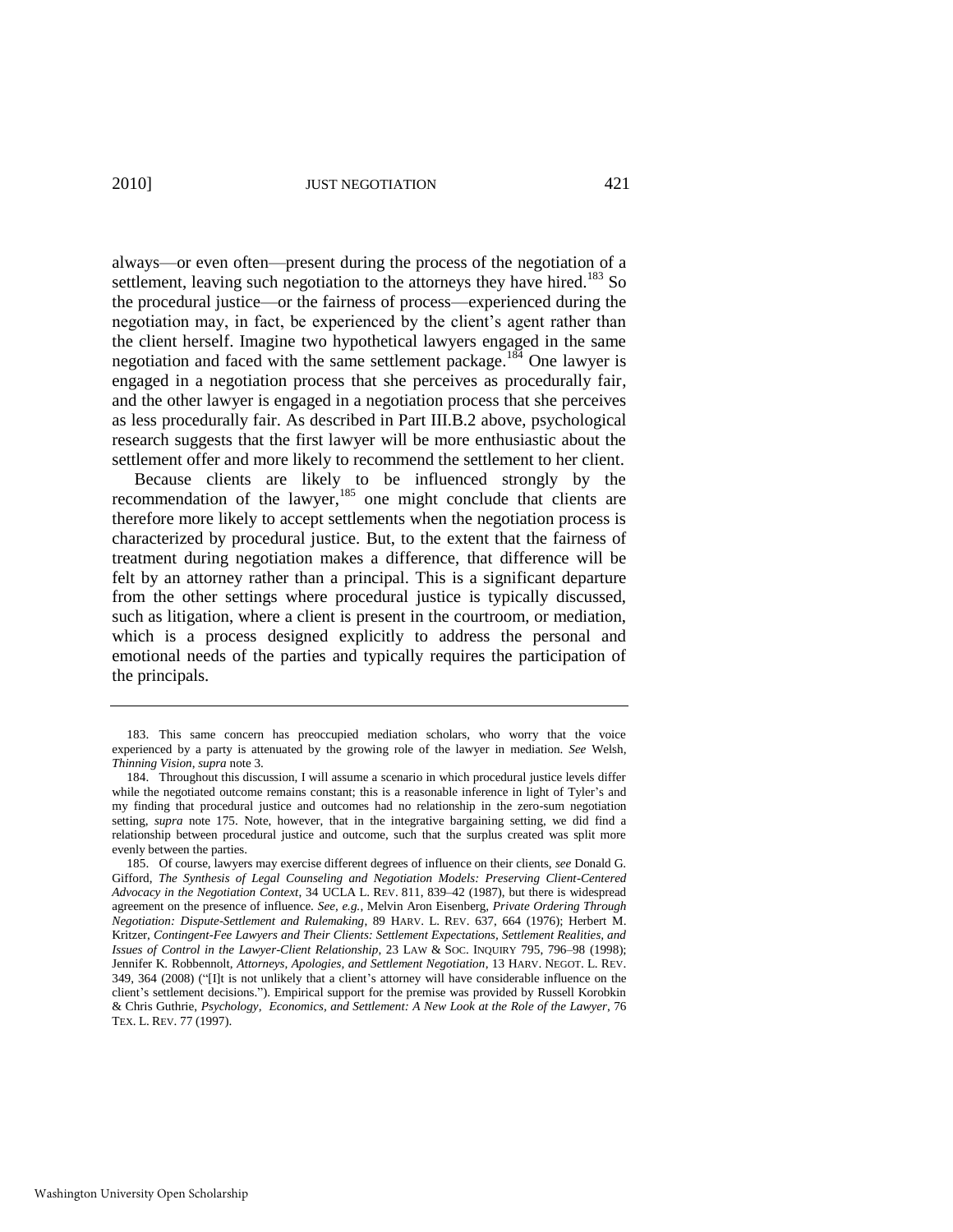These two concerns raise a host of questions. First, are lawyers differently situated from clients such that they will not feel the same procedural justice effects? That is, are they trained professionals who are insulated from the effects of fair treatment by virtue of their experience and training? Second, if we do assume that lawyers will feel the effects of fair treatment, what ethical concerns does this raise in terms of lawyers' role as agents? Will lawyers pass on procedural justice effects that are illusory, giving their clients less financial gain<sup>186</sup> but enabling them to be happier about it, even though the clients are not able to reap the (intangible) benefit of the procedural justice? Should attorneys communicate the procedural justice elements of the negotiation so that the client can experience them vicariously? Or should the client attend the negotiation so that whatever the fairness effects, the client is able to experience them directly? These questions are addressed in turn below.

## *A. Will Lawyers Experience Procedural Justice Differently than Clients?*

With respect to the question of whether lawyers will experience procedural justice in a different manner than their (largely laypeople) clients, the data are inconclusive. In Tyler's and my study on procedural justice in negotiation, the subjects were first-year law students who were not yet fully socialized as lawyers and had little experience negotiating civil disputes on behalf of clients.<sup>187</sup> It is certainly possible that lawyers would experience diminished procedural justice effects in negotiation; sometimes, research shows, lawyers do respond quite differently than parties to cues in negotiation. For example, Robbennolt, studying apology in civil disputes, found that parties to a simulated dispute over a bicycle accident who were offered apologies had lower aspiration levels, reservation points, and "fair settlement" targets than parties who were not; in contrast, lawyers who were given the same information about the dispute and asked to provide these same figures on behalf of the injured party had higher aspiration levels, reservation points, and "fair settlement" targets when an apology was offered.<sup>188</sup> On the other hand, in that setting, the apology was directed to the party, not to the attorney, and the apology additionally had evidentiary value with respect to fault finding so that the

<sup>186.</sup> As noted above, however, research has not shown a relationship between outcome and procedural fairness in zero-sum negotiations. Hollander-Blumoff & Tyler, *supra* not[e 169,](#page-36-0) at 490. 187. *Id.* at 479–80.

<sup>188.</sup> Robbennolt, *supra* not[e 185,](#page-41-0) at 379–80.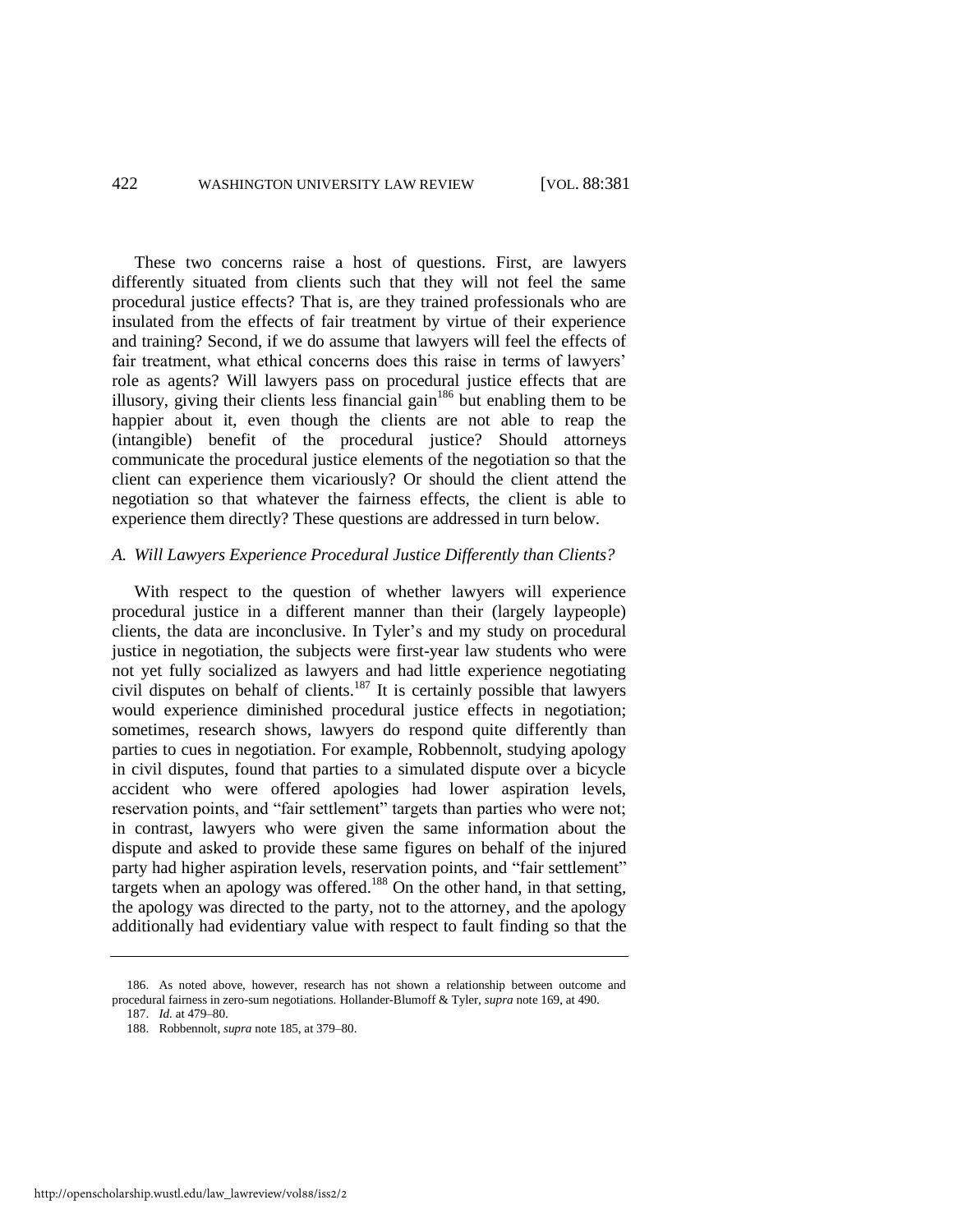attorney understood the apology to bolster the merits of the substantive case. $189$ 

In the procedural justice setting, attorneys are interacting with other attorneys, members of their own community. Their experience in negotiation, with respect to the interpersonal processes related to procedural justice, is about the way that they themselves are being treated, rather than about the treatment of the client. The treatment of the client, in any event, is likely to appear to the attorney largely as a question of distributive justice: because the client is not present at the negotiation, the "treatment" of the client will likely be imputed from the discussion over the substance of the client's claim. The client herself cannot have voice in the negotiation if she is not present, and the client's perspective on trustworthiness and neutrality is likely to be conflated with the attorney's own perceptions, unless some special circumstances make the status of the client and attorney dramatically different. The client could, conceivably, be treated with discourtesy and disrespect (or courtesy and respect) in a manner distinct from the treatment received by the attorney, but this seems unlikely to be a high-frequency occurrence.

The underlying theoretical model for procedural justice's importance sheds some light on when procedural justice effects are or are not likely to be felt by lawyers as opposed to other negotiation participants. The Thibaut and Walker theory, suggesting that individuals care about fairness because they believe that fairness of process is likely to lead to fairness of outcome, would suggest that lawyers would care about fairness of process: if lawyers experience a fair process, they may believe that their outcomes are better as a result of that process. The Tyler and Lind group-value model would offer even stronger support for the idea that lawyers would be influenced by procedural justice: people care about the treatment they receive because it reflects their status in a group. Lawyers, one might argue, are status conscious, $190$  and to the extent that interactions with a peer lawyer might reflect on their status in the legal community, such interactions will be important to them. Finally, fairness heuristic theory, suggested by Van den Bos, is less conclusive. The idea that people use fairness to judge negotiation outcomes in the face of their own uncertainty about the outcomes might suggest that lawyers should be relatively insulated from these effects because lawyers' experiences with similar cases over time, and knowledge of other cases that fellow lawyers have

<sup>189.</sup> *See id.* at 380.

<sup>190.</sup> *See* Susan Daicoff, *Lawyer, Know Thyself: A Review of Empirical Research on Attorney Attributes Bearing on Professionalism*, 46 AM. U. L. REV. 1337, 1355 (1997).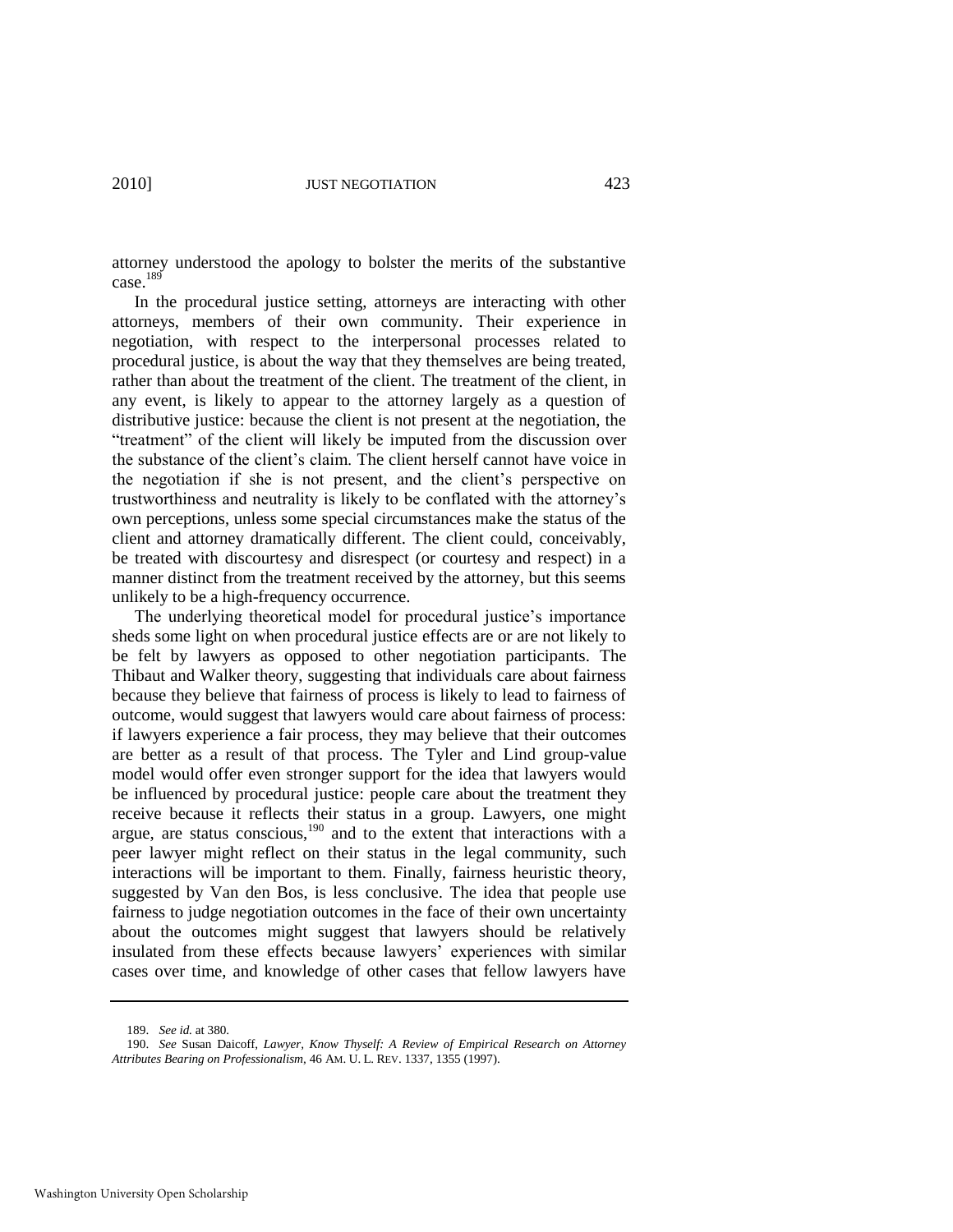handled, will provide them with an objective benchmark by which to evaluate their numerical outcomes. In that case, fairness of treatment should be of less importance to lawyers' perceptions about their negotiated outcomes. On the other hand, every case is uniquely situated, and there is no way to directly map a case onto other cases to precisely measure the worth of the particular case at hand. For that reason, procedural justice might serve as a useful heuristic to evaluate outcomes in the absence of objective markers. A middle-ground position might suggest that although lawyers do have some sense of how to value outcomes on an objective scale, the interstices of ambiguity are filled by procedural justice as a heuristic device. Certainly, although I suggest here that lawyers are not likely to be fully immune from procedural justice effects, further exploration of this question through field research is warranted.

#### *B. The Ethics of Procedural Justice in an Agency Relationship*

To the extent that lawyers do feel an effect of fairness of treatment, such an effect calls into question their ethics as agents for an unaffected principal. Imagine, for example, the following hypothetical scenario: an attorney, receiving very fair treatment during a negotiation, is enthusiastic about the agreed-upon outcome. To the degree that the enthusiasm depends on the fairness of the treatment, which only the attorney received, is it ethical for the lawyer to pass along her enthusiasm about the agreement to the client? Should the lawyer allow the fairness of the treatment she received to affect her perception of the case, even when the client did not share in the harm or the benefit of that treatment?<sup>191</sup>

<span id="page-44-0"></span>This tension between the principal and agent is at the heart of legal negotiation theory.<sup>192</sup> The simple framework of bilateral negotiation is

http://openscholarship.wustl.edu/law\_lawreview/vol88/iss2/2

<sup>191.</sup> Of course, all manner of other outside factors may shape the lawyer's perception of the case as well. As William H. Simon explains, "effective lawyers cannot avoid making judgments in terms of their own values and influencing their clients to adopt those judgments." William H. Simon, *The Dark Secret of Progressive Lawyering: A Comment on Poverty Law Scholarship in the Post-Modern, Post-Reagan Era*, 48 U. MIAMI L. REV. 1099, 1102 (1994). In turn, these judgments unconsciously find their way into communication with the client: "Even where they think of themselves as merely providing information for clients to integrate into their own decisions, lawyers influence clients by myriad judgments, conscious or not, about what information to present, how to order it, what to emphasize, and what style and phrasing to adopt." William H. Simon, *Lawyer Advice and Client Autonomy: Mrs. Jones's Case*, 50 MD. L. REV. 213, 217 (1991) (citation omitted).

<sup>192.</sup> Mnookin et al. suggest that this tension is one of three critical tensions in negotiation, along with the tension between creating and claiming value and the tension between empathy and assertiveness. ROBERT H. MNOOKIN, SCOTT R. PEPPET & ANDREW S. TULUMELLO, BEYOND WINNING: NEGOTIATING TO CREATE VALUE IN DEALS AND DISPUTES 9–10 (2000). There is some question about how well agency theory maps onto the attorney-client relationship in all contexts,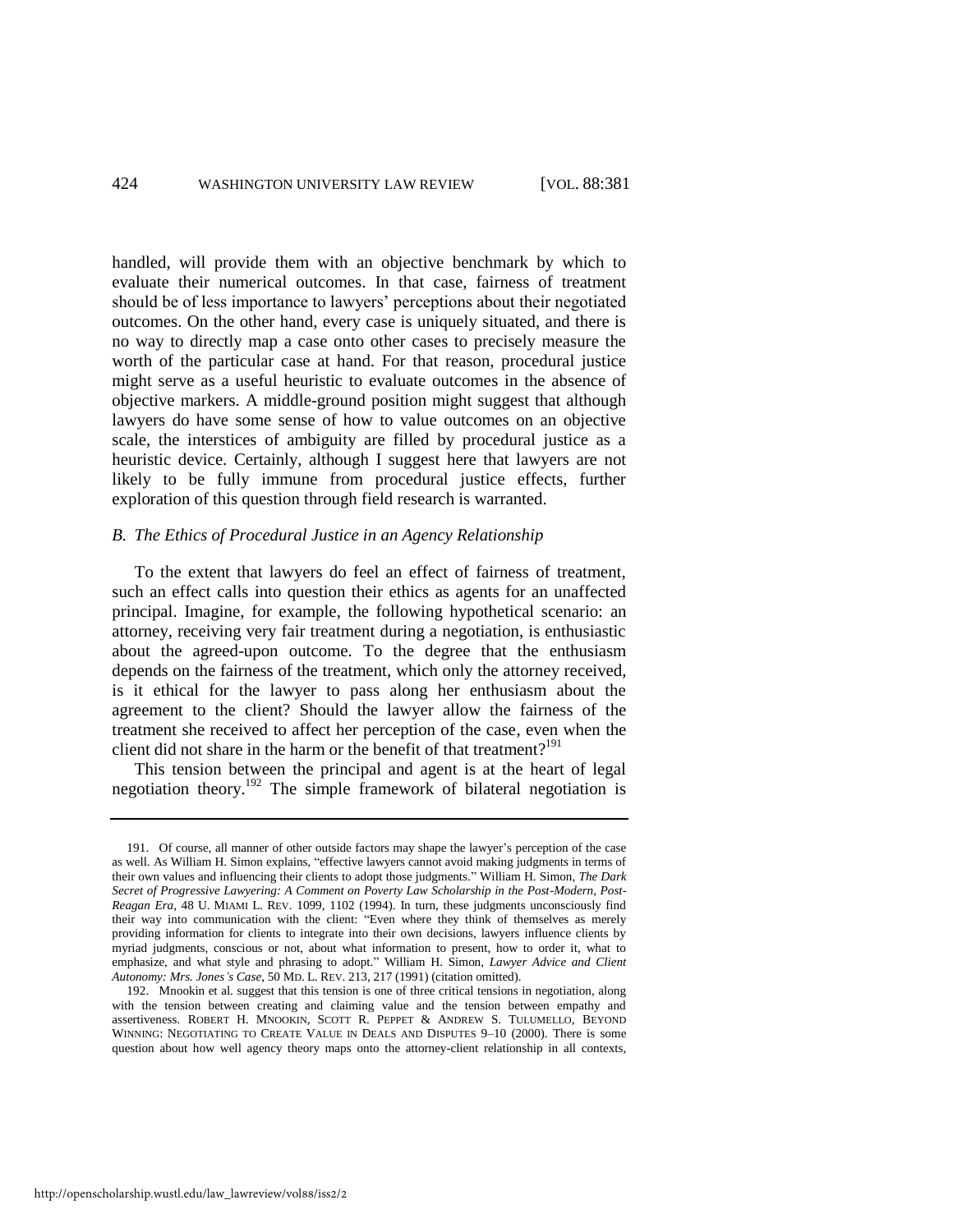considerably complicated by the addition of agents performing negotiation on behalf of principals.<sup>193</sup> There is a wide range of ways in which the attitudes and actions of agents and principals may clash, leading to misalignments and problems within the negotiation setting. Mnookin et al. have suggested that there are three areas where principals and agents might differ in meaningful ways: preferences, incentives, and information.<sup>194</sup> Preferences may differ between agent and principal when, for instance, an agent is a repeat player whose preference is to maintain a good relationship with the other party, while the principal is a one-shot player whose preference is to maximize economic gain.<sup>195</sup> The literature on the role of agents in negotiation is rife with discussion of the perverse problems in aligning incentives that can result from agents' fee structures.<sup>196</sup> For example, an attorney paid hourly has some incentive to continue to negotiate, or to refuse to negotiate, rather than settle, as a case moves toward trial; an attorney working on a contingency fee basis may be more likely to want to settle a case before expending more hours.<sup>197</sup> Finally, parties may have very different information; for example, an agent might be well aware of whether a proposed settlement is above or below average in a particular type of case or jurisdiction, but the principal may not have this benchmark for settlement evaluation. This may lead to distortions in what the principal is willing to accept in a given situation.

On the other hand, agents offer significant added value in some respects, not just because they bring to the table specialized knowledge

however. For example, courts and commentators suggest a clear difference in the way that decisions are handled for substantive versus procedural matters, with clients retaining final authority in substantive matters and attorneys exercising final authority with respect to procedural decisions. William R. Mureiko, Note, *The Agency Theory of the Attorney-Client Relationship: An Improper Justification for Holding Clients Responsible for Their Attorneys' Procedural Errors*, 1988 DUKE L.J. 733, 739–40 (1988). In this way, agency theory does not fully account for the increased role that attorneys play in procedural decisions. Whether to accept a settlement, however, seems likely to fall within the ambit of substantive decisions, where the client retains final decision-making authority. This makes a conflict between agent and principal in this setting all the more problematic.

<sup>193.</sup> Indeed, "most accounts of lawsuit settlement . . . share the simplifying assumption that litigation is a two-party activity carried out by a plaintiff and a defendant.‖ Korobkin & Guthrie, *supra* note [185,](#page-41-0) at 81.

<sup>194.</sup> MNOOKIN ET AL., *supra* note [192,](#page-44-0) at 75.

<sup>195.</sup> *Id*.

<sup>196.</sup> *See, e.g.*, Lucian Arye Bebchuk & Andrew T. Guzman, *How Would You Like to Pay for That? The Strategic Effects of Fee Arrangements on Settlement Terms*, 1 HARV. NEGOT. L. REV. 53 (1996); Bruce L. Hay, *Contingent Fees and Agency Costs*, 25 J. LEGAL STUD. 503 (1996); Korobkin & Guthrie, *supra* note [185,](#page-41-0) at 122–23; Geoffrey P. Miller, *Some Agency Problems in Settlement*, 16 J. LEGAL STUD. 189, 190 (1987) (analyzing effect on settlement incentives of differences in contingency fee versus hourly fee structures); Steven Shavell, *Risk Sharing and Incentives in the Principal and Agent Relationship*, 10 BELL J. ECON. 55 (1979).

<sup>197.</sup> MNOOKIN ET AL., *supra* note [192,](#page-44-0) at 83–84.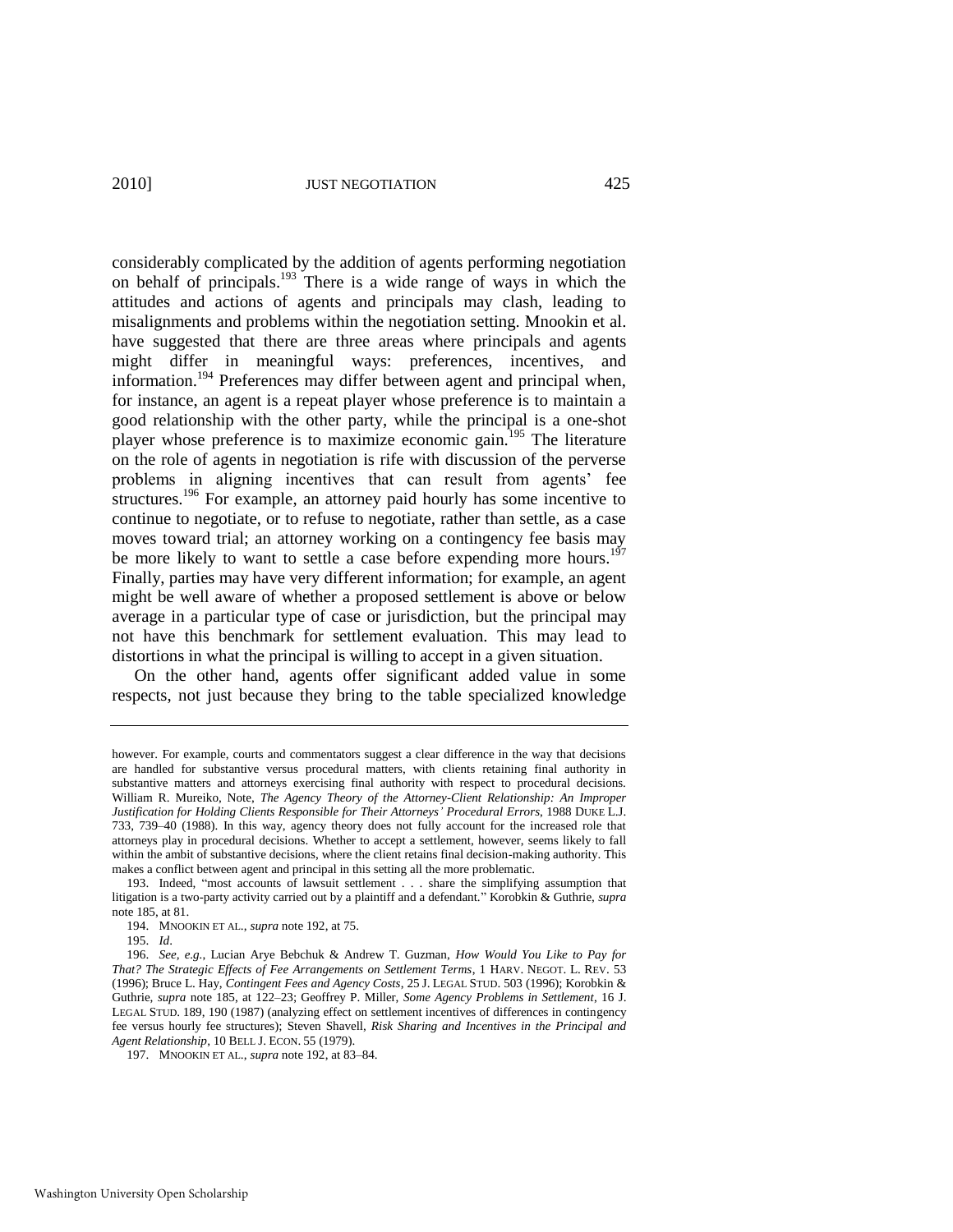<span id="page-46-0"></span>that they can share with the client or particularized negotiation skills,<sup>198</sup> but because they are able to act more rationally and dispassionately than their clients,<sup>199</sup> especially in the case of dispute resolution, where the parties are often engaged in some type of disagreement that has become heated. In particular, those who have considered the psychology of negotiation have suggested that lawyers might be very helpful because they are able to be less emotional than their principals, $200$  and lawyers might be subject to less cognitive bias than their principals. $^{201}$ 

In the context of procedural justice, the tension between what an economist might call an attorney's "revealed preference" for fair treatment in negotiation and a client's likely stated preference to maximize outcome is problematic. In some ways, it reflects the worst of both worlds: on the one hand, we rely on lawyers to judge and assess the favorability of a settlement offer, and on the other hand we expect lawyers to be free from the "emotional" bias that we know parties bring to a dispute. Yet, in this instance, we have the potential for lawyers' subjective perceptions of the treatment they have received to lead to changes in their evaluation of a settlement outcome.

One possibility that may mitigate this tension is that some of the procedural justice experienced in the negotiation will be passed along to the client. Although there is no empirical data on the point, it seems plausible that attorneys would communicate some of the facts surrounding the negotiation process to their clients.<sup>202</sup> For example, an attorney might

<sup>198.</sup> MAX H. BAZERMAN & MARGARET A. NEALE, NEGOTIATING RATIONALLY 146 (1992); Jeffrey Z. Rubin & Frank E. A. Sander, *When Should We Use Agents? Direct vs. Representative Negotiation*, 4 NEGOTIATION J. 395, 396 (1988); *see* also MNOOKIN ET AL., *supra* note [192,](#page-44-0) at 71 (suggesting that the benefits of using an agent stem from four sources: knowledge, resources, skills, and strategic advantages).

<sup>199.</sup> Rubin & Sander, *supra* not[e 198,](#page-46-0) at 397.

<sup>200.</sup> *Id.* Note, though, that it is not clear which direction this emotional "outsourcing" may cut. For example, one person may hire an attorney because she herself is so hostile and unyielding that any negotiation would falter, but another person may hire an attorney because she is afraid that she will be too nice to the other party.

<sup>201.</sup> *See* Stephanos Bibas, *Plea Bargaining Outside the Shadow of Trial*, 117 HARV. L. REV. 2463, 2520 (2004); Korobkin & Guthrie, *supra* note [185,](#page-41-0) at 87–88. *But see* Rebecca Hollander-Blumoff, *Social Psychology, Information Processing, and Plea Bargaining*, 91 MARQ. L. REV. 163, 173 (2007) (citation omitted) (summarizing other research that "suggests that attorneys are not systematically free from bias").

<sup>202.</sup> The nature of the communication between attorney and client is the subject of significant scholarly investigation. William L. F. Felstiner & Ben Pettit, *Paternalism, Power, and Respect in Lawyer-Client Relations*, *in* HANDBOOK OF JUSTICE RESEARCH IN LAW 135, 146–47 (Joseph Sanders & V. Lee Hamilton eds., 2001) (reviewing literature on the interaction between lawyer and client). For the purpose of this Article, I assume a somewhat straightforward relationship in which information can be shared easily (or, can be withheld easily)—that is to say, at the least, a relationship in which communication may be used strategically and self-consciously, despite the fact that this may not be the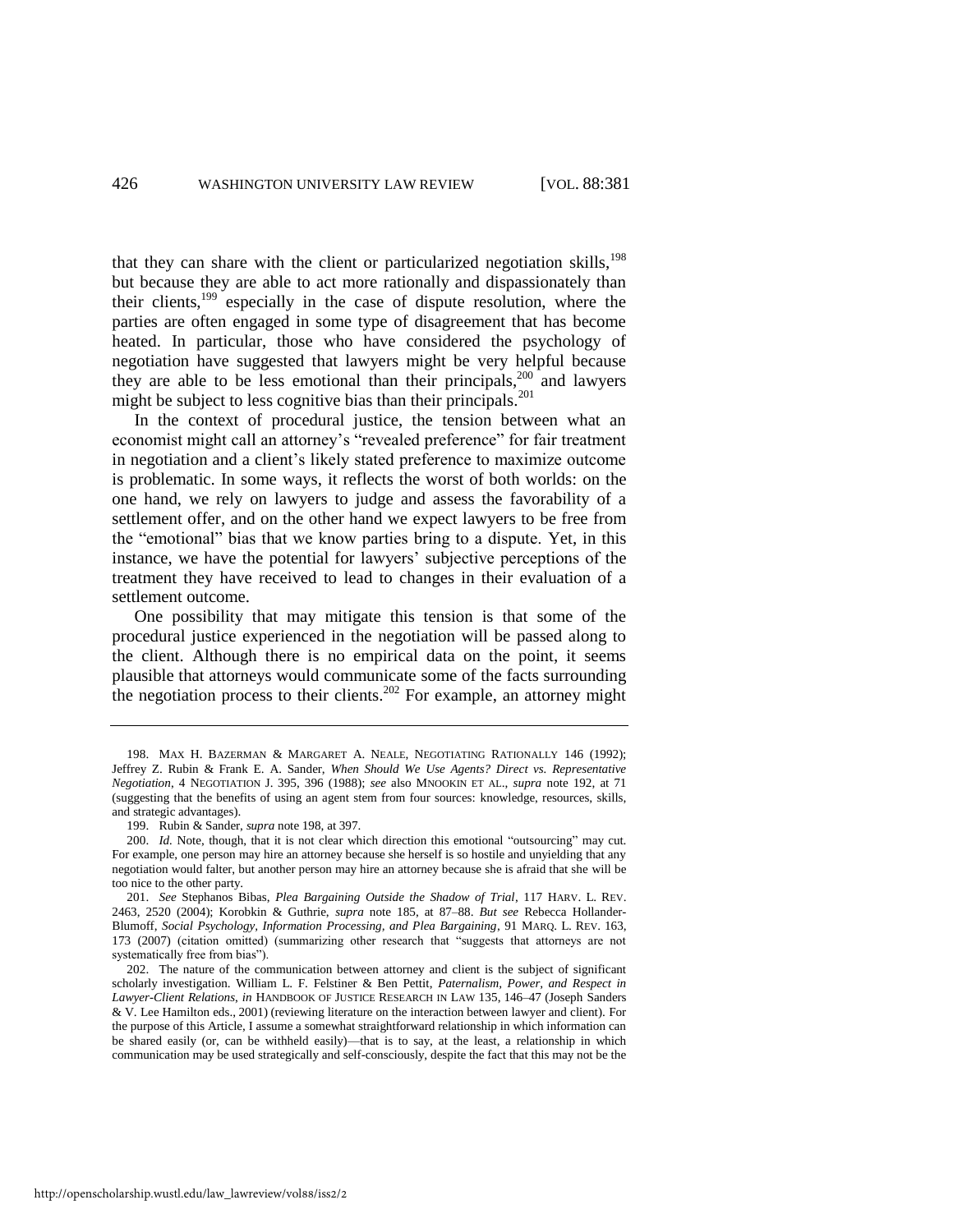explain a settlement offer in context, noting the behavior of the opposing counsel as part of that offer. Statements such as, "I barely had a chance to get a word in edgewise," or "The other lawyer really wanted to hear why our demand was  $[x]$ ," might lead to the client's formation of an opinion with respect to voice. The voice, of course, is attenuated, because it is the attorney's voice rather than the client's. However, since the attorney is the client's agent, speaking on behalf of the client, it is reasonable that the client has some identification with and interest in the attorney's ability to have voice during the negotiation process.<sup>203</sup> Similarly, lawyers might pass on impressions relating to trust in the other lawyer, the other party, or both; lawyers may know each other from other cases and pass along previously formed opinions about integrity and trustworthiness, or may relate incidents from negotiation that heighten or decrease trust in the other side. Likewise, when explaining the criteria that form the basis for the settlement, attorneys may explain more or less some objective basis for the negotiated outcome, leading to higher or lower perceptions of neutrality from the client. Finally, if another lawyer is discourteous or disrespectful, it seems quite likely that the client's lawyer will mention this as part of the debriefing process after a negotiation session. So it may be that some clients experience a transitive procedural justice effect based on the report given by their lawyers.<sup>204</sup>

In contrast, a sophisticated lawyer could deliberately mask the procedural justice of a negotiation in order to serve her own goals. For instance, a lawyer could experience very low procedural fairness, but, knowing that a client may more readily accept an agreement that comes out of a fair negotiation process, the lawyer could deliberately *not* pass on details about the process or could affirmatively mislead the client about

case in every lawyer-client relationship. Some scholars have suggested that the relationship between lawyers and clients, itself, may be characterized by procedural justice concerns, adding yet another layer to the complexity of understanding the role of procedural justice in legal negotiation. *Id.* at 139. The procedural justice of a negotiation may, indeed, be less relevant to a client than the procedural justice afforded by her lawyer.

<sup>203.</sup> Indeed, there is no difference between this and voice in the litigation context; attorneys represent clients in court unless the parties are *pro se*. Studies of the litigation context finding voice an important element of parties' assessments of procedural justice do not rely solely on the *actual* voice of the parties, understanding that the lawyer's voice is a proxy for that of the client. *See* Welsh, *Making Deals*, *supra* not[e 96,](#page-20-0) at 841.

<sup>204.</sup> It is important to note here the obvious fact that attorneys are all different, with different styles of practice and different personalities. Some commenters have suggested to me that most attorneys will of course discuss these features of a negotiation with a client, while other readers have expressed disbelief that *any* lawyer would do so. This suggests that such conversations between lawyers and clients do sometimes—but by no means always—occur.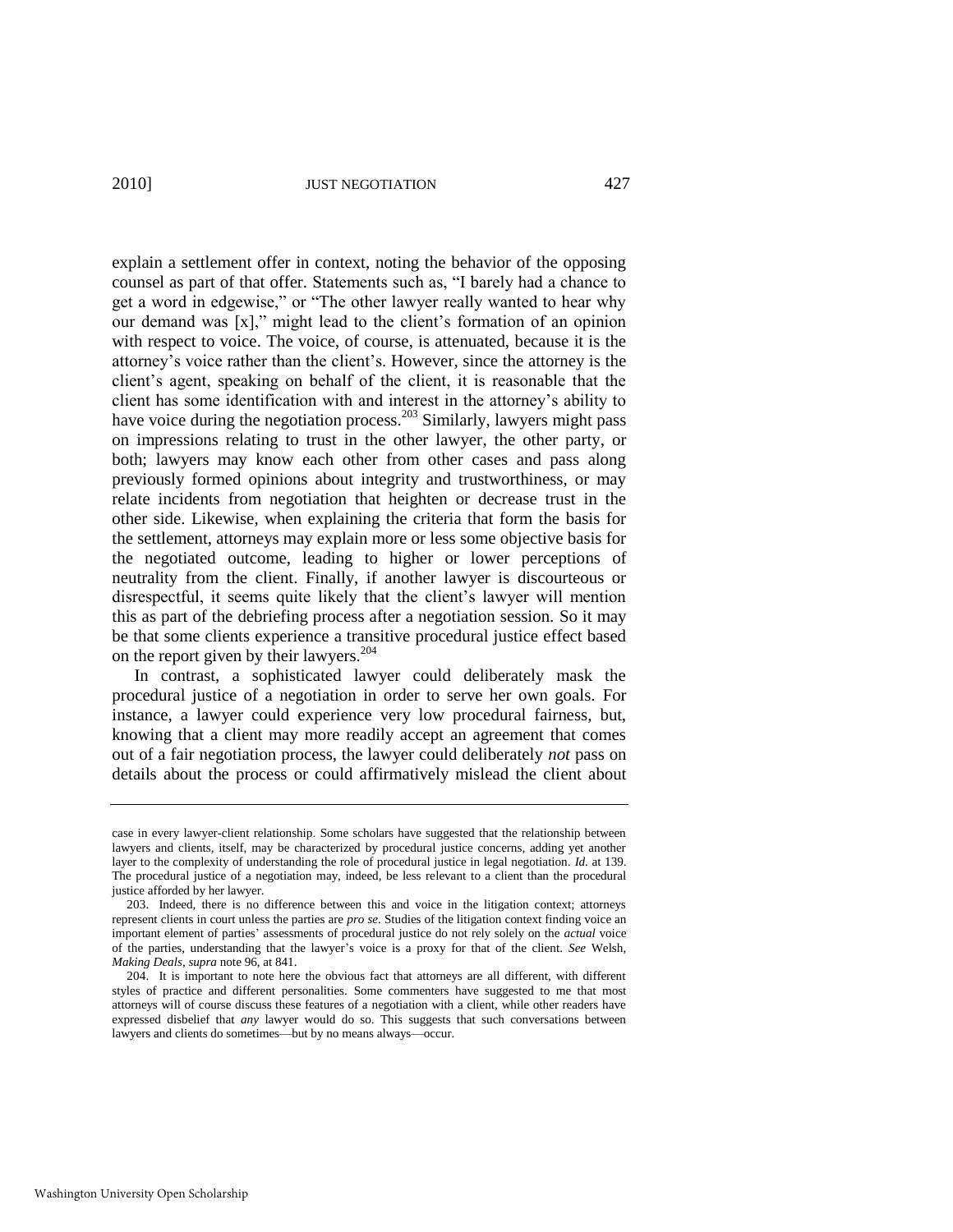the fairness of the process. $205$  Conversely, the lawyer could experience very high procedural fairness himself, but, when relaying the settlement offer to the client, could omit a description of the process or could describe the process negatively. Lawyers might be motivated to do these things for any number of reasons: they might explicitly, on principle, want the process to be irrelevant to a consideration of outcome, or they might have other reasons for wanting a client to accept or reject a settlement. Thus procedural justice effects in negotiation could give rise to ethical problems due to a clash of incentives between lawyer and client.

<span id="page-48-0"></span>Part of the problem with understanding the effects of procedural justice in this context—even if transmitted clearly and having a transitive effect from attorney to client—is that it is hard to know what incentives individuals have with respect to fairness. In particular, procedural justice may not always be the kind of concern that people are likely to articulate prior to a negotiation. A host of psychological research suggests that people are not that good at knowing what will make them feel happy or satisfied.<sup>206</sup> And, in particular, individuals have temporally differential preferences for fair treatment.<sup>207</sup> So, for example, some research has suggested that someone facing an upcoming negotiation may believe that he or she would care most about finding a process that would yield a huge sum of money, and very little about how fairly he or she was treated. But, after the negotiation, the fairness of treatment matters quite a lot to that individual, perhaps even more than the favorability of the outcome.<sup>208</sup> However, the nature of this temporal paradigm is such that it would be impossible for a principal to communicate accurately, ex ante, about her preferences ex post.

On the other hand, a client might, both ex ante *and* ex post, care very little about how his or her *agent* was treated during the negotiation. And this would be a preference that *could* be clearly communicated. Indeed, it

http://openscholarship.wustl.edu/law\_lawreview/vol88/iss2/2

<sup>205.</sup> This concern about the potential for procedural justice to "blind" a party to a disadvantageous outcome is not new. A host of scholars have suggested that a focus on procedural justice may lead to a ―false consciousness‖ problem in which individuals are contented with a fair process when that fair process masks a substantively unfair or unfavorable outcome. MacCoun, *supra* note [16,](#page-7-0) at 189–91 (reviewing literature on the link between procedural justice and false consciousness).

<sup>206.</sup> *See, e.g.*, DANIEL GILBERT, STUMBLING ON HAPPINESS (2006).

<sup>207.</sup> *See* Shestowsky & Brett, *supra* not[e 160,](#page-34-0) at 64; Tom R. Tyler, Yuen J. Huo & E. Allan Lind, *The Two Psychologies of Conflict Resolution: Differing Antecedents of Pre-Experience Choices and Post-Experience Evaluations*, 2 GROUP PROCESSES & INTERGROUP REL. 99, 114–16 (1999). *But see*  Lind et al.*, supra* note [176,](#page-38-0) at 759 (suggesting that people find negotiation an appealing procedure precisely because of its fairness). The somewhat conflicting research on this point suggests that more definitive empirical exploration is needed to understand how much individuals value fairness before they engage in decision making.

<sup>208.</sup> Tyler et al., *supra* not[e 207,](#page-48-0) at 106.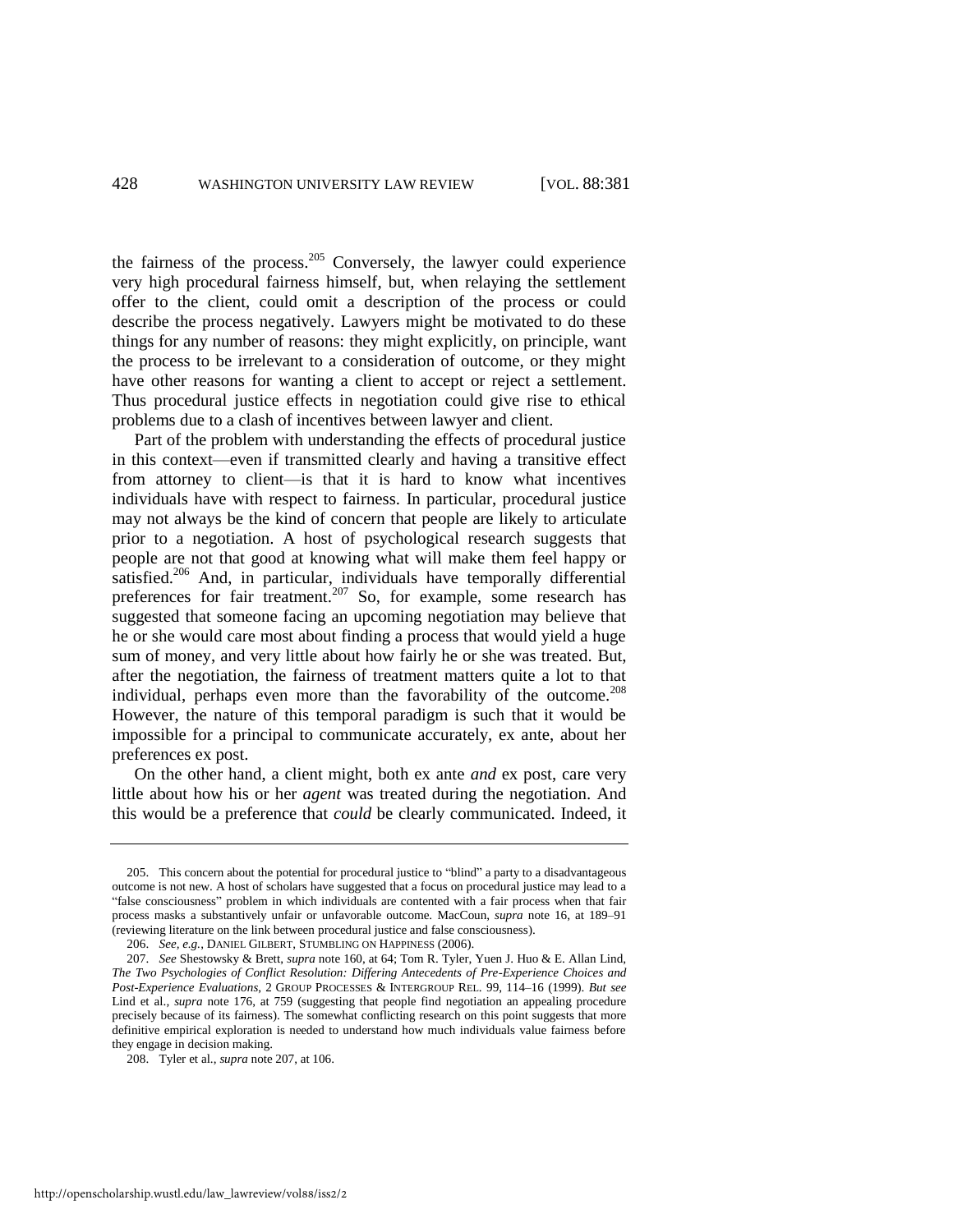could be that one critical reason why people hire lawyers is so that they do not have to worry about the fairness of their treatment at the hands of others. Clients may retain attorneys to negotiate on their behalf precisely because, like emotional entanglement, procedural fairness is a concern that clients want to eliminate from the dispute resolution process.

If clients expressly want their agents not to care about procedural fairness, just as clients want their agents not to be emotionally caught up in their dispute, could such a desire be honored by the agent? Assume three clients: Client A cares about the fairness of treatment during negotiation ex ante and ex post; Client B cares about fairness during negotiation only ex post;<sup>209</sup> Client C does not care about fairness during negotiation in either temporal frame. For the attorney who experiences procedural justice effects, what are the possibilities? In the case of Client A, the attorney can accurately describe the fairness of the treatment that she experienced during the negotiation, as well as the outcome of the negotiation; perhaps this explicit discussion of the fairness of process would act as a "pass-through" and provide some vicarious experience of procedural justice for the principal. For Client B, the attorney could similarly explain the process of negotiation, but Client B might be more puzzled by the relevance of the fairness of treatment, given that Client B was not present and had not expressed an interest in fairness. And as for Client C, he will be interested in the fairness of the process only to the extent that he can gauge to what degree that fairness has contributed to his attorney's degree of enthusiasm about the outcome, so that he can discount the attorney's advice about acceptance or rejection by that measure. $210$ 

However, it seems most likely that many clients have never explicitly considered the importance, or lack thereof, of the fairness of treatment they (or their attorneys) have been afforded in negotiation. For these clients, then, the ethical concern is that the client may receive no separate and unique benefit from the lawyer being treated fairly. A lawyer receiving fair treatment is more enthusiastic about the negotiated outcome, but the lawyer received the benefit of the dignitary aspects of procedural justice. Again, the client could potentially receive these benefits vicariously if the attorney passed along a description of the negotiation

<sup>209.</sup> The case of the client who cares about fairness *ex ante*, but not after the negotiation, seems less likely and has no support in the literature.

<sup>210.</sup> As noted in Part III.B.2, *supra*, there has been no clear relationship demonstrated between outcome and procedural justice in distributive negotiation, so an effort to "discount" enthusiasm in an amount reasonably corresponding to some degree of procedural fairness experienced may be impossible. Hollander-Blumoff & Tyler, *supra* not[e 169,](#page-36-0) at 490.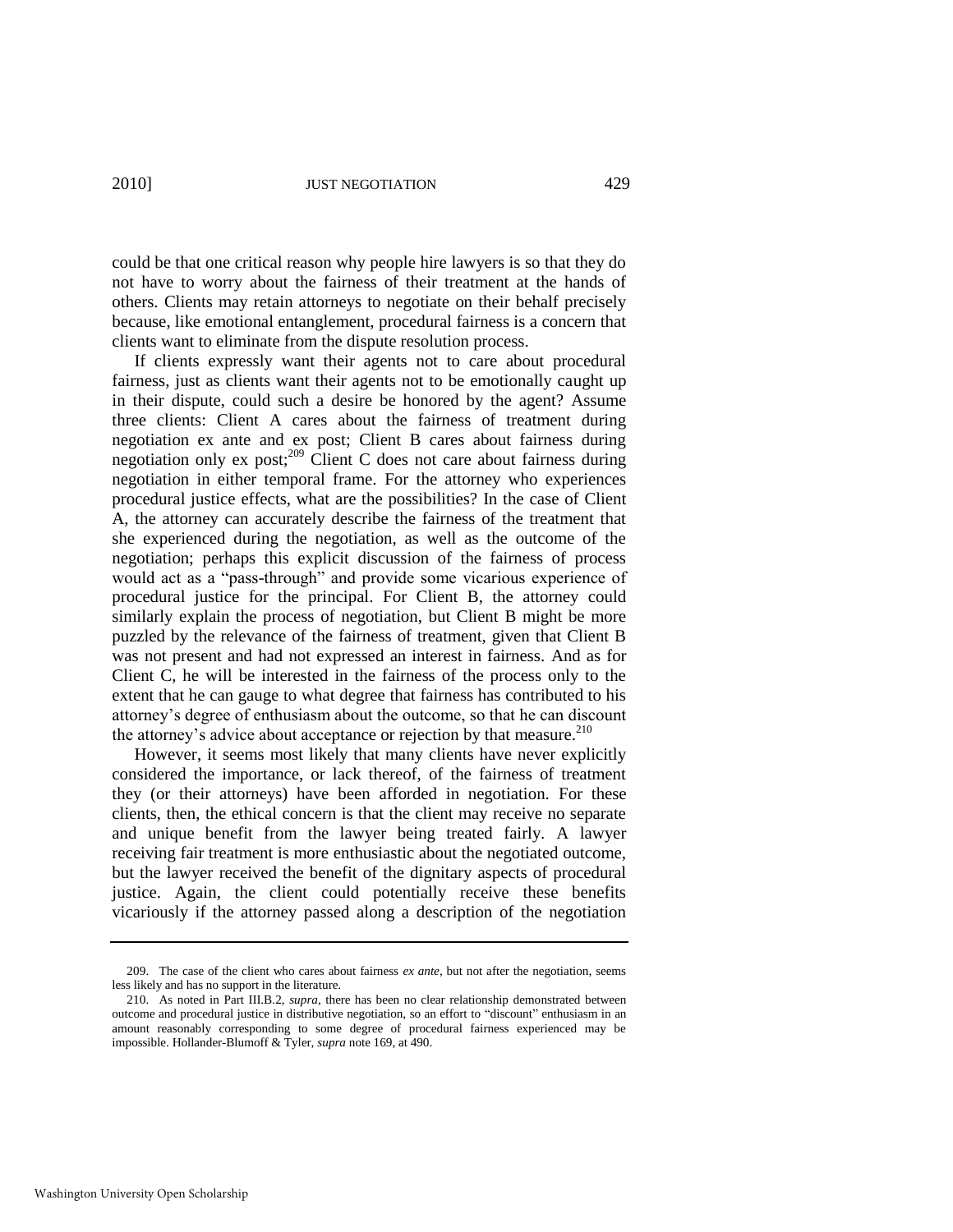process, but there is not yet research exploring the benefits—or even the existence—of reflected, or transitive, procedural justice. If, in fact, an attorney's opinion about the outcome of the case is affected by the way that the attorney was treated personally, this may lead to an ethical problem, because the attorney is charged with serving the interests of the client. In other settings where the interests of the principal and agent may clash, the rules of professional conduct require the lawyer to act in accordance with the wishes of the principal, not the agent. $2^{11}$ 

An obvious but unwieldy solution to this ethical problem would be to have clients present during negotiations. In that way, clients could experience the fairness of the negotiation process themselves, rather than vicariously. Whatever the procedural justice effects might be, the client could experience them, or not experience them, herself.<sup>212</sup> This would pose some logistical difficulties; it would also be possible that the presence of the client on a regular basis during legal negotiations would eliminate some portion of the benefit that comes to parties from outsourcing the negotiation of their disputes. For instance, the animosity between the parties that is tempered by a negotiation between two lawyers would not be dampened if clients attended a negotiation. Emotional concerns that lawyers might mitigate without clients present might be at the fore in negotiations with clients in the room. And, indeed, some might argue that procedural justice research merely highlights yet another area in which lawyers reasonably add value by ensuring that their clients are not hampered by their fairness needs in negotiation; if attorneys could act purely economically, leaving aside the fairness concerns that principals would bring to the table, attorneys could ensure that parties achieved the best purely economic outcomes possible without concern about procedural fairness "noise" in the negotiation. This would be yet another way that attorneys, acting as agents, would best serve their principals, who are hampered by emotional and nonrational perspectives on their disputes with others. However, this argument presumes that what individuals really value is, indeed, the bottom-line economic outcome alone. And that presumption is at the heart of the question about the value of procedural justice in dispute resolution systems.

<sup>211.</sup> *See, e.g.*, MODEL RULES OF PROF'L CONDUCT R. 1.2 (2007) (vesting authority to decide whether to settle a case exclusively in the client).

<sup>212.</sup> Indeed, Welsh has suggested that disputants' lack of presence during negotiation may contribute to a poor assessment of the procedural justice of negotiation as a dispute resolution mechanism more generally. Nancy A. Welsh, *Disputants' Decision Control in Court-Connected Mediation: A Hollow Promise Without Procedural Justic*e, 2002 J. DISP. RESOL. 179, 186 n.36.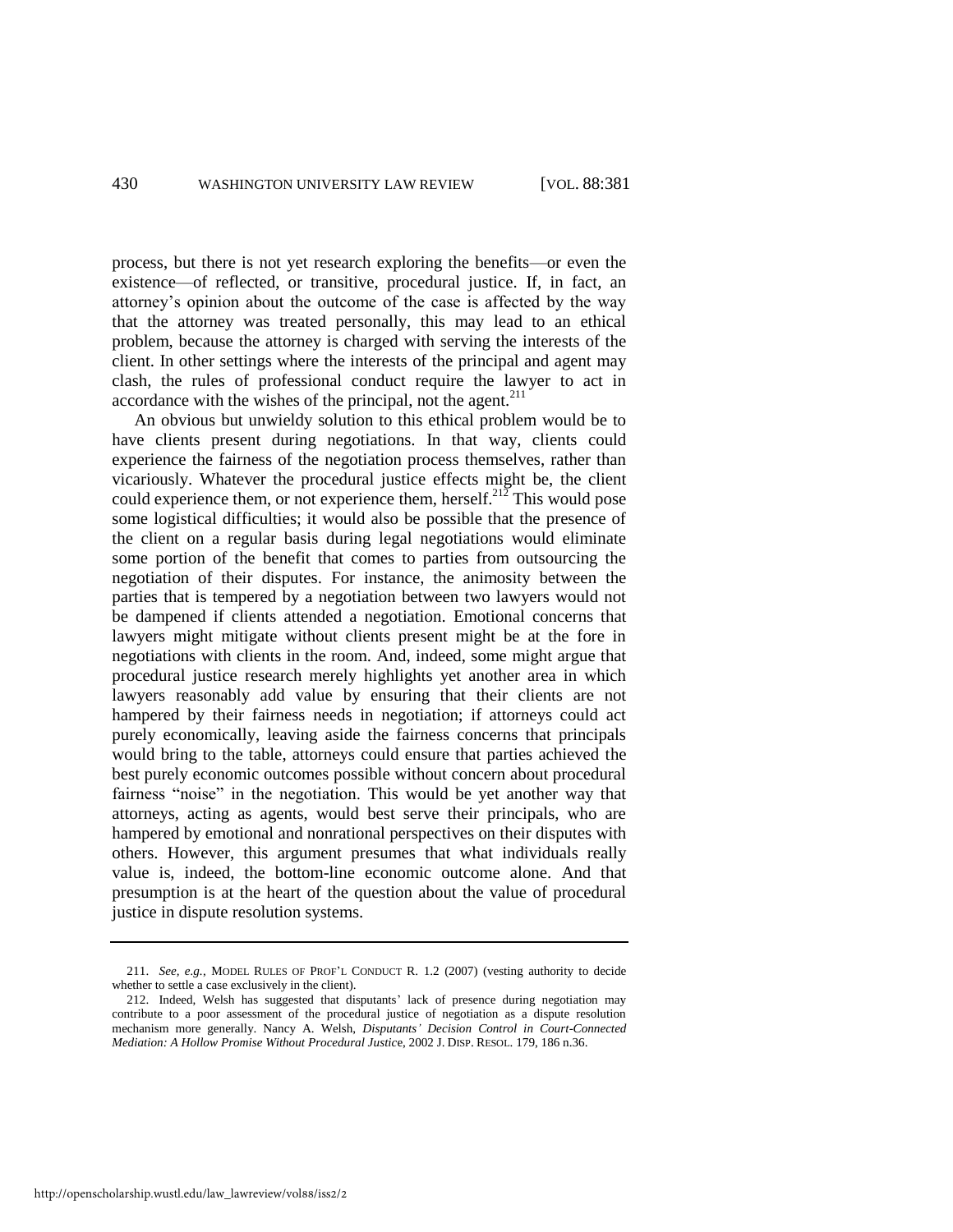2010] JUST NEGOTIATION 431

To the extent that greater procedural justice does not predict better or worse outcomes in negotiation, it seems worth understanding, as an attorney or litigant, that parties may care about factors beyond economic outcome. Perhaps some litigants would be willing to expressly trade process for outcome, but there is no reason why the process fairness– outcome relationship need be zero sum.<sup>213</sup> A loss of fair process does not appear to produce a concomitant gain in outcome, and vice versa. Perhaps an express acknowledgement of the scope of the relationship between fair process and negotiation outcome would lead to better communication between lawyers and clients, both before and after negotiation, and would allow for a greater explicit role for procedural fairness, which may be an important part of what disputants really want in dispute resolution.

#### **CONCLUSION**

Over a decade ago, Herbert Kritzer wrote that a cynic might suggest that "Equal justice under law" ought to be replaced with the motto, "Let's make a deal."<sup>214</sup> Kritzer asked, "[I]s there an inconsistency between 'justice' for an aggrieved party achieved through adjudication and 'deals' arrived at by parties in a dispute through negotiation? $2^{215}$  While other literature has suggested that there are outer fairness boundaries on the substance of the deals parties will accept, so that some form of distributive justice is at work in negotiation, I have suggested in this article that individuals in negotiation are also concerned with the procedural justice of the deal-making process. Perhaps, to be accurate, "Let's make a deal" might actually need to read, "Let's make (using a fair process) a deal (that is fair to both parties)."

Recent research suggests that in legal negotiation, negotiators are more enthusiastic about their negotiated outcomes when they have experienced higher levels of procedural justice in the negotiation process. Feeling as though they have had an opportunity to be heard and have been treated with courtesy and respect appears to lead parties to judgments that they have been treated fairly in negotiation. Feeling as though the other party is trustworthy and that the process has been neutral may potentially play a similar role in forming fairness of process judgments.

<sup>213.</sup> There is no data to suggest, for example, that, as with Jennifer Robbennolt's findings on apology, parties will accept a worse settlement in exchange for fair process, or that lawyers will demand a better settlement from those who treat them fairly. *See* Robbennolt, *supra* not[e 185,](#page-41-0) at 378.

<sup>214.</sup> KRITZER, *supra* note [81,](#page-17-2) at 3.

<sup>215.</sup> *Id.* at 4.